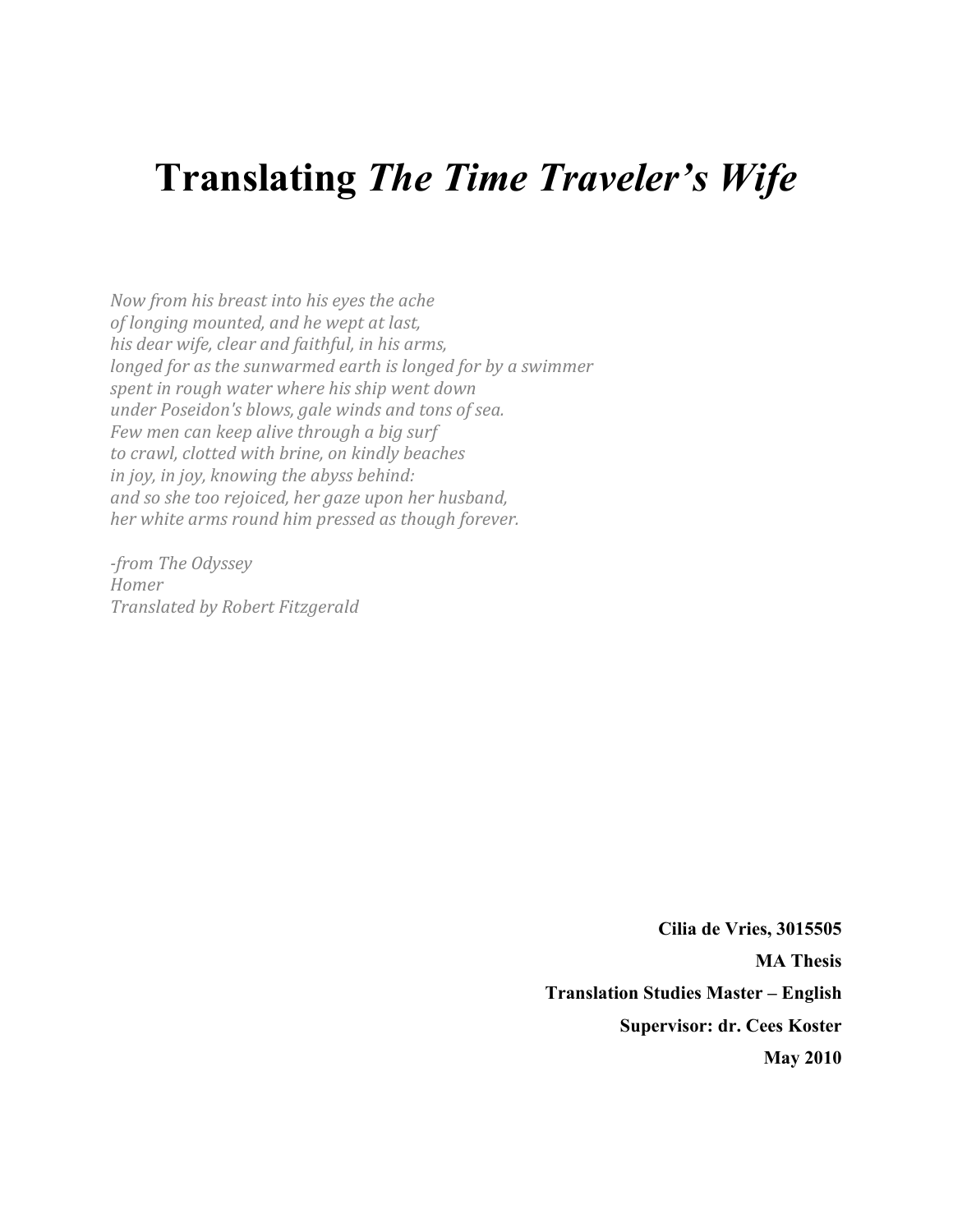# **Table of Contents**

| 1.1   |  |  |  |
|-------|--|--|--|
| 1.2   |  |  |  |
| 1.3   |  |  |  |
|       |  |  |  |
| 2.1   |  |  |  |
| 2.2   |  |  |  |
| 2.3   |  |  |  |
| 2.3.1 |  |  |  |
| 2.3.2 |  |  |  |
|       |  |  |  |
| 3.1   |  |  |  |
| 3.2   |  |  |  |
| 3.3   |  |  |  |
| 3.3   |  |  |  |
|       |  |  |  |
| 4.1   |  |  |  |
| 4.2   |  |  |  |
|       |  |  |  |
| 5.1   |  |  |  |
| 5.2   |  |  |  |
|       |  |  |  |
| 6.2   |  |  |  |
|       |  |  |  |
|       |  |  |  |
|       |  |  |  |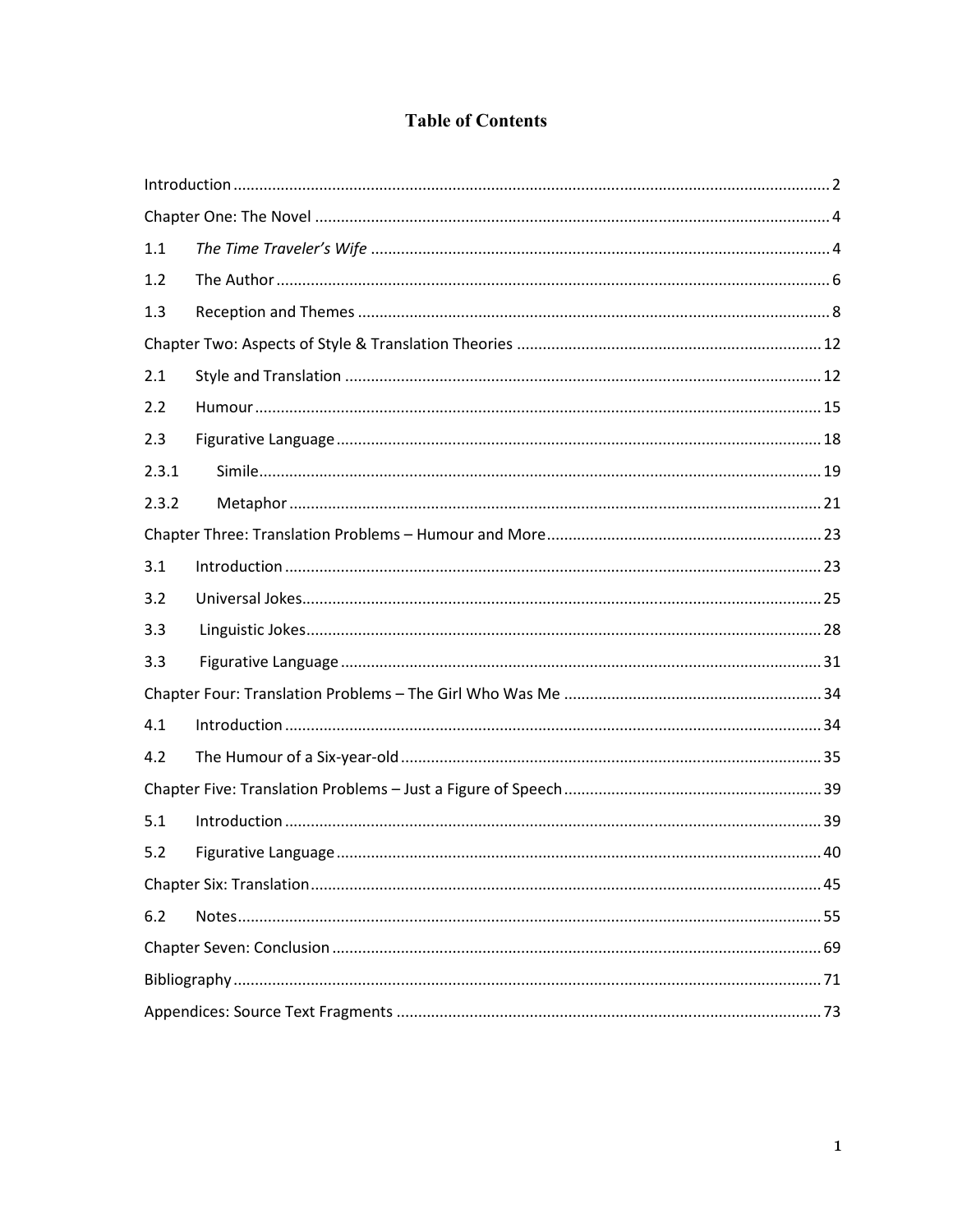I must have picked up some good things about *The Time Traveler's Wife*, because in May 2009, during my internship at a translation agency in Amsterdam, I saw the novel in a book shop and purchased it without thinking twice. From the first page, which I read in the train back to Utrecht, I was hooked. The following week or two I tried to read from the novel as much as possible, becoming more and more moved by these star-crossed lovers, Henry and Clare, and their story. I ended up reading the final pages sobbing like a baby. Believe me when I say that this is no exaggeration.

My point being: this novel blew me away, and my personal love for the story made me want to examine it further, delve into its structure and use it for my MA thesis. So this is what I did. I even translated a bit of this rather voluminous book, though I found it rather difficult to live up to the English source text. In any case, this translation process was very interesting, albeit scary.

This, of course, leads me to the discussion of my thesis. The following chapters serve the purpose of answering the following research question: What translation problems does this novel pose and what are the possible ways to deal with them? In connection with this, the following sub question has been dealt with: What are the characteristics of this novel's written style and how is this style connected to these difficulties in translation?

Chapter one deals with the writer and novel's background, attaining a better understanding of where the story came from in order to better answer the question that is answered in chapter two, namely: which aspects of this novel should be analysed and how will I do this? I have picked three fragments of the novel to translate, each of which holds specific translation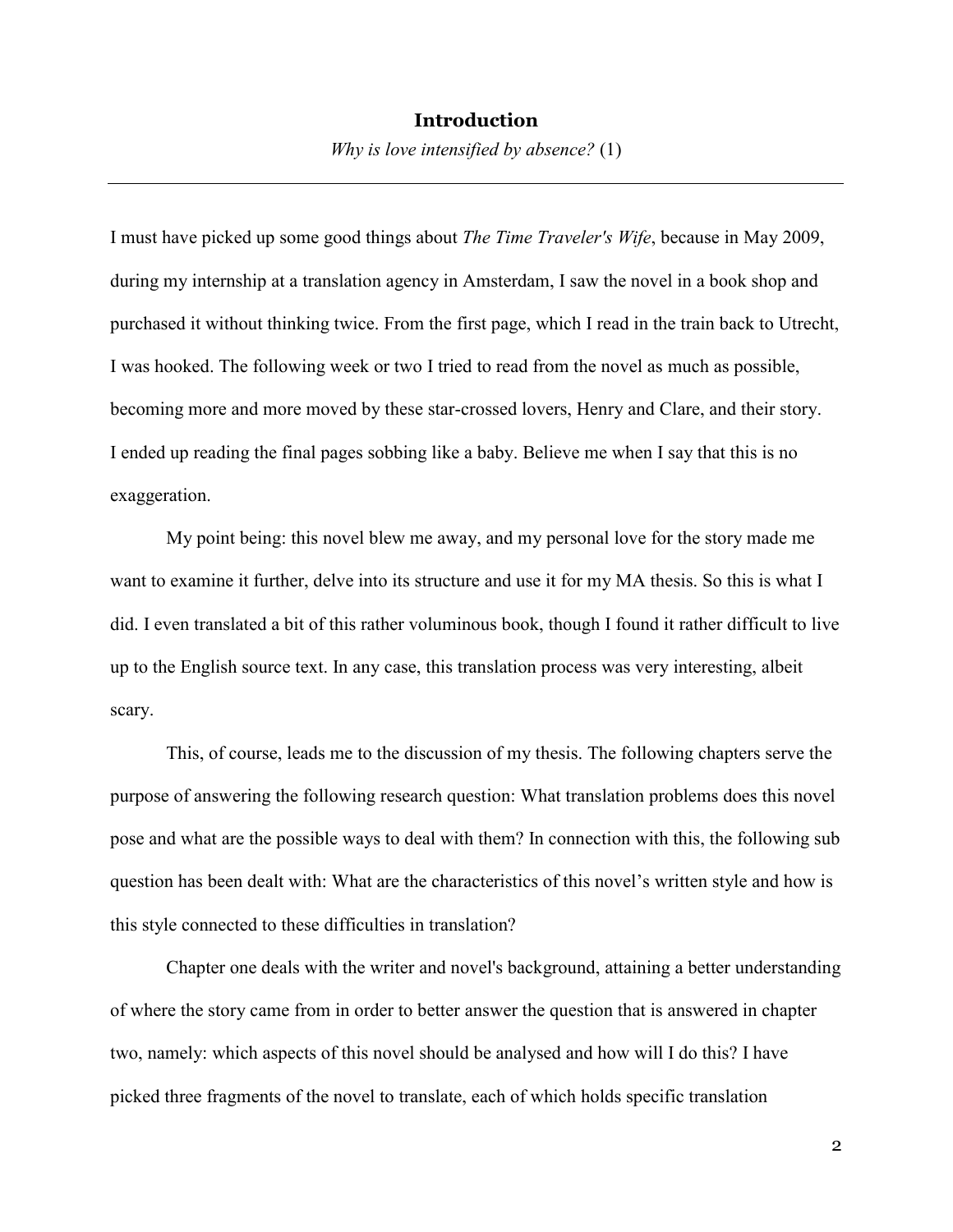problems. I wanted these excerpts to be representative of the novel in itself, so each of these fragments has a different focaliser and is part of a pivotal moment in the story. The lively language in this novel is sure to make for some interesting translation problems, the most significant being (a) humour, and (b) figurative language. I discussed these with the help of translation theories on the matter. In chapters three, four and five these three passages are analysed with regard to their style and the translation problems they pose. Here I focused on the problems that are encountered during the translation process, trying to make sense of them by using the translation theories that were discussed in the previous chapter. I deal with a number of jokes that I encountered in the first two parts of my translation of *The Time Traveler's Wife*. What are the humorous devices that are used, what are their characteristics and how does the humour of the first fragment differ from the humour in the second fragment, which is narrated by young Clare? Similarly, I discuss the translation problems that relate to the poetic figurative language that is particularly present in the third and final excerpt. The sixth chapter consists of my own translation accompanied by my notes and comments. In these notes, the existing Dutch translation of the novel is also involved.

In the end I reach a conclusion on the translational problems in *The Time Traveler's Wife*, a novel that, though it has a science fiction-esque premise, is essentially a romantic story that is much more overwhelming and well-written than you might initially expect. Hopefully my enthusiasm will catch on.

One final word of advice: Read the book. Skip the film.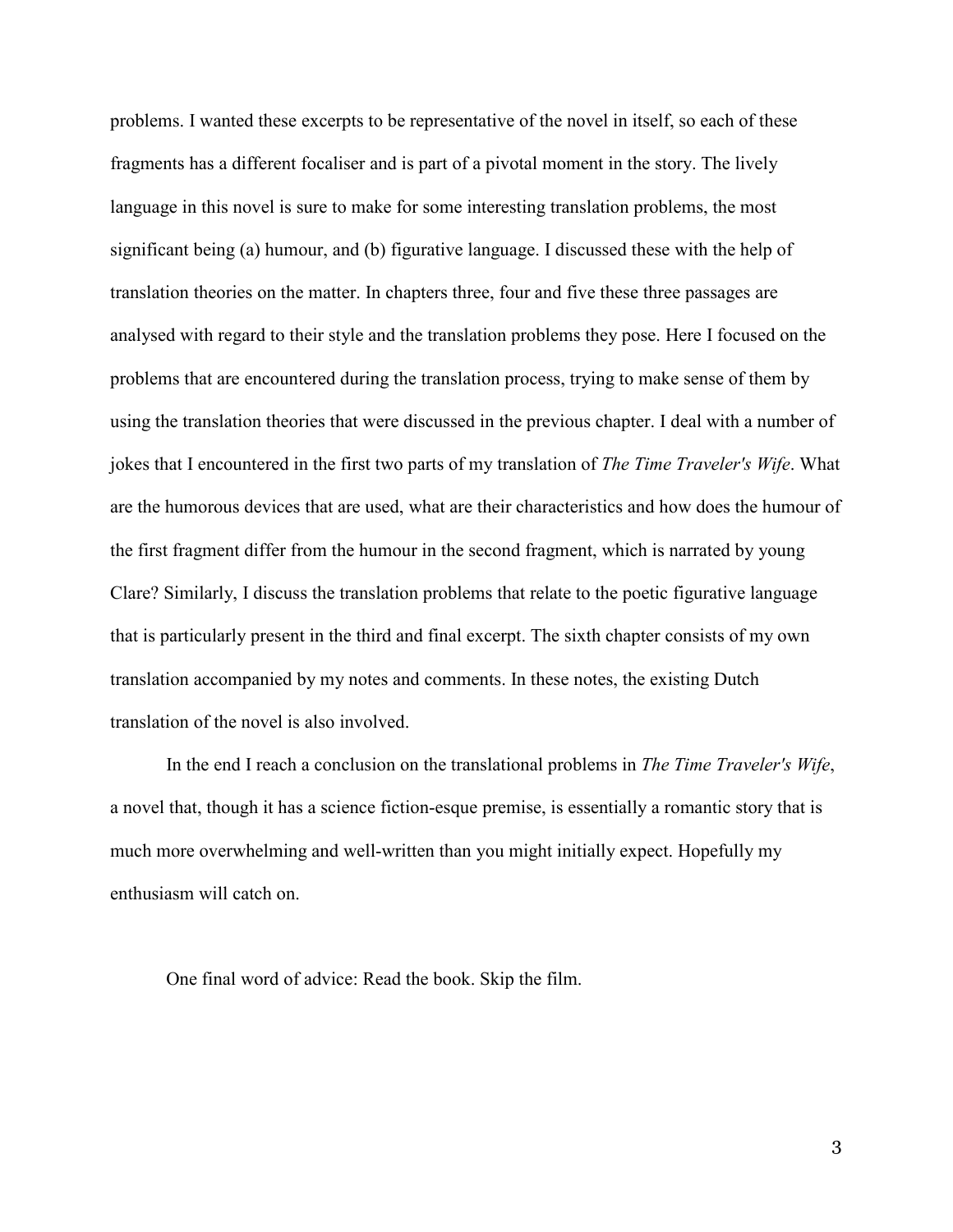#### **Chapter One: The Novel**

*Don't you think it's better to be extremely happy for a short while, even if you lose it, than to be just okay for your whole life?* (55)

#### 1.1 *The Time Traveler's Wife*

*The Time Traveler's Wife* is an innovative, bestselling novel that has stolen the hearts of millions. It is a story about two people, Henry DeTamble and Clare Abshire, and their beautiful but complex relationship. Henry has a genetic disorder called 'chrono-displacement', which makes him go back or forth in time involuntarily. Henry started time travelling when he was five; pulled to moments that are of emotional value to him, at times he just vanishes and arrives in the present or future. He cannot take anything with him, so he always has trouble finding clothes and shelter. During these visits Henry is forced to pickpocket and resort to other illegal activities in order to obtain food or clothes. Many of these things he learns from his future self. The story is told in a non-chronological order, but here the main events are arranged chronologically. Clare meets Henry for the first time when she is six years old and he is 35. He has travelled back in time to Clare's childhood.

 The mechanics of time travel in this book need to be clarified. In *The Time Traveler's Wife,* there is only a single timeline. This is no *Back to the Future* where parallel universes can be created. Here, everything has already happened and nothing can be changed. Though Henry is 35 when he first travels to Clare's childhood, this has also already happened: 'present' Clare, married to Henry, remembers him visiting her when she was six. It was the first time she met him. No separate timeline is formed because of this event.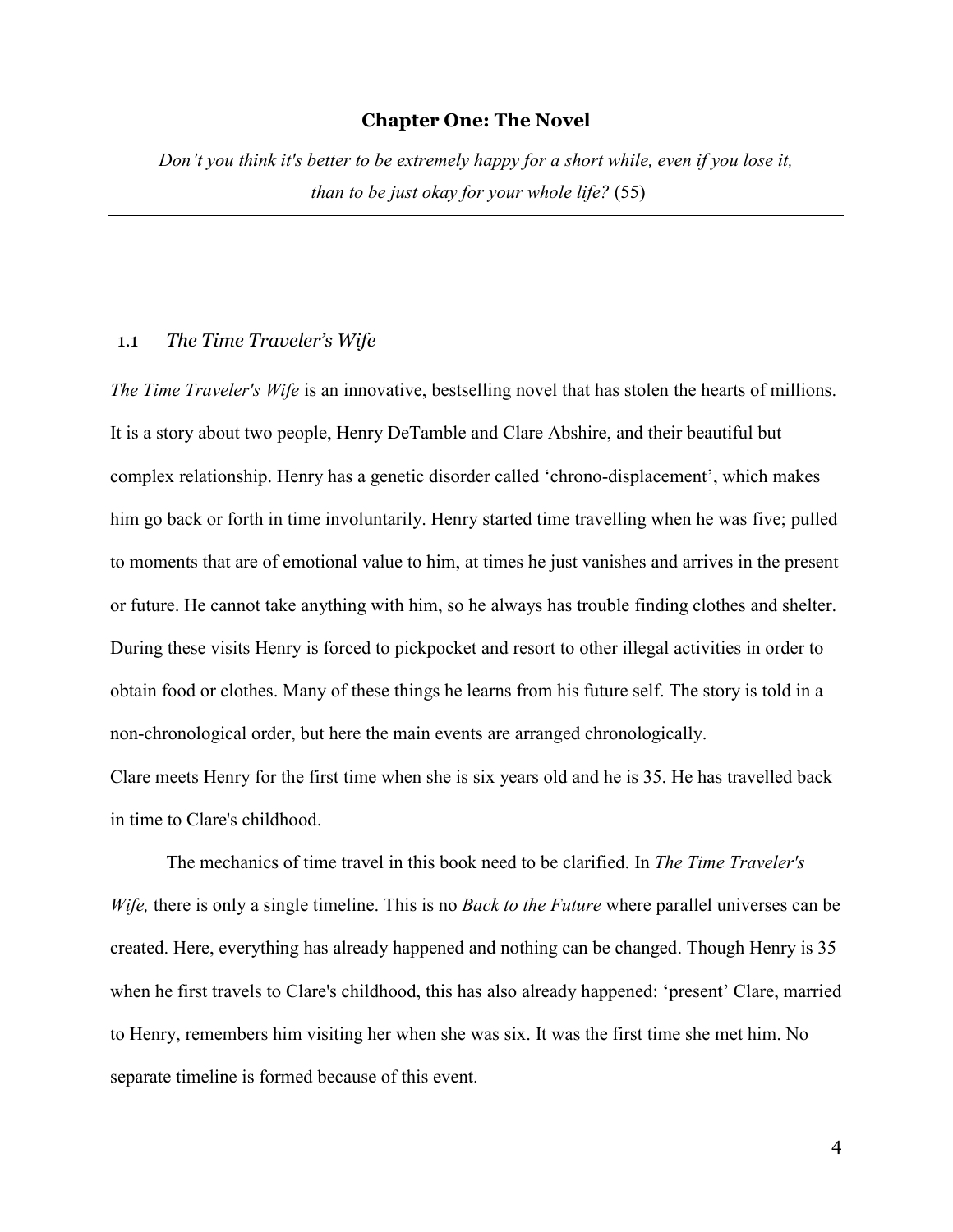Clare grows up with Henry in her life; 'future' Henry keeps visiting her with intervals of weeks, months or years, during which time she comes to truly love him. On her eighteenth birthday, she sleeps with him for the first time.

 It is when Clare is 20 and Henry is 28 that they finally catch up with each other in the present. This is the first time Henry meets Clare, though she has known him for her entire life. Clare, a beautiful art student, and Henry, a librarian at the Newberry Library in Chicago, start a passionate relationship. It is not long before they marry, though Henry's frequent absence is very difficult for Clare. She never knows where he is and if he is safe. Things become even more difficult when the couple cannot seem to conceive a child. Henry's genetic anomaly results in Clare having six miscarriages, which devastates her emotionally. Eventually, Henry decides to have a vasectomy. However, as strange fate will have it, one night a Henry from the past visits Clare, they make love and Clare gets pregnant. A daughter is born: Alba.

 Alba is also diagnosed with chrono-displacement, but unlike her father, she is more in control over her time travelling: sometimes, she can even make herself travel back or forth in time willingly. One day, Henry travels to the future, to his daughter when she is ten years old. That is the day he learns about his death.

 When he is 43, Henry is unable to find shelter during one of his time travels. It is night and very cold and Henry suffers from hypothermia and frostbite. When he comes back to the present, his feet need to be amputated. This is the last year of his life. Henry is helpless; without his feet, he has no way of taking care of himself in the past or future. The last time Henry time travels he goes to 1984, Clare's childhood. He lands in the middle of the woods, unable to move, and is accidentally shot by Clare's brother. Back in the present, Henry dies in Clare's arms.

 Clare's life is never the same after Henry's death. Alba still sees him from time to time by travelling back in time herself or when she is visited by a Henry from the past, but Clare is never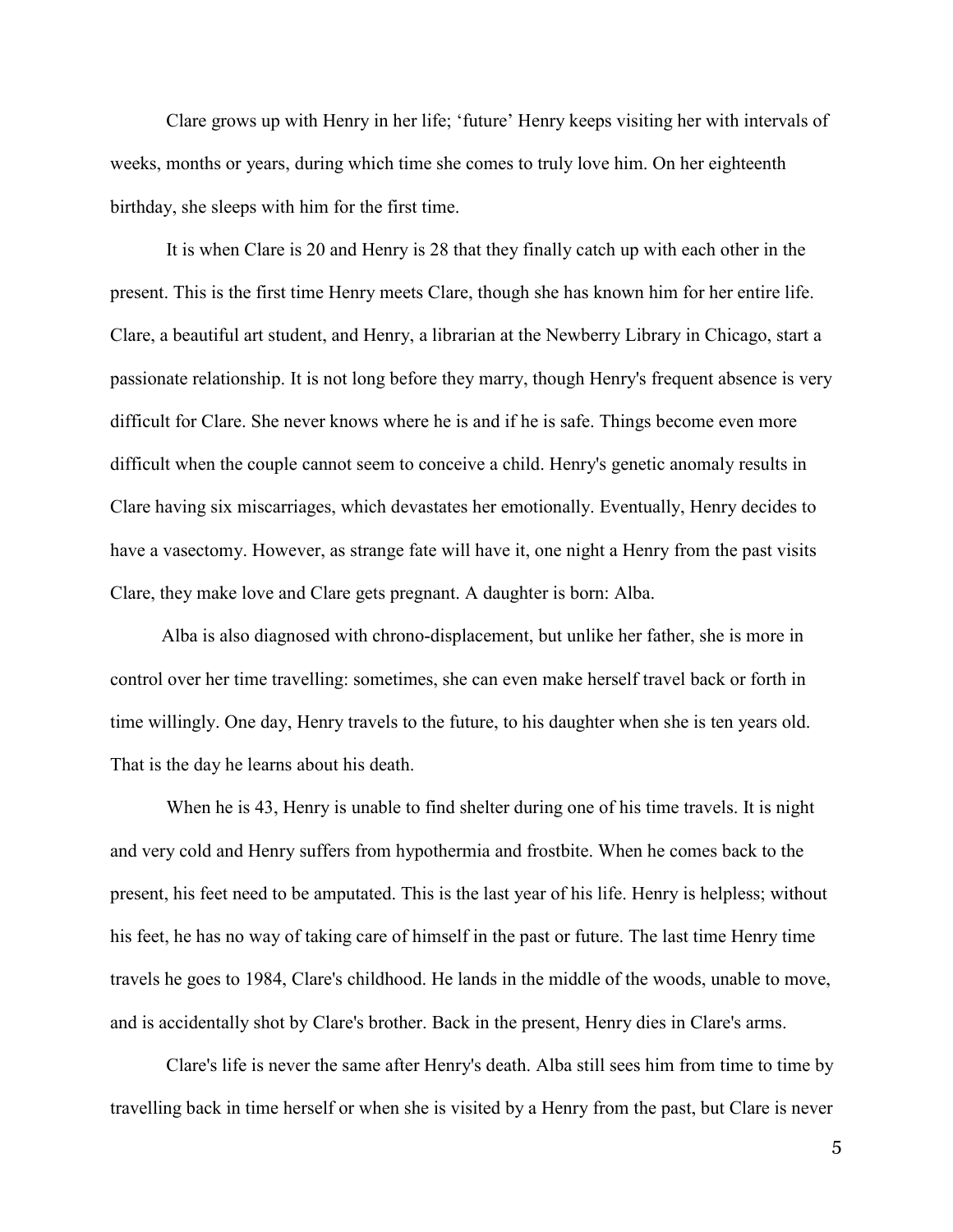visited by him. Instead, she waits for him, as she has done her entire life. A letter from Henry tells her that they will meet again, finally, when she is an old woman: he describes how, in his forties, Henry has travelled (or will travel) to the future, thereby meeting an old Clare. In the final chapter of the novel, Clare is 82. Henry arrives at last and takes her into his arms.

### 1.2 The Author

Audrey Niffenegger, author of *The Time Traveler's Wife,* was born in 1963 in South Haven, Michigan. She is not only a writer, but also a visual artist and has exhibited visual books, paintings, drawings and comics since  $1987<sup>1</sup>$ . She was trained in Chicago at the School of the Art Institute. Niffenegger currently teaches writing, letterpress printing, lithography, intaglio, and book making at the Columbia College Chicago Center for Book and Paper Arts.

It was back in 1997 when Niffenegger had the idea of a book about a time traveller and his wife. She first intended for it to be a graphic novel, but decided the story would work better in prose. *The Time-Traveler's Wife,* her debut novel, came out in 2003 and quickly became an international bestseller. A film version of the novel, starring Eric Bana and Rachel McAdams, recently came out. (Reviews were mixed, ranging from the film being enjoyably romantic to it being messy and unsatisfying.)

Niffenegger's second novel, *Her Fearful Symmetry*, was published in the United States in September 2009. The Dutch translation by Jeannet Dekker, *De tweeling van Highgate,* came out in February 2010. Niffenegger's other work includes three graphic novels: *Three Incestuous Sisters* (2005), *The Adventuress* (2006) and *The Night Bookmobile* (2010).

<sup>1</sup> Her artwork can be viewed at audreyniffenegger.com.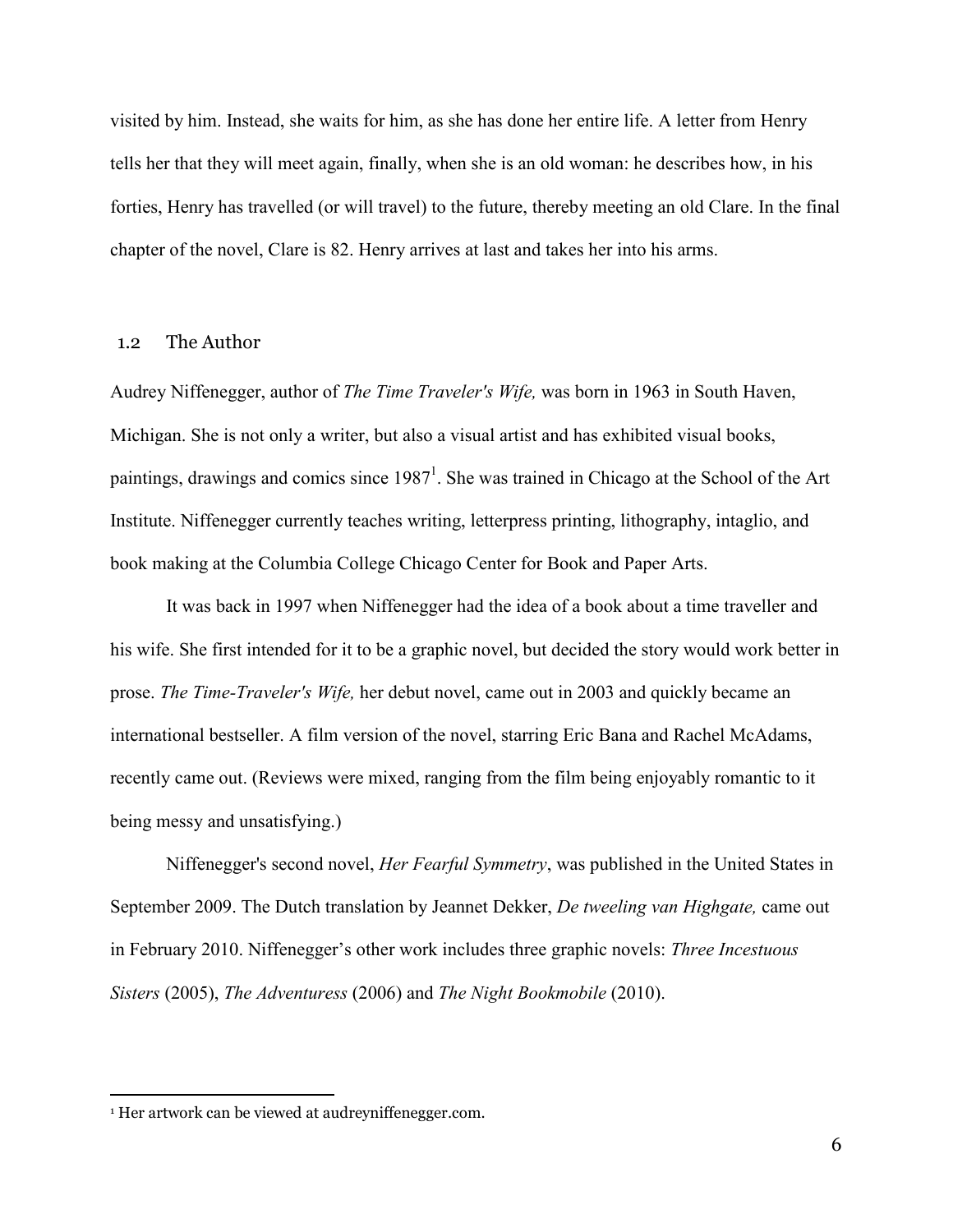Niffenegger has lived in or around Chicago for most of her life. The city provides the background for *The Time Traveler's Wife;* real places such as the Newberry Library and the Field Museum are important to the novel's story. Niffenegger herself has said that she did this on purpose, that she wanted the fantastical aspects of the novel to be grounded in settings that are real, and described in a realistic, documentary-like tone (Bond). On *The Time Traveler's Wife,*  Niffenegger has said: "I wanted to write a book about waiting. I wanted to write about a perfect marriage that is tested by something outside the control of the couple. The title came to me out of the blue, and from the title sprang the characters, and from the characters came the story"<sup>2</sup>.

 Audrey Niffenegger's books all share a strong sense of unity and a vision that is distinctly peculiar. "The thing that unites all my work is narrative," she has said. "I'm interested in telling stories, and I'm interested in creating a world that's recognizable to us as ours, but is filled with strangeness and slight changes in the rules of the universe"<sup>3</sup>. *The Time Traveler's Wife* fits in well with Niffenegger's other work. Her art and books share a number of common themes, such as love, intimacy and death. While love and intimacy (whether between sisters or lovers) is important, a more macabre note is always struck. Niffenegger sees herself as much as an artist as a writer and all of Niffenegger's work seems to share this presence of death: in her artwork, skeletons are frequently found; her main illustrated novel that she worked on for years, *Three Incestuous Sisters,* is a haunting, gothic, dark tale about longing and loss. Finally, Niffenegger's most recent venture, *Her Fearful Symmetry,* is a modern ghost story about two identical twin sisters set around Highgate Cemetery in London. The gothic story deals with sisterhood, identity and death. Another theme in this novel is that of love transgressing natural barriers, which is basically the main theme of *The Time Traveler's Wife*. More on that in the following section.

<sup>2</sup> <http://www.bookbrowse.com/biographies/index.cfm?author\_number=928>, 25 January 2010. <sup>3</sup> Segretto, Mike. <http://www.barnesandnoble.com/writers/writerdetails.asp?cid=1106335>, 14 February 2010.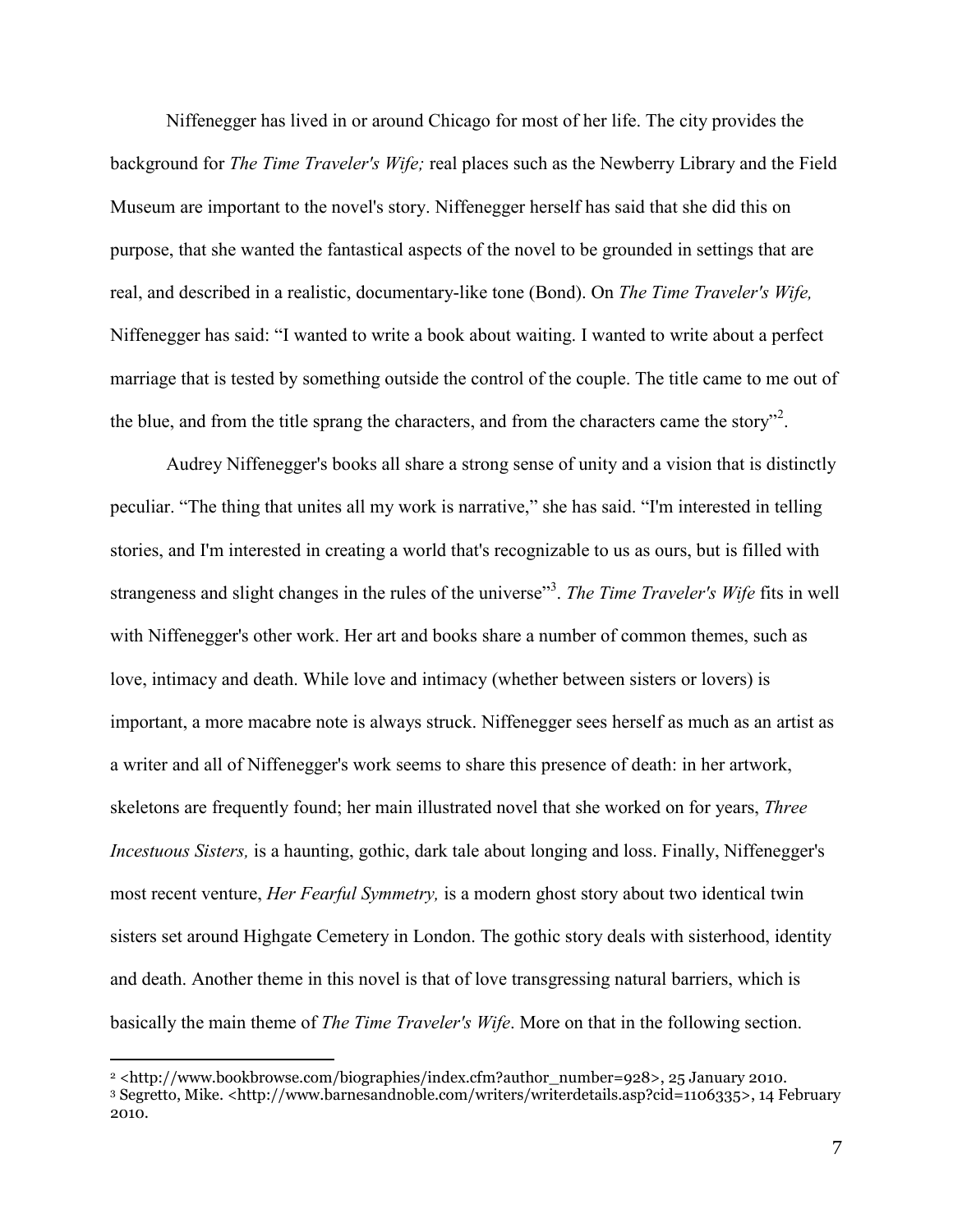## 1.3 Reception and Themes

Upon its publication in the United States, *The Time Traveler's Wife* became a great success and sensation. The novel was praised by *USA Today, The Washington Post, People Magazine* and others*.* John O'Connell from *The Times* wrote: "As *The Time Traveler's Wife* showed, Audrey Niffenegger is a sly, audacious writer who smuggles profoundly transgressive material into her work using the Trojan horse of romantic drama." The novel was also called "[A]n unabashed homage to love, a tear-jerker of the first order which also happens to be an absorbing existential exploration of 'being' and temporality" (*Literary Review).* Though most reviewers praised its premise and well-rounded characters, a few criticised the novel's style, calling it melodramatic and clichéd.

*The Time Traveler's Wife* was nominated for several awards and won the Exclusive Books Boeke Prize in 2005 and the British Book Award in 2006. The novel was translated into Dutch by Jeannet Dekker and published in the Netherlands by Uitgeverij Arena (Amsterdam) in 2004, entitled *De vrouw van de tijdreiziger*. Reviews were critical, but generally positive. For instance, *NRC Handelsblad* criticised Niffenegger's style, saying the novel reads like a film script, but also called it "een ode aan liefde en trouw" (Steinz). According to *de Volkskrant, The Time Traveler's Wife* is a novel "die je onverbiddelijk inpakt" (Bouman).

Dutch publisher Arena has two main points of focus: "bewogen vrouwenlevens en literaire romans voor een breed publiek".<sup>4</sup> The Time Traveler's Wife is headed under the second category and is described as a real page-turner on the website. The novel is accessibly written, thus suited for a broad audience, and its themes and style elevate it beyond generic fiction to the 'literary' genre. In her essay "Inquisitiveness and Desire", Audrey Niffenegger herself names the themes of *The Time Traveler's Wife,* being*:* "mutants, love, death, amputation, sex, and time".

<sup>4</sup> <http://www.boekenarena.nl>, 5 January 2010.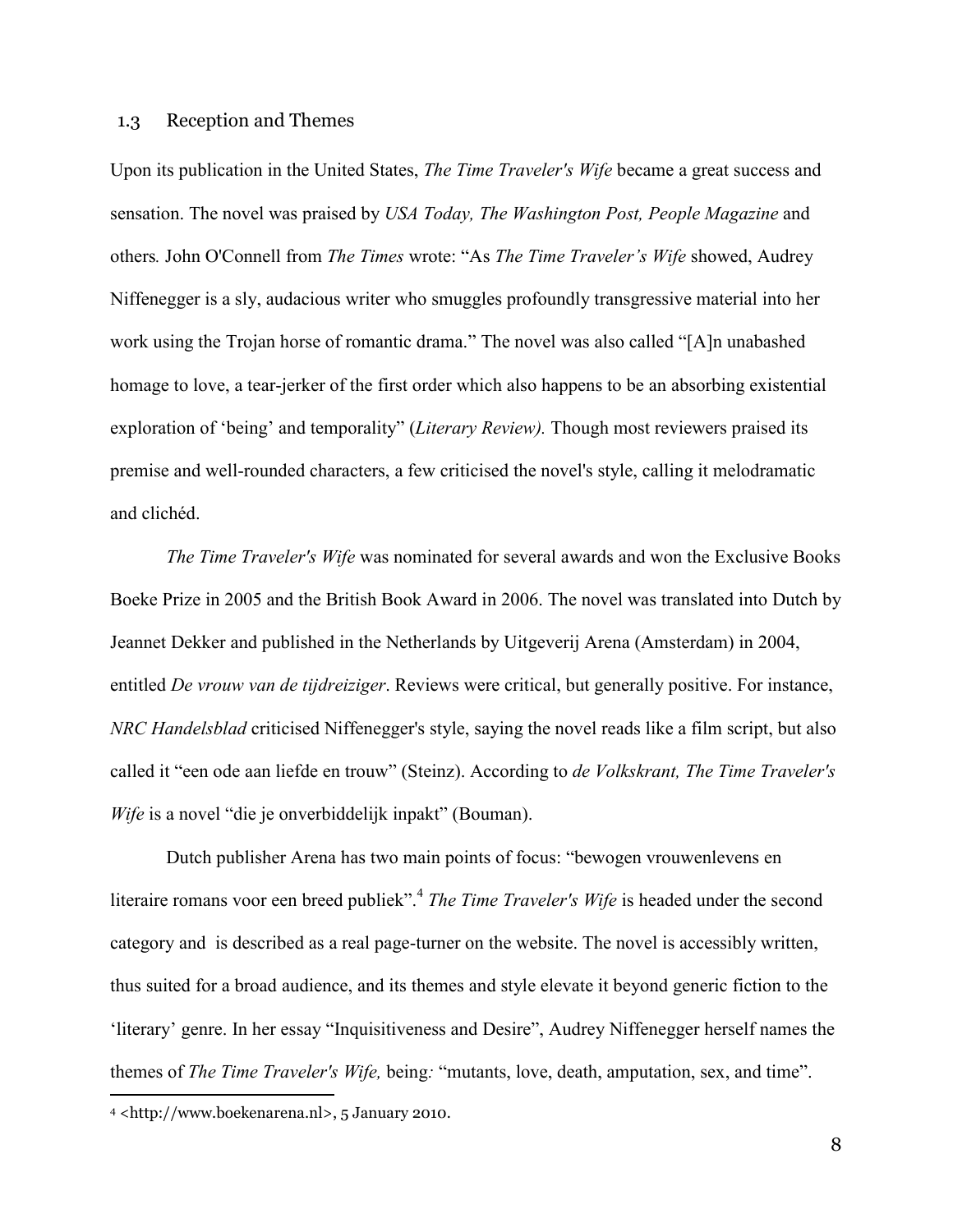Indeed, as most critics have also recognised, this novel deals with much more than science fiction and love. Though the novel explores the notion of time travel, this provides only a background to the true story. A science fiction novel would be far more concerned with, for instance, the technicalities of travelling through time. Here, time travelling is not exactly a theme; it is a device, a metaphor for the problems and complications we find in relationships - or, more positively viewed, a supernatural explanation for why two people can have a feeling that they have known each other for their entire lives. Henry and Clare struggle to have a normal relationship because of Henry's disorder; their love is competing with something that is out of their hands entirely. Also significant is the feeling of waiting, which Clare experiences to its fullest, and the sense of destiny that comes with falling in love, which is applicable to this novel in a literal sense: after all, Clare and Henry are meant to be together and this time-travelling business can do nothing to prevent the fact.

This leads to what seems to be the main message of the novel, namely that love conquers everything: it goes beyond the borders of time, beyond the borders of life and death. It is for a reason that the novel ends with an excerpt from Homer's *Odyssey* (see front page of this thesis): in the end the two lovers, whether they be Odysseus/Penelope or Henry/Clare, are finally able to meet again.<sup>5</sup> Although there is no denying the romanticism here, the novel has a distinctly darker tone as well. Niffenegger names mutants, death and amputation as themes, which are indeed some of the heavier themes of the novel. Henry has the burden of living with his condition; and eventually, he loses his feet because of it, after which he will soon die.

The notion of time travel automatically leads to the question whether free will exists or whether everything in life is pre-determined. This is a constant deterministic undercurrent in the novel. The characters frequently touch upon it as well: "He said something interesting: he said

<sup>5</sup> For the Dutch edition, the 1991 *Odyssey* translation by Imme Dros was used.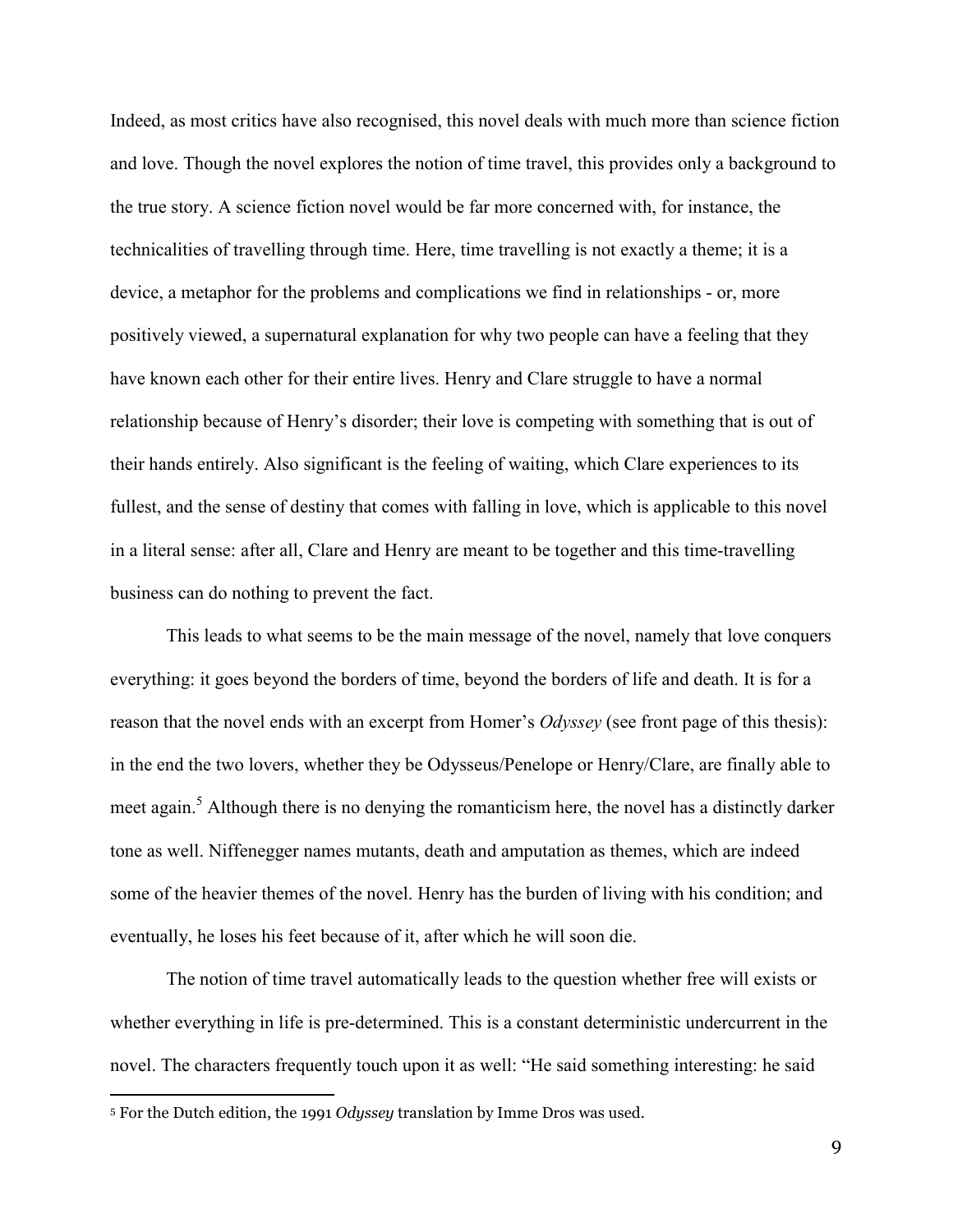that he thinks there is only free will when you are in time, in the present. He says in the past we can only do what we did, and we can only be there if we were there" (58). Here, Henry is having a discussion with himself – literally – and realises that he cannot change the past. In that sense, he only has free will in the present, but on the other hand: if everything has already happened, the present is also the past. Another, more existential, quotation from the novel: "Maybe I'm dreaming you. Maybe you're dreaming me; maybe we only exist in each other's dreams and every morning when we wake up we forget all about each other" (70). This sentence forms part of a conversation between Henry and a twelve-year-old Clare. Clare asks Henry if he is real and receives this as a reply.

The previously-mentioned *Odyssey* reference is not accidental. In fact, Clare is quite often compared to Penelope, waiting for her husband - Odysseus/Henry - to return home. This is the overlapping allusion that comes back numerous times; namely, how the story of Henry and Clare compares to the *Odyssey.* And just like in the *Odyssey,* the love story between the two characters unfolds through flashbacks in time. The following is narrated by Clare:

The compelling thing about making art - or making anything, I suppose - is the moment when the vaporous, insubstantial idea becomes a solid there, a thing, a substance in a world of substances. Circe, Nimbue, Artemis, Athena, all the old sorceresses: they must have known the feeling as they transformed mere men into fabulous creatures, stole the secrets of the magicians, disposed armies: ah, look, there it is, the new thing. Call it a swine, a war, a laurel tree. Call it art. The magic I can make is small magic now, deferred magic. Every day I work, but nothing ever materializes. I feel like Penelope, weaving and unweaving. (274)

Clare goes on and compares Henry to Odysseus, only he is a different kind of artist, "a disappearing artist". The point of this comparison is ultimately making clear the hardships of waiting that Clare has to endure. "Now every absence is a nonevent, a subtraction, an adventure I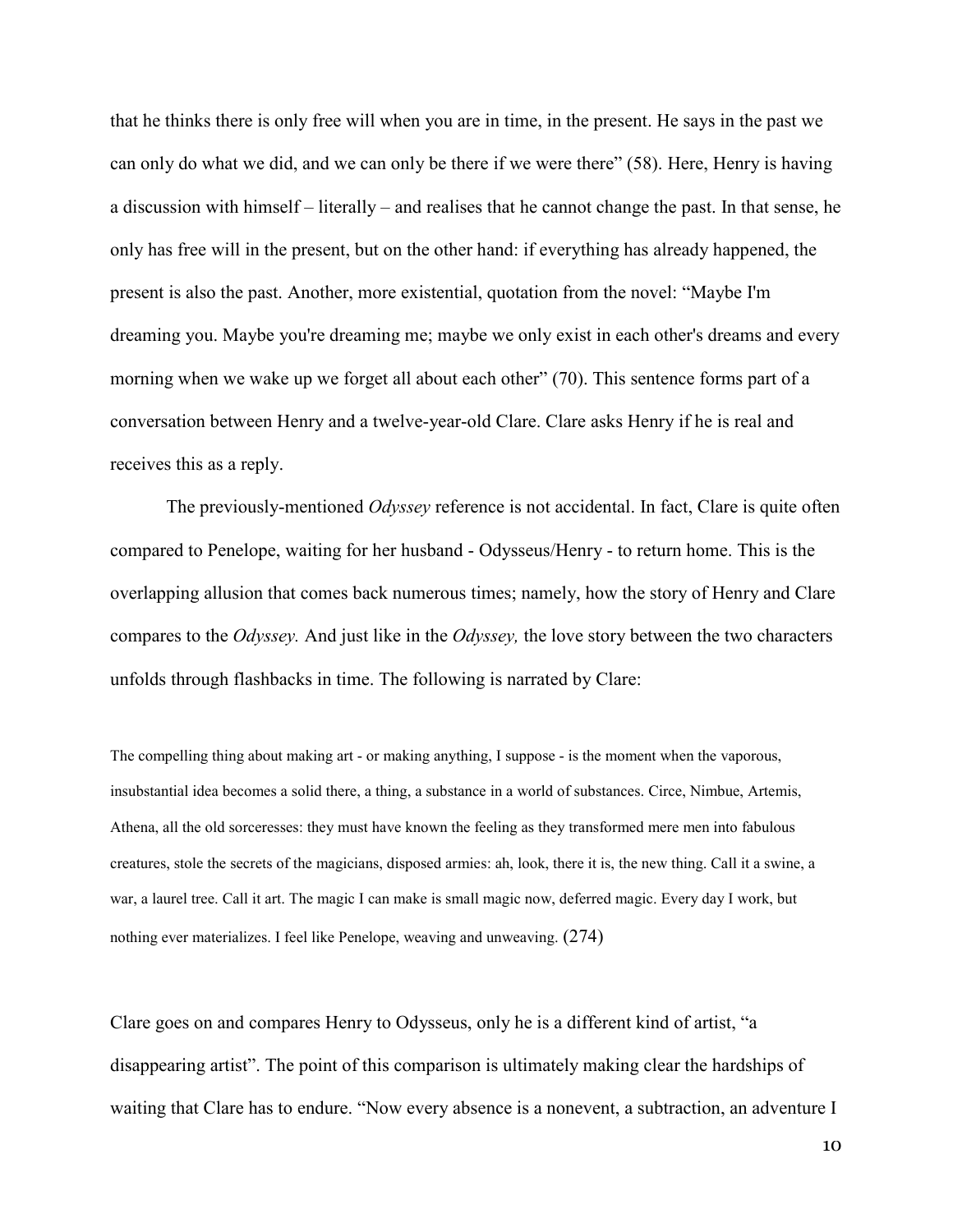will hear about when my adventurer materializes at my feet, bleeding or whistling, smiling or shaking" (275).

Just like the real setting of Chicago, literary references are successfully used to ground the novel and set it in this reality. Other works that are quoted or referred to are for instance J. B. Priestley's *Man in Time,* Rainer Maria Rilke's *The Ninth Duino Elegy, Alice in Wonderland* by Lewis Carroll and poems by Emily Dickinson*.* See for instance the following example, where *The Ninth Duino Elegy* by Rilke is quoted: "I sip my coffee and try to feel time revert, try to erase the difference between now and then. It is only my memory that holds me here. Time, let me vanish. *Then what we separate by our very presence can come together*" 6 (515).

 The passage where Henry is shot, which is foreshadowed earlier in the novel, illustrates the use of something resembling stream-of-consciousness:

#### *Saturday, October 27, 1984/Monday, January 1, 2007 (Henry is 43, Clare is 35)*

-

HENRY: The sky is blank and I'm falling into the tall dry grass *let it be quick* and even as I try to be still the crack of a rifle sounds, far away, surely nothing to do with me but no: I am slammed to the ground, I look at my belly which has opened up like a pomegranate, a soup of entrails and blood cradled in the bowl of my body; it doesn't hurt at all *that can't be right* but I can only admire this cubist version of my insides *someone is running* all I want is to see Clare before *before* I am screaming her name *Clare, Clare* and Clare leans over me, crying, and Alba whispers, "Daddy...." (499)

 In all, the more profound themes of the novel, its existential questions, the literary allusions and the refreshing science fiction-like take on a love story are what make this novel more than a chick flick or a simple romantic drama. Bearing in mind that literary novels tend to put their layered themes, allusions and descriptive narration first and the pacing of the story second, this is something to remember whilst translating.

<sup>6</sup> Quotation from *The Selected Poetry of Rainer Maria Rilke,* translated by Stephen Mitchell (1982). In the Dutch edition, the translation by W.J.M. Bronzwaer was used.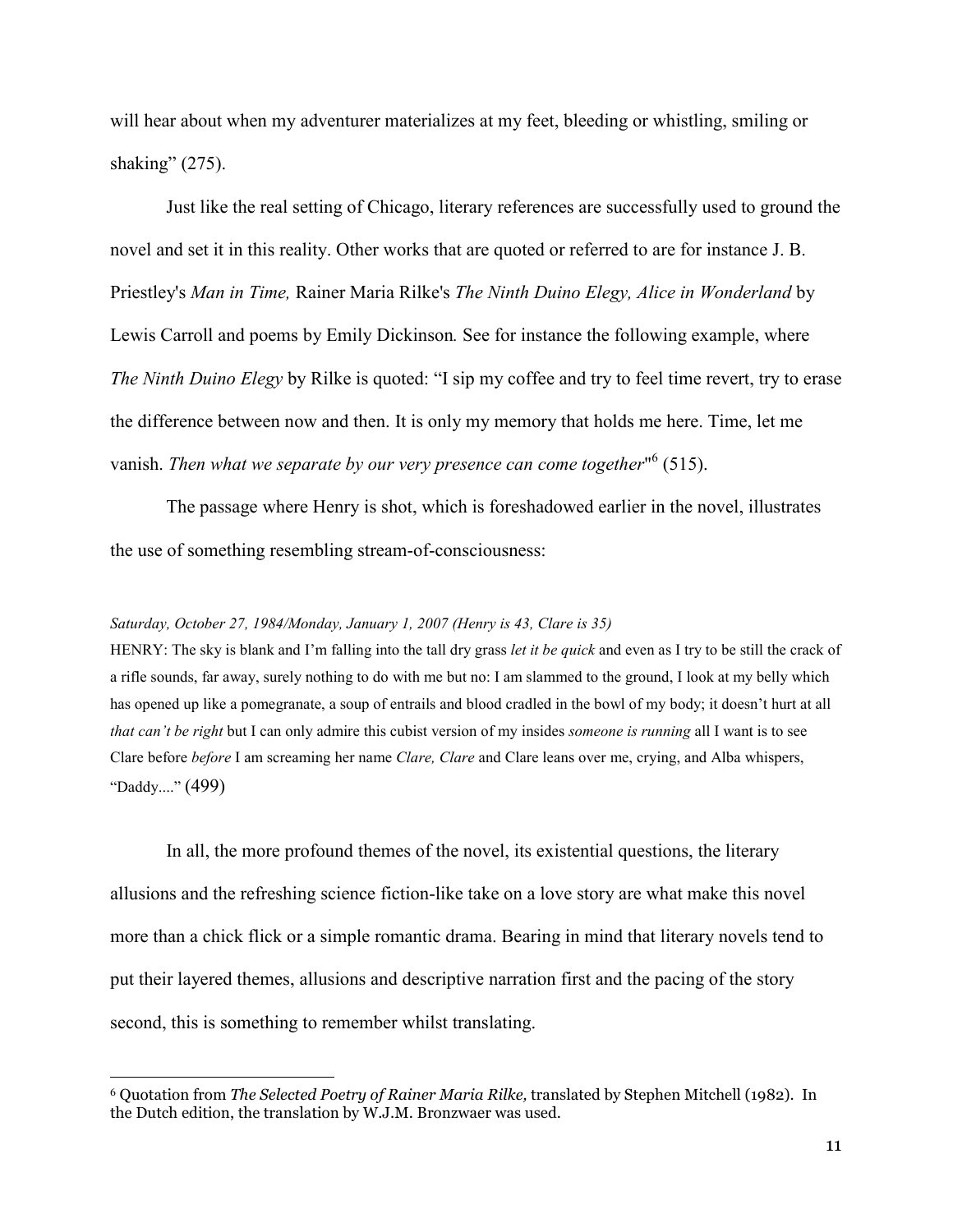#### **Chapter Two: Aspects of Style & Translation Theories**

*We laugh and laugh, and nothing can ever be sad, no one can be lost, or dead, or far away: right now we are here, and nothing can mar our perfection, or steal the joy of this perfect moment.* (241)

2.1 Style and Translation

This chapter looks into the different aspects of the style of *The Time Traveler's Wife* in light of its translation*.* The general knowledge about the novel's themes and context has been established; now we must look at the more individual features of the text. Not all of this novel's characteristics are worth analysing; however, some aspects of its style are definitely interesting.

 Translation scholars have built on the notion that a source text needs to be analysed prior to its translation. Scholars such as Christiane Nord and Hans G. Hönig have presented models for textual analysis. For instance, Christiane Nord's *Text Analysis in Translation* (1988/91) stresses the importance of the 'translation-oriented text analysis' in order to obtain the competence needed to make an accurate translation. In the translation process, text analysis is the first vital step. Nord gives four types of translation problems: pragmatic translation problems (which arise as a result of situational differences between the source text and target text); convention-related translation problems; linguistic translation problems and finally text-specific translation problems (Nord 167). These text-specific translation problems are the most interesting here, since it can be said that the 'style' of this text – though 'style' is, admittedly, a rather vague concept – leads to translation problems.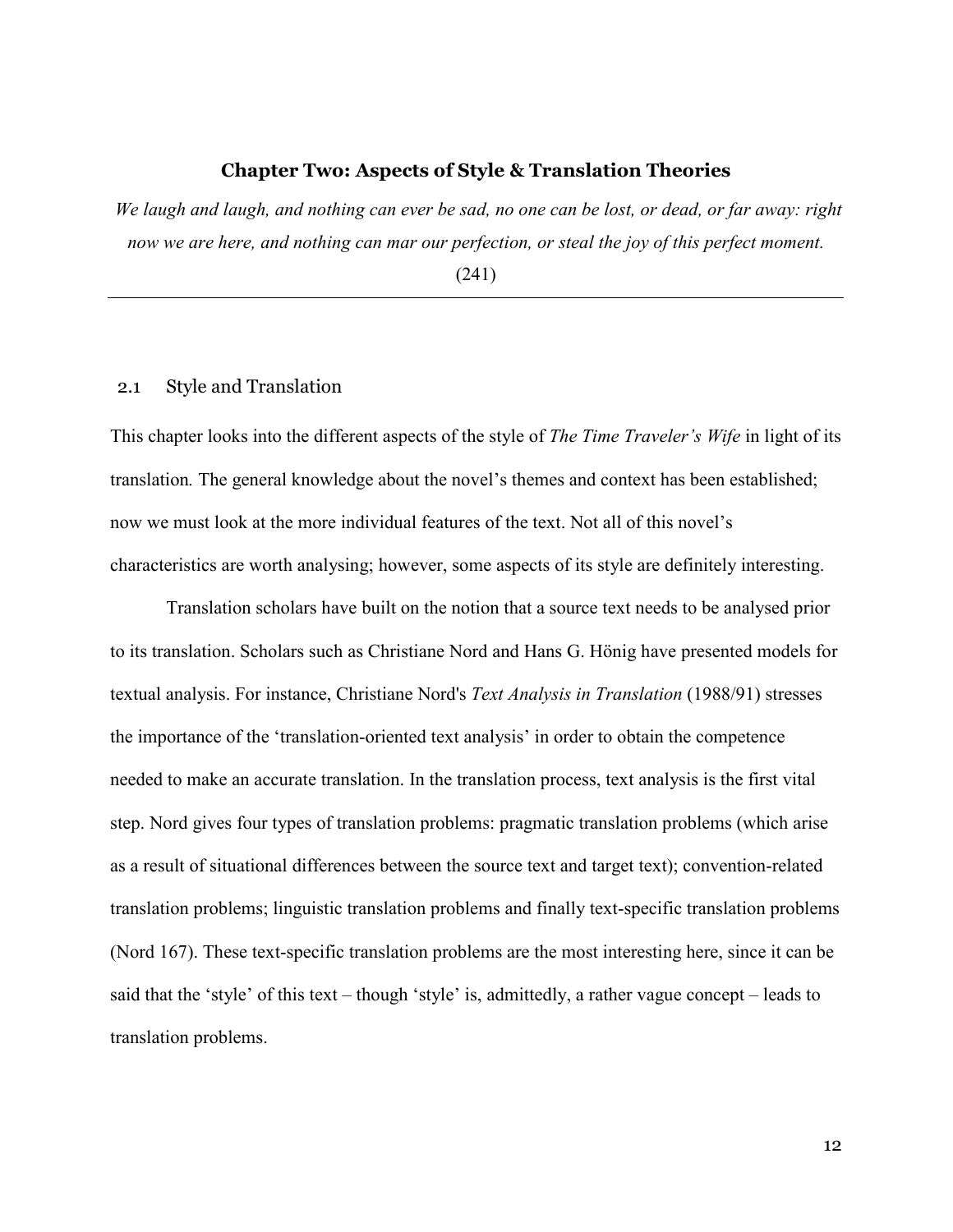A great deal has been written on the importance of literary style in relation to translating. Jean Boase-Beier, for instance, places great importance in style, claiming that the style of a literary text can in fact be perceived to be more important than its content, since it is through style that the inferred author's intentions are interpreted by the reader. For translators, stylistic devices play a key role in the process of translating; after all, translation largely consists of interpreting what the original author meant. Stylistic devices are "elements in the text which are unusual, striking, or simply indicative of attitude" (Boase-Beier 278). Though this is quite broadly put, according to Boase-Beier one needs to concentrate on the stylistic clues that stand out in a text. Translating literary texts means preserving these stylistics in order to reproduce the effect on the target audience. This is in line with the common perspective on translation, namely that the effect of the target text on the reader should be the same or similar to the effect the source text had on the original reader. Reasoning from the view that this style of the author should be maintained, the next logical step would be to find and become aware of the ST's stylistic devices, in order to be able to preserve them in the target text.

Geoffrey Leech and Mick Short's *Style in Fiction* formulates a method of analysing literary texts, calling this "an attempt to find the artistic principles underlying a writer's choice of language", to find "the artistic effect of the whole, and the way linguistic details fit into this whole" (60). They claim that in literary texts, style is a choice that the writer has made. Therefore, it is important to establish what the literary or aesthetic function of a particular style is (31). How does it affect the novel? By using the approach of style analysis that Short and Leech provide, this literary focus of a text should come forward. Short and Leech's method of analysis consists of four main categories: lexical and grammatical categories, figures of speech and cohesion and context. Of course, drawback of this method of analysis is that it is very exhaustive.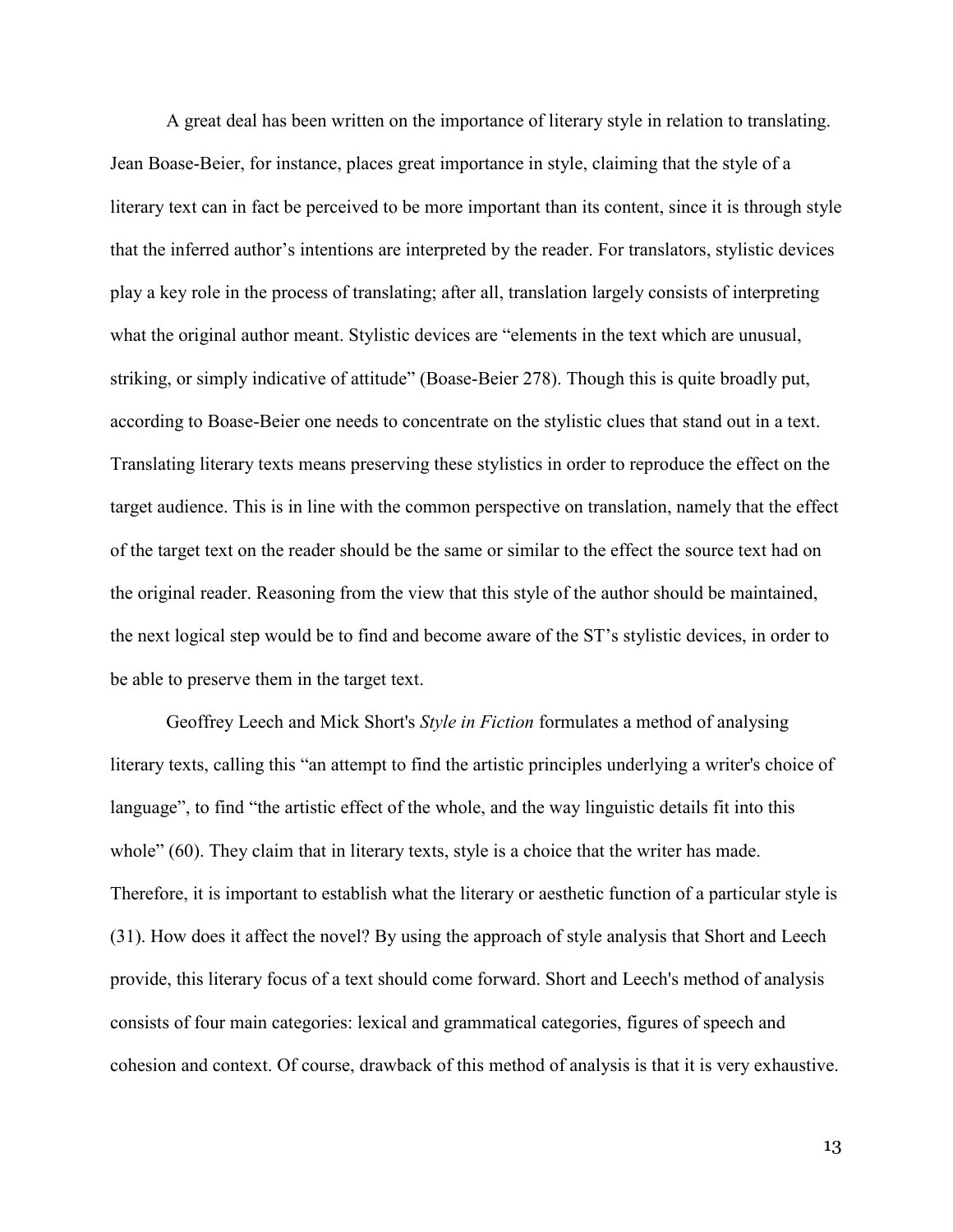When trying to establish the main style or stylistic features of *The Time Traveler's Wife*, it is important to keep in mind that this novel consists of three parts or books:

I- The Man out of Time; II- A Drop of Blood in a Bowl of Milk; III- A Treatise on Longing. These three books are made up of relatively short chapters, which are, in turn, divided into even shorter parts, which form the core of the book. These parts are either focalised by Henry or by Clare. Because Henry travels through time and he or Clare might be eight years old on one page and forty-five on another, each of these little chapters is headed by the particular date, time, and Henry and Clare's age. Roughly put, Book I focuses on Henry meeting young Clare, their meeting in the present and finally their marriage. Book II is about their married life and the happiness as well as hardships they face. It ends with Henry's death. Book III focuses on Clare and her life without Henry. The closing chapter is formed by their reunion. As a result of this fragmentation of the novel, the style differs greatly. Not only are there two different narrators, but since their age, experience and mood keeps changing so much, so does the way they describe and perceive things. For instance, Henry tends to make sarcastic comments and Clare, the artist, is generally somewhat more reflective in her writing. However, when things go downhill for Henry, he reflects more on death. Sentences like these follow: "If fervent memory could raise the dead, she would be our Eurydice, she would rise like Lady Lazarus from her stubborn death to solace us. (…) What will Clare have when I am gone?" (482) In general terms, though, it can be said that *The Time Traveler's Wife* is written in a very readable, straightforward way. There is a great deal of dialogue and situations and places are described relatively matter-of-factly. 'Common' dialogues like these, however, provide enough interesting translation problems because of the humour with which they are written. This humour is a pervasive aspect of the novel's style. In contrast to this, there are also the more meaningful, emotional passages like the one quoted above, where Henry and Clare reflect on their own feelings. It is here where the language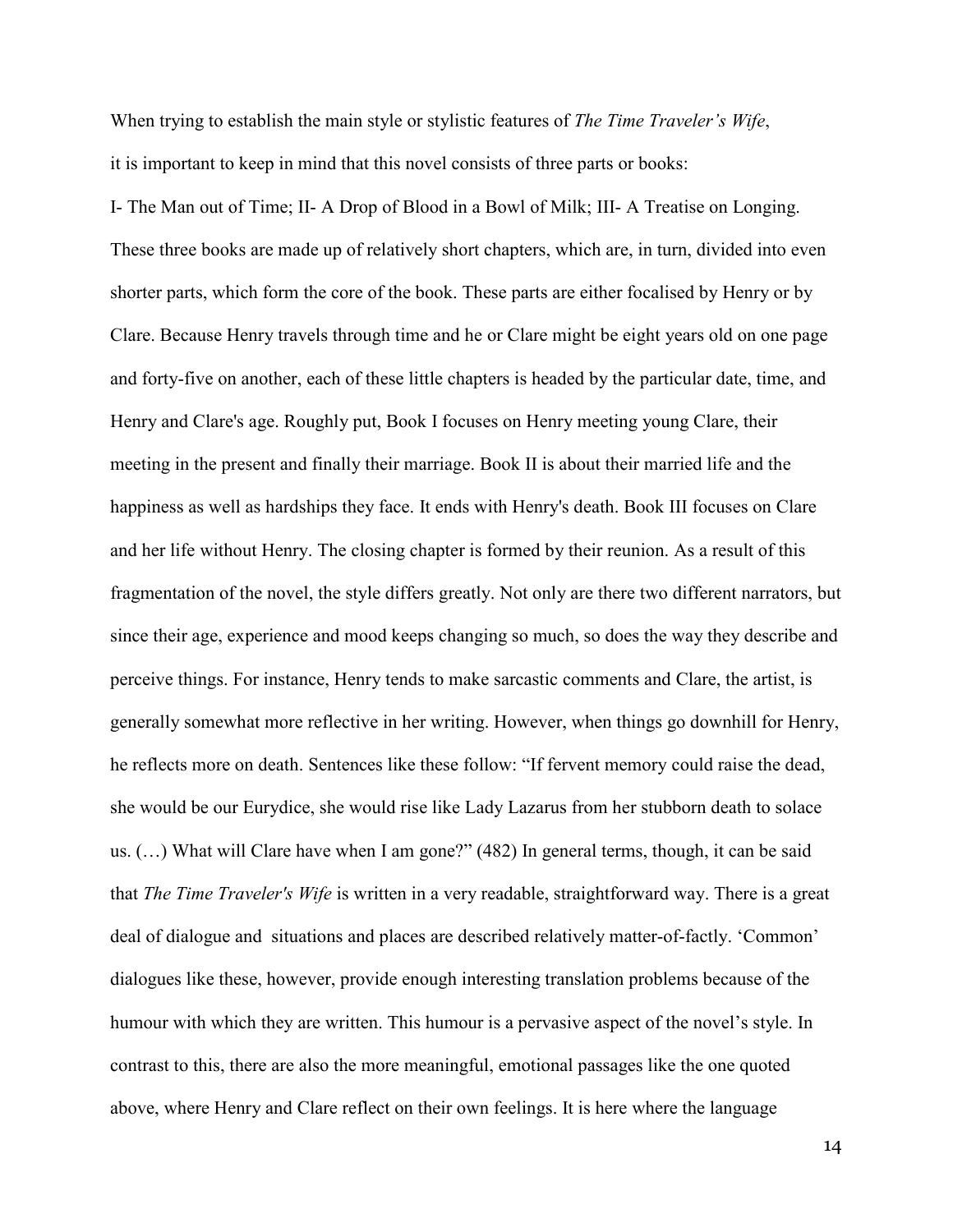becomes most poetic: most metaphors and similes can be found here, as well as literary references and the occasional stream-of-consciousness-like descriptions. These two aspects of the novel's style - the humour and the figurative language that the novel abounds with - are interesting to analyse and are dealt with in the following sub chapters.

#### 2.2 Humour

Humour is one of the more interesting aspects of style in *The Time Traveler's Wife* and Audrey Niffenegger's writing contains a good amount of it. Of the three excerpts I will be dealing with, Henry in particular speaks in a way that will probably put a smile on the reader's face and young Clare's part, too, is quite witty at times. The final chapter is the exception, since it is much heavier and sadder in tone. It can be difficult to pinpoint the exact devices of humour that are used, which is why I shall first discuss a number of significant theories on the matter.

Humour is a very common aspect of our everyday lives. However, finding an adequate definition of humour is tricky, since humour not only lies embedded in linguistics, but also in psychology and other fields. It was relatively recently that Vandaele observed that the difficulty of this task "has driven some desperate scholars to give up on any attempt at defining humour" (153). With this in mind, it might be more fruitful to look at what is more important, even more so in the light of translation: namely, the effect that humour has on the reader. Why is a certain piece of text funny and what are the effects of this?

I want to make a distinction between three types of jokes, taken from Debra Raphealson-West, who in one of her essays distinguishes between linguistic jokes, cultural jokes and universal jokes. Linguistic jokes such as puns are generally most difficult to translate, because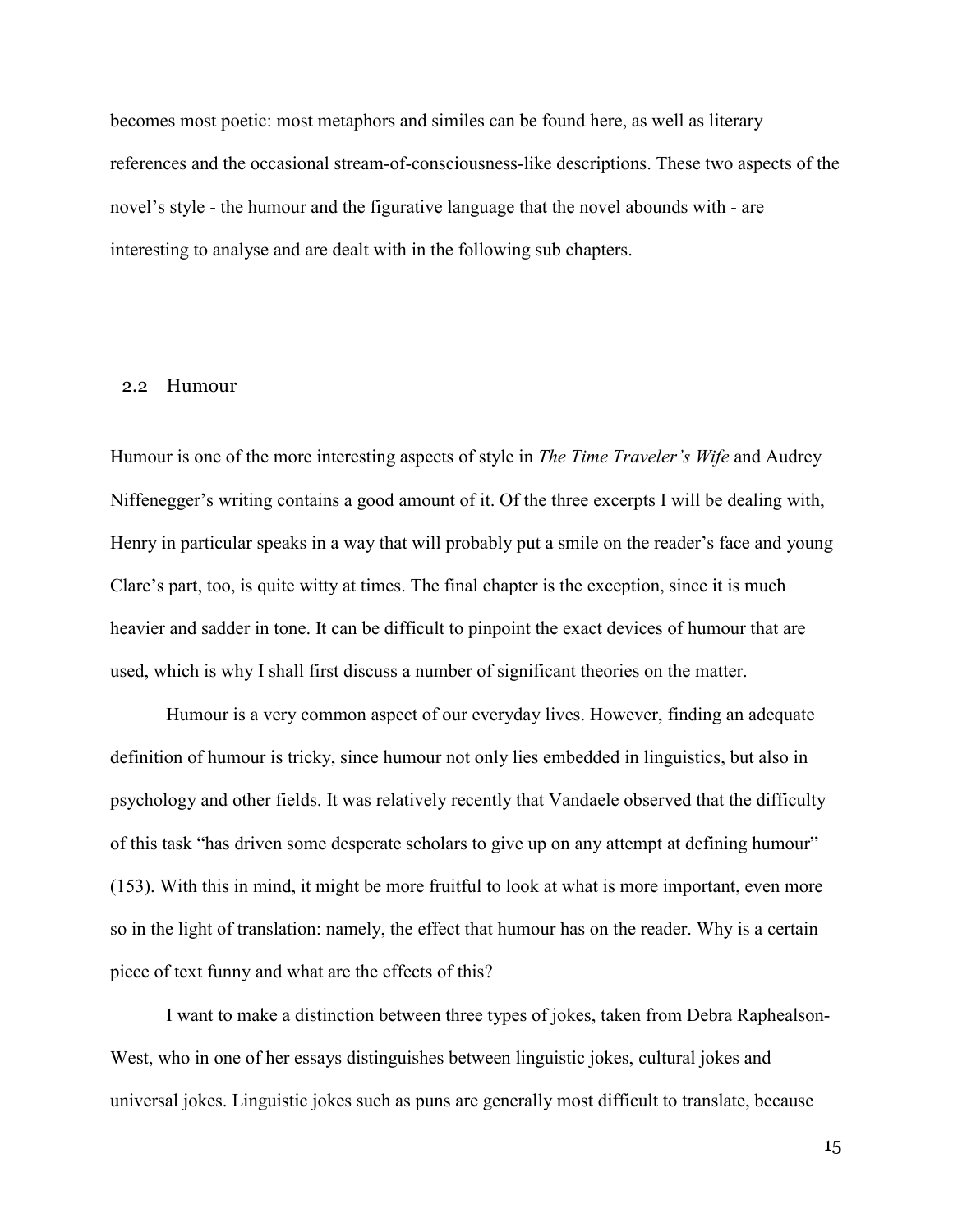they are based on the source language. Cultural jokes are culture-bound and may not be funny to other cultures, but these are more translatable than linguistic humour. Finally, universal jokes contain instances of humour that are funny to all cultures, as far as you can be certain of such a thing, which makes these the easiest to translate (130). In *The Time Traveler's Wife* I came across universal as well as linguistic jokes. Cultural jokes are not really applicable, since it should be safe to say that the American and Dutch cultures generally find the same things funny. Raphaelson-West claims that "[i]t is possible to translate humour if you keep in mind that the translation will not always be as humorous as the original. What is essential is to keep the cultural context in mind, to locate the humorous aspect or aspects of the text, and to try to explain or duplicate these aspects" (140). This is exactly what I will be doing in the following chapters.

 There are a couple of theories regarding the study of humour that are worth mentioning, the most prominent names being Raskin and Attardo. In 1985, Victor Raskin published *Semantic Mechanisms of Humor.* His work is a "script-based semantic theory of verbal humour" (99), a script being a chunk of information that is evoked when a reader reads something and then internalises it (81). It is a representation of that reader's knowledge. When this knowledge conflicts – when there is a conflict between two different scripts that are both compatible to a text – a "script opposition" (or incongruity) is created (99). Raskin gives the example of a joke that can be read in a sexual and non-sexual way: "An English bishop received the following note from a vicar of a village in his diocese: Milord, I regret to inform you of my wife's death. Can you possibly send me a substitute for the weekend?" (106). Such an opposition, the above being sexual/non-sexual, is what creates humour. Other (abstract) examples would be normal/abnormal or possible/impossible.

Salvatore Attardo helped broaden the scope of this theory with the General Theory of Verbal Humour in 1991, together with Raskin himself. The authors claim that jokes may be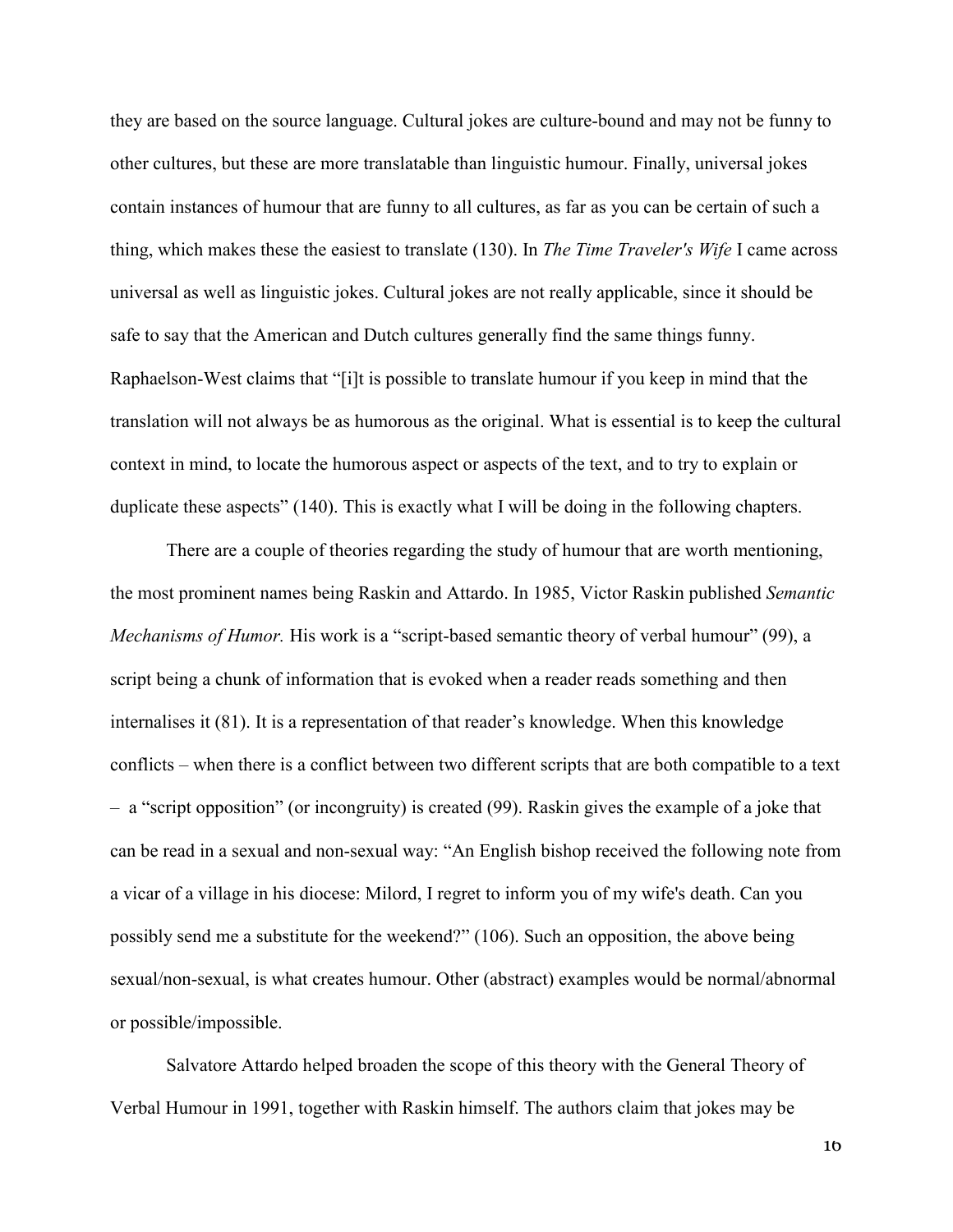broken down into six parameters, or Knowledge Sources. These are: *language, narrative strategy, target, situation, logical mechanism* and *script opposition.* (Attardo and Raskin 297). In 2002, Attardo applied this model to translation, at which point it becomes more interesting to us. The six parameters are explained as follows: 'language' has to do with all the text levels (phonological, phonetic, syntactic etc.) that make up the joke. According to Attardo, "the simplest approach to translation is: substitute language in TL for language in SL" (2002: 187). 'Narrative strategy' refers to the way in which a joke is presented, for instance in the form of a question or a riddle. A translator should only use a different narrative strategy if the original format is unknown in the TL. Otherwise, there is no reason to alter this (187). The 'target' parameter is only applicable to jokes that ridicule or attack a certain group, person, or a more broad, less-defined party. Further, every joke has a 'situation', because all jokes are about something. This can for instance entail the objects, places or participants that are present. This, too, should only be changed when the situation is non-existent in the TL or if the joke does not work for another reason. The final two parameters are more interesting. Humorous texts are often characterised by a unique way of thinking with which the logic of the universe is defied. 'Logical mechanism' is the resolution of the incongruity that is inherent to the joke  $(A \& R 1991: 303)$ . In other words, this is the mechanism by which the scripts are opposed. Examples are false analogy and juxtaposition. The aforementioned 'script opposition' is the final knowledge source and also the most important one. This is the parameter that was the focus of Raskin's work. Attardo mentions that "two jokes that differ by Script Opposition are, in all likelihood, *different jokes.*  Therefore, it follows that the translator should refrain, as far as possible, from changing the Script Opposition" (2002:189). Any humorous text will hold an SO. More practicably noted, "you should find that all the scripts fall under two more general, less specific scripts (...) and that these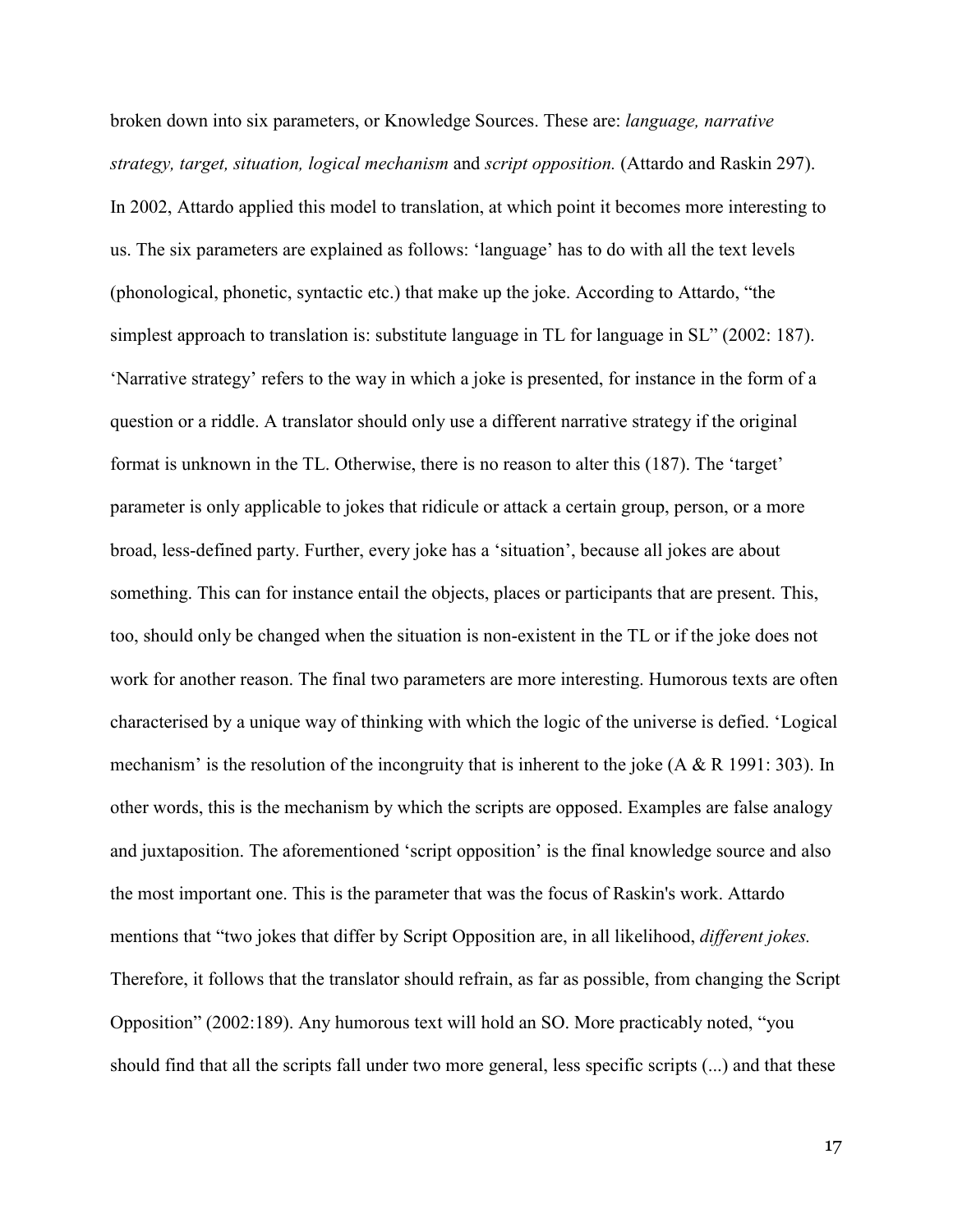scripts are opposite" (Attardo 2007). Essentially, jokes are best translated when all these parameters of the joke are held intact, with the exception of language.

Significantly for me being able to apply this theory to my translation, Attardo claims that his theory can also be applied to humorous texts and not only to stand-alone jokes in general. Humorous texts can be divided into two classes, Attardo says. Some have the structural form of a joke and others consist of a "non-humorous narrative and a humorous component" (2001: 29). The latter is the one that is applicable to *The Time Traveler's Wife.* In longer narrative texts, jokes may have a 'jab line' rather than a punch line. These can occur throughout the entire text, while punch lines are found at the end (2001: 82). In *The Time Traveler's Wife,* jab lines are found in the more light-hearted parts of the novel and come in the form of hyperboles, irony and verbal (or language-defined) humour. More on that in chapters three and four.

#### 2.3 Figurative Language

From humour we go into the world of figurative language, a much more serious aspect of this novel. Though at often times humorous, this narrative can also be quite weighty. We see that best in the third translated passage (chapter five).

Diri Teilanyo notes that "[t]he interlingual translation of figurative expressions and idioms is a particularly sensitive task, especially in literary texts where the figurativeness of the language is an inalienable part of the text as a literary piece" (309). Of course, 'figurative language' is a broad term. It involves "a deviation from what competent users of a language apprehend as the standard meaning of words (...), in order to achieve some special meaning or effect" (Abrams 101). This involves a lot, including humour: think of irony, for instance. It is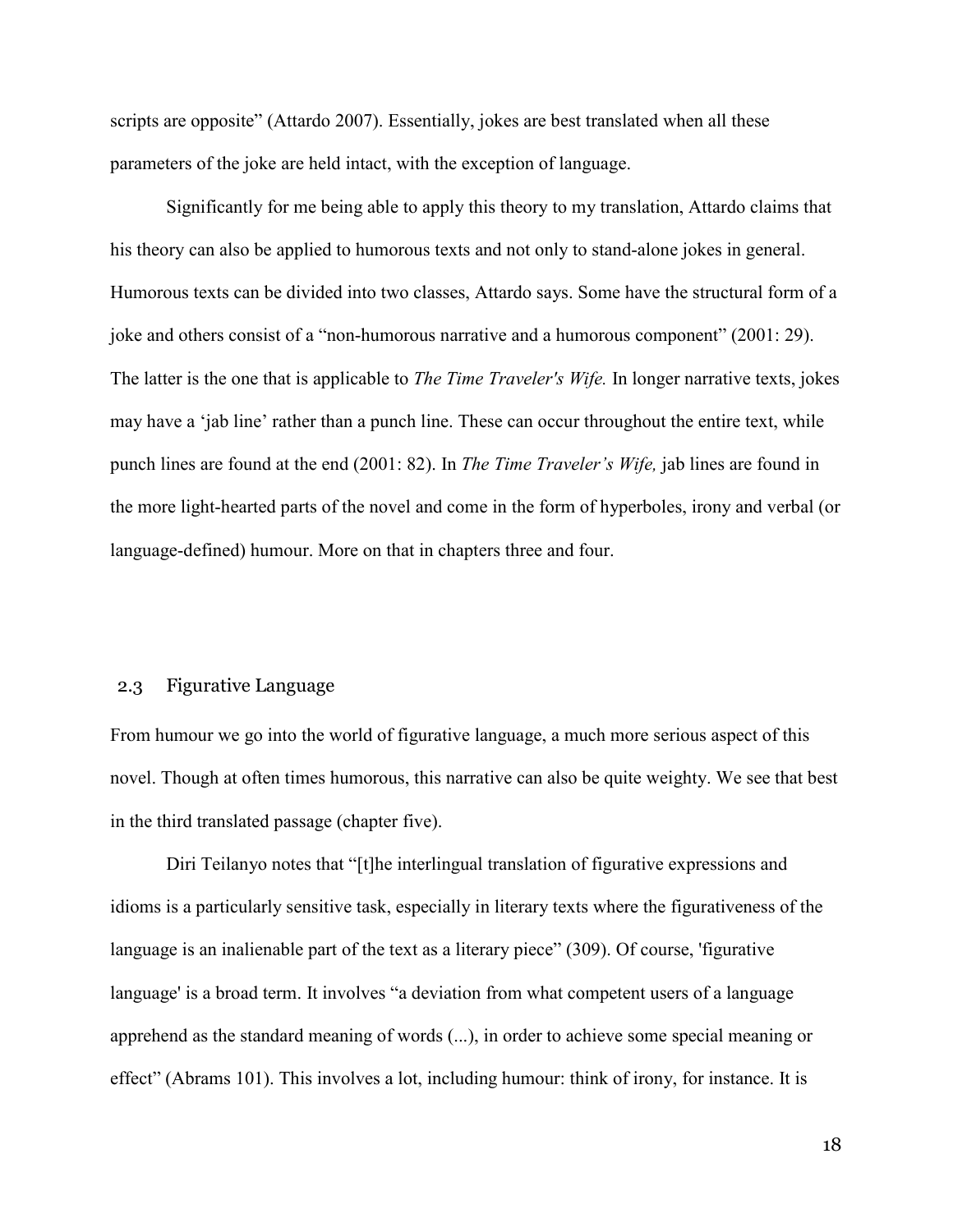also applicable to my translated excerpt where Clare unwittingly deviates from standard language, since she is so young. Here I will be focusing on tropes, which are "figures of thought" that are used figuratively (Abrams 101). The most prominent tropes in *The Time Traveler's Wife*  are simile, metaphor and personification. I will include the latter under 'metaphor', since the metaphors used are generally personifying.

#### 2.3.1 Simile

In translation theory, similes have always been overshadowed by metaphors. This is probably why there is no great amount of literature on the translation of similes. Of course, both tropes establish a connection between different things; however, while similes compare two different things explicitly, metaphors do not overtly compare at all. A simile can be defined as "the statement of a similarity relation between two entities, essentially different but thought to be alike in one or more respects, or a non-similarity relation" (Pierini 23). There is a difference between a simile and a regular comparison, which has been explained by Bredin (1998), who claims that comparisons are symmetrical, while similes are not. This means that the subject and predicate can switch places without there being any change in meaning, which is the case with a comparison such as 'Michael is like Anne' (Bredin 73). It has to be noted here, though, that Pierini simply calls these comparisons "literal similes" (26). Regardless of whether they can be classified as similes or not, such comparisons are not likely the ones that prove to be challenging in translation.

Now, on the translation of similes. In a somewhat aged but nevertheless interesting essay, Joseph Margolis expands on similes, naming open similes (*Her heart is like stone)* and closed similes (*Her heart is as hard as stone)* (1957: 186). On their translation he says that an open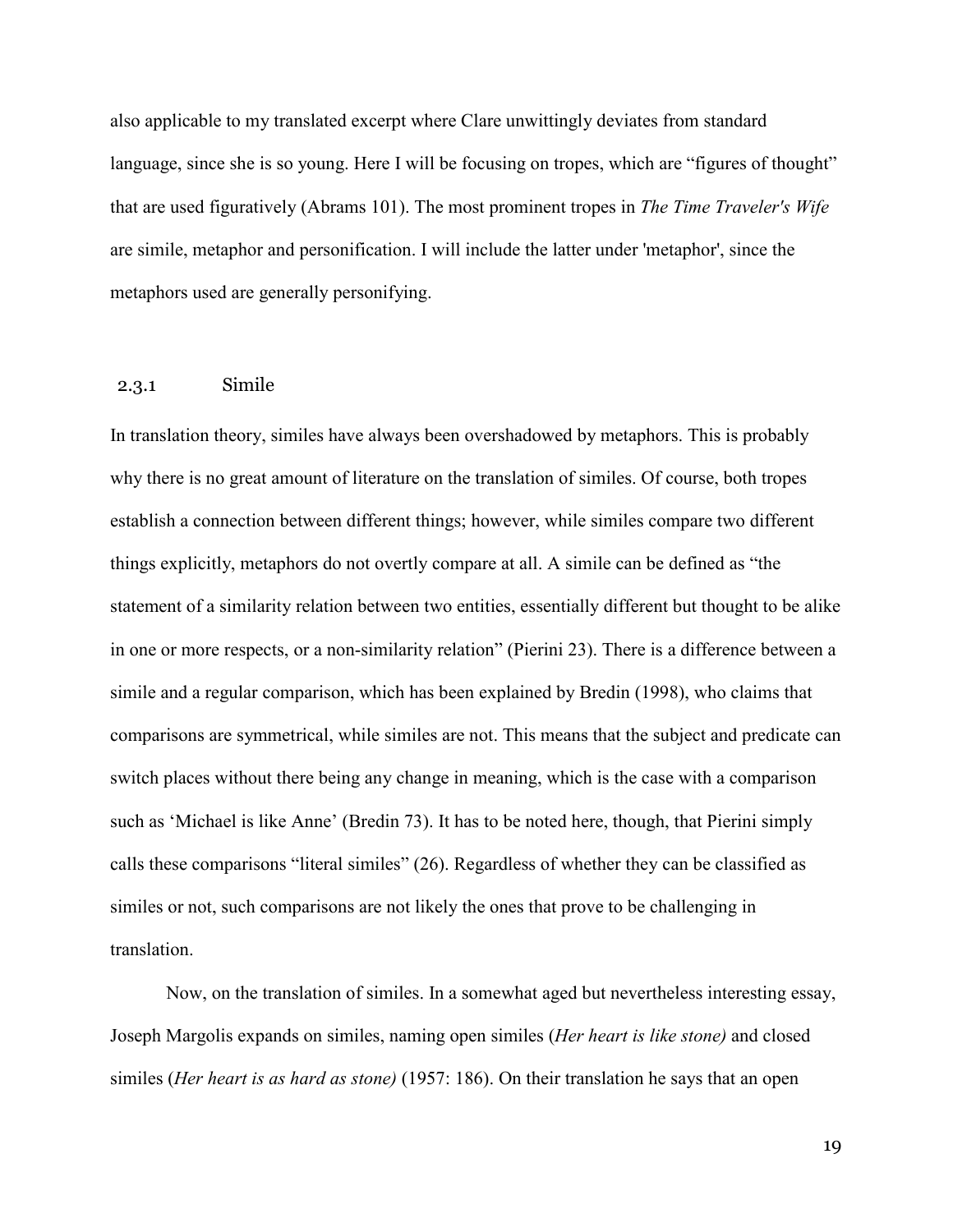simile should not be translated literally, since "its logical function is to illuminate certain properties of a given thing; this it does by a dramatically effective comparison" (187). Thus, the comparison itself can be discarded. Closed similes, on the other hand, specify the common (or uncommon) attributes of the comparison and are therefore more easily translated literally. Patrizia Pierini names a couple of translation strategies for similes:

S1: Literal translation (retention of the same vehicle)

- S2: Replacement of the vehicle with a different vehicle
- S3: Reduction of the simile, if idiomatic, to its sense
- S4: Retention of the same vehicle plus explicitation of similarity feature(s)
- S5: Replacement of the vehicle with a gloss
- S6: Omission of the simile (31).

Since my source text does not include any standard, idiomatic similes that needed to be changed into equally idiomatic similes in the TT, I never needed to resort to drastic measures such as omitting the simile altogether. In chapters three and four I will, however, discuss a number of interesting cases where 1) the simile was combined with an allusion or 2) the simile was of a literary creative kind. In her article, Pierini refers to similes that have a proper name that represents a cultural allusion as the vehicle: "If [the translator] believes that the target readership has the knowledge required, s/he will leave the simile unchanged; if the target readership does not, some modification may be required" (34). Moreover, *The Time Traveler's Wife* contains quite a lot of 'creative' similes. According to Pierini, these are "usually found in descriptive segments to lend a more accurate insight into the psychological or physical traits of a character". With this purpose in mind, the translation should reproduce the effect of the creative similes. In literary texts they are usually translated literally (36, 37). Henry's letter in particular (chapter five) contains a striking amount of these.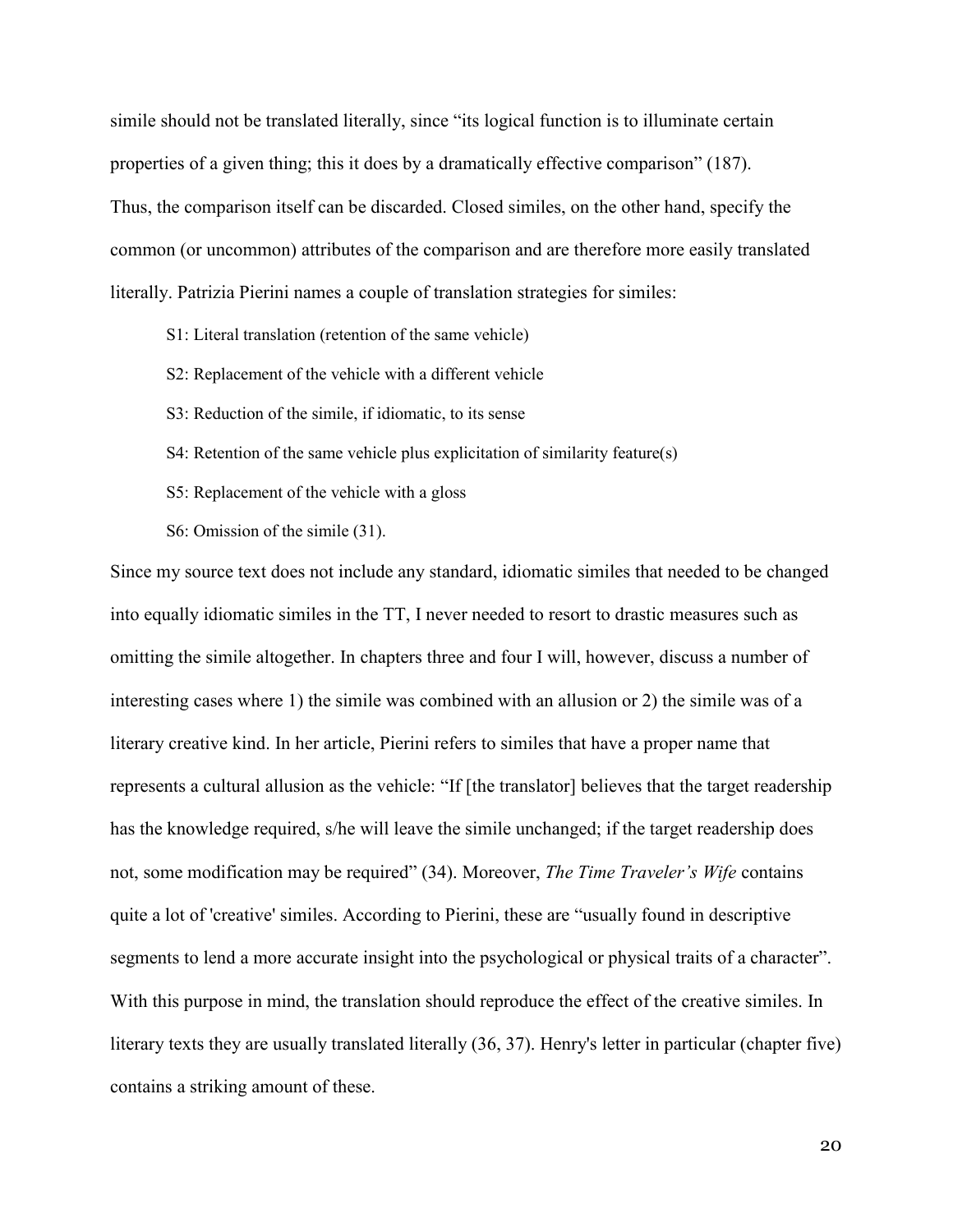# 2.3.2 Metaphor

While similes compare entities, metaphors link them conceptually. They do not contain any markers such as 'like' or 'as'. With metaphors, too, there is an object and a subject. The subject is often called the 'tenor', the metaphorical term the 'vehicle' and the features the two (implicitly) have in common are the 'grounds' (I am using terms that were coined by I. A. Richards, 1936). Peter Newmark distinguishes between five types of metaphor: dead, cliché, stock, recent and original. A stock or standard metaphor is defined as "an established metaphor, which in an informal context is an efficient and concise method of covering a physical and/or mental situation both referentially and pragmatically" (108). An example from the text would be "time is short". Newmark gives seven translation procedures with regard to translating metaphors:

1. Reproducing the same image in the TL

2. Replacing the image in the SL with a standard TL image which does not clash with the TL culture

3. Translating metaphor by simile, retaining the image,

4. Translating metaphor (or simile) by simile plus sense (or occasionally a metaphor plus sense),

5. Converting metaphor to sense,

6. Deletion,

7. Using the same metaphor combined with sense, in order to enforce the image.

Newmark mentions that the most common way to translate stock metaphors is to "replace to SL image with another established image" (188). Another interesting type of metaphor is what Newmark calls 'original metaphors'. These contain "the core of an important writer's message, his personality, and his comment on life" (112) and should be translated literally. These same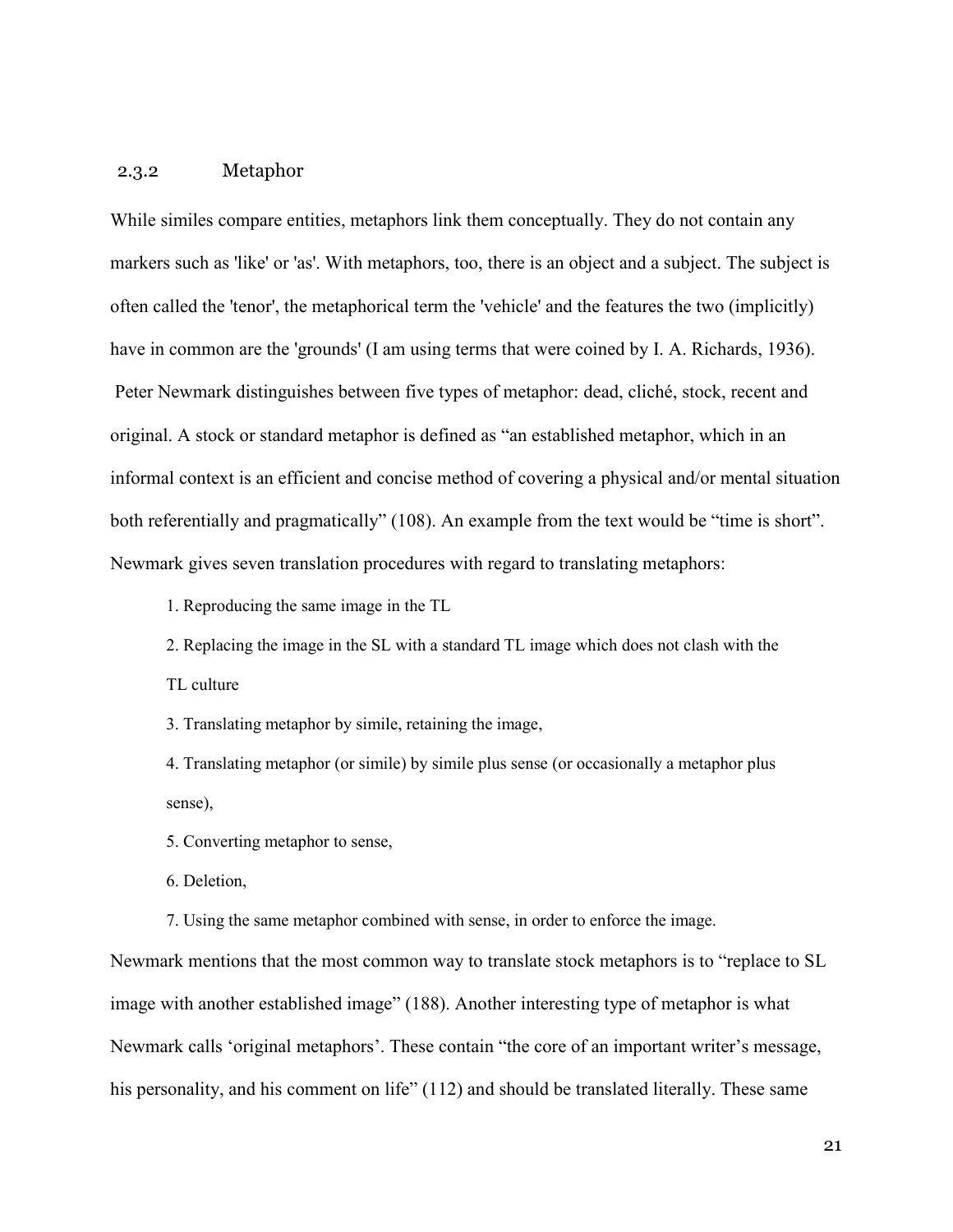metaphors that are created by a writer are called 'creative metaphors' by Raymond van den Broeck. He provides a basic law with regard to their translation: "The less the quantity of information conveyed by a metaphor and the less complex the structural relations into which it enters into a text, the more translatable this metaphor will be". Hence, metaphors like the ones in *The Time Traveler's Wife* that are private/original/creative metaphors "will be more translatable than conventional metaphors to the degree that they are less culture-bound" (Van den Broeck 84).

Now that we have established a distinction between these types of humour, figurative language and the translation theories that apply to them, we are ready to look at the text itself and find out in what ways we can deal with the translation problems that this novel's style poses. In the following three chapters, I discuss three sections of the novel that all have a different style. I took the first fragment from the beginning of the novel. Hence, it is quite light-hearted and mainly contains interesting cases of humour, along with some figurative language. The second fragment (chapter four) is probably one of the most striking chapters of the novel, stylistically speaking, because it is narrated by a child. It contains no figurative language, but there is definitely humour present. Finally, the third and final fragment comes from the end of the novel and is quite heavy in tone. It is one of those passages that contains similes, metaphors, personifications and literary references – all of which is interesting for a translator to look at.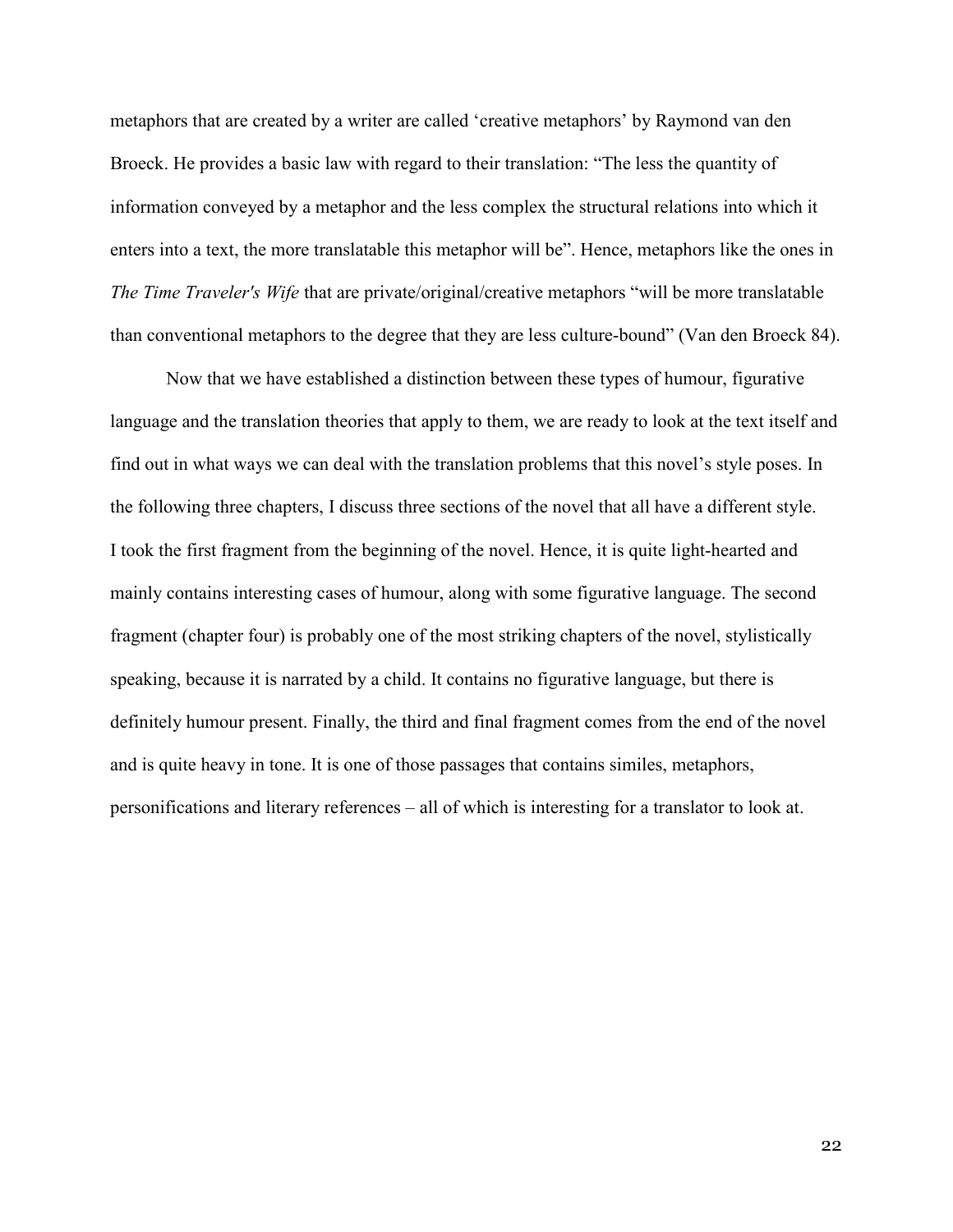#### **Chapter Three: Translation Problems – Humour and More**

*I raise my head and see a red illuminated EXIT sign and as my eyes adjust I see tigers, cavemen with long spears, cavewomen wearing strategically modest skins, wolfish dogs. My heart is racing and for a long liquor-addled moment I think 'Holy shit, I've gone all the way back to the Stone Age'.* (29)

# 3.1 Introduction

It is 26 October 1991. Henry is 28 years old and Clare is 20. At the Newberry Library, Henry and Clare meet. Henry has no recollection of Clare, since it is his future self that will travel back to her childhood, so he has not met her yet in the present. However, he is immediately captivated by her beauty. The two go on a first date.

This passage is part of the first chapter of the book and makes Clare's dedication to Henry clear to the reader. To have the two meet in the present at the beginning of the novel, before the more complex foreshadowing and flashbacks start, establishes and underlines the main theme of their love. A large part of the passage consists of dialogue between Henry and Clare, which is representative of the dialogue throughout the rest of the novel. This excerpt is interesting translation-wise because Henry as focaliser incorporates very witty remarks into his language. This presence of humour can create translation problems when creativity is needed to retain the effect in the target text. After all, humour is part of a very specific linguistic (and cultural) context. The vocabulary in this passage is colloquial and relatively simple. Henry, the narrator and focaliser, is eloquent, sarcastic and witty at the same time. His vocabulary consists of common words, but he occasionally uses playful words and phrasing as well as neologisms, for instance: "librarianese", "living room-which-is-also-my-bedroom", and "Chrono-Impairment". This, to use Nord's term, creates text-specific translation problems. Another aspect of Henry's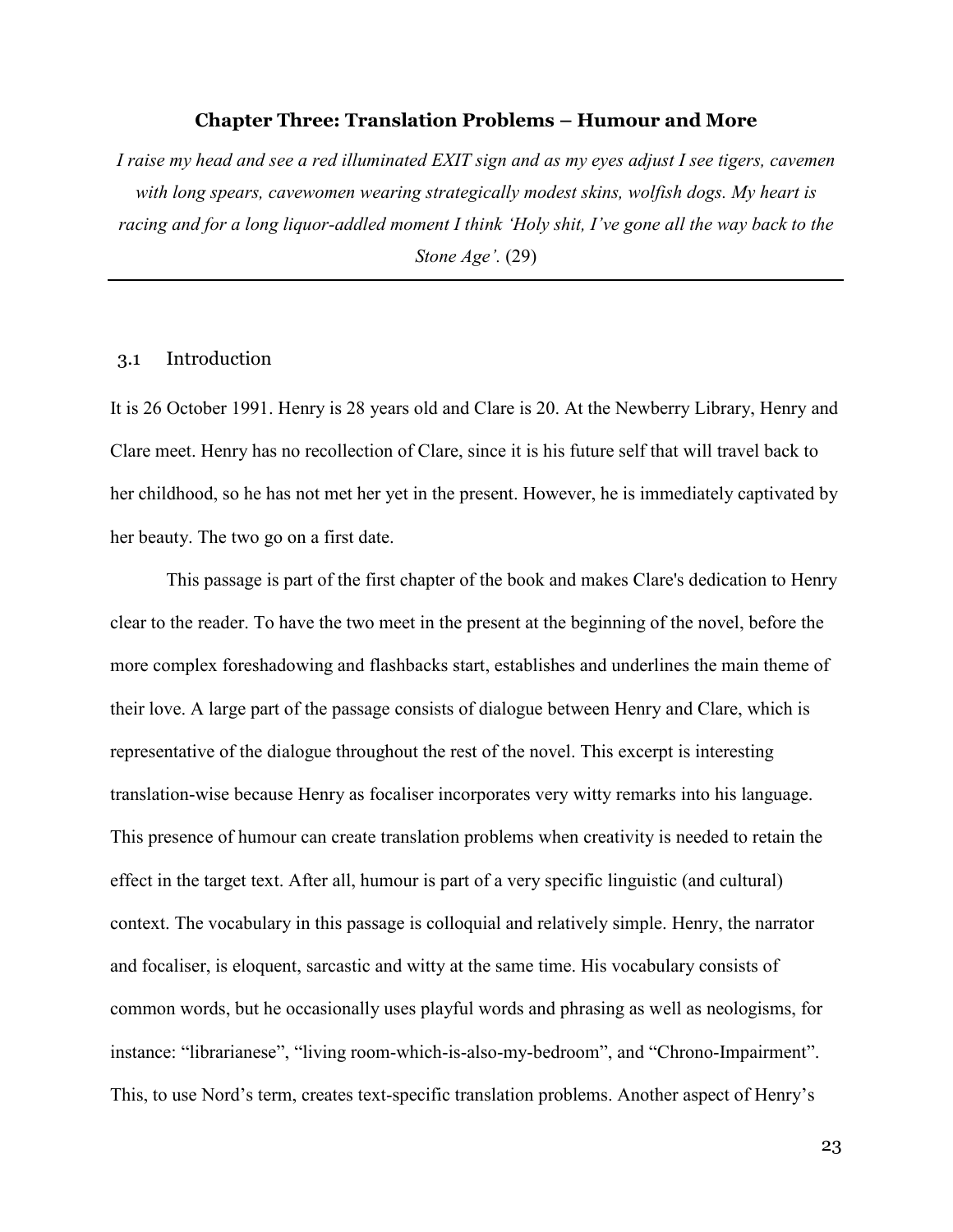use of language is the occurrence of adjectives. The following sentence, which is incidentally a hyperbole, is full of them: "And this astoundingly beautiful amber-haired tall slim girl turns around and looks at me as if I am her personal Jesus." At one point in the passage, Henry compares Clare to "a massive winning lottery ticket chunk of my future". This compound adjective is particularly difficult to translate, not only because of the contrastive differences between English and Dutch and the impossibility to translate it more or less literally, but also because of the (implied) meaning of this phrase, which is actually a metaphor. Further, the verbs in this passage are quite striking as well: *"puppied* pages", *"*The girl sort of *breathes* 'Henry!' in this very evocative way", "she is *glowing* at me", "*wafts* out of the Reading Room", "*fling* myself into the living room", "I am practically *hopping* with excitement", "I *veer* into Clark Street Liquors", "we *extricate* ourselves from it", "I *wield* my fistful of keys". Some verbs are used in surprising combinations; for instance, people don't usually 'waft'. Other verbs ('hopping') refer to movement and activity. In effect, Henry's language becomes both refreshing and playful. It is interesting to note that movement and activity are also a large part of Henry as a character: jogging is very important to him and not being able to walk renders him powerless. Movement, in a way, helps him to grasp the present and stay there. Whether this was intentionally done by the writer can be questioned; nevertheless, these verbs add to the charm and humour of the writing. There are a great deal of humorous hyperboles in this fragment as well, a hyperbole being for instance: "Charisse would pounce on you and stick bamboo slivers under your fingernails until you told all". Henry responds to this ironically: "I long to be tortured by someone named Charisse, but I can see that you do not share my taste". Henry uses a couple of similes as well, such as "Egon Schiele look-alike", "She looks like a Botticelli by way of John Graham", and "She looks like a waxwork in the candlelight".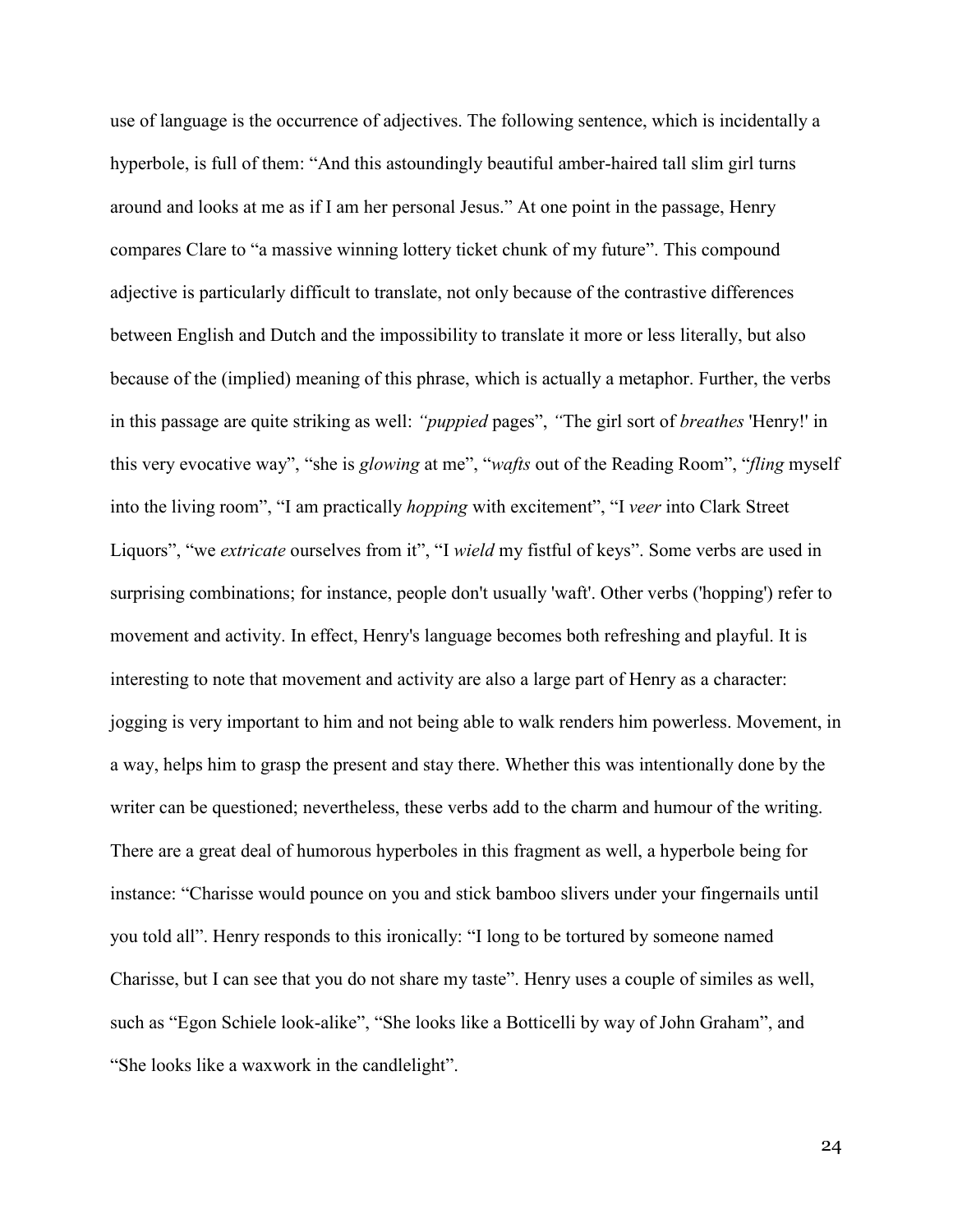### 3.2 Universal Jokes

Using Raphealson-West's joke-type distinction, the first universal joke that stands out as such is when Henry comments on Isabelle: "I am halted by Isabelle's voice saying, 'Perhaps Mr. DeTamble can help you,' by which she means 'Henry, you weasel, where are you slinking off to?'" A number of Attardo's six parameters can be applied here, though 'language' is not relevant. 'Narrative strategy' is not exactly applicable, either: since this jab line ("Henry, you weasel, where are you slinking off to?") is incorporated into the narrative, we can say that no specific strategy is applied. Henry simply rephrases Isabelle's words, which does not differ from the main text. The targets of this joke seem to be Isabelle as well as Henry himself; part of the humour is formed by Henry's sense of self-ridicule. The relevant situation comprises the library and Isabelle, Henry's co-worker, who evidently does not like him. Since 'logical mechanism' and 'script opposition' are intertwined, I will discuss these together. The main SO here seems to be friendly/unfriendly. Humour is brought forth because the reader does not expect Isabelle to say a perfectly normal thing and Henry giving such an unfriendly reading to it. As said above, Attardo came to the (quite straightforward) conclusion that none of these parameters, except language, should generally be altered in translation. Most important is that the SO remains intact, so this was what I wanted to ensure for my translation. The jab line holds the joke, so it was important that this would be translated accurately. My translation: "Ik word tot stilstand gebracht door de stem van Isabelle, die zegt: "Misschien kan meneer DeTamble je helpen," waarmee ze eigenlijk bedoelt: "Henry, gluiperd, waar dacht jij heen te gaan?" of course did not change the position of the jab line (it is still at the end of this cluster), the target (there is no reason to change the fact that Henry is making fun of both Isabelle and himself) and the SO (still friendly/unfriendly). I opted for an idiomatic translation rather than try to include 'slinking off', which would become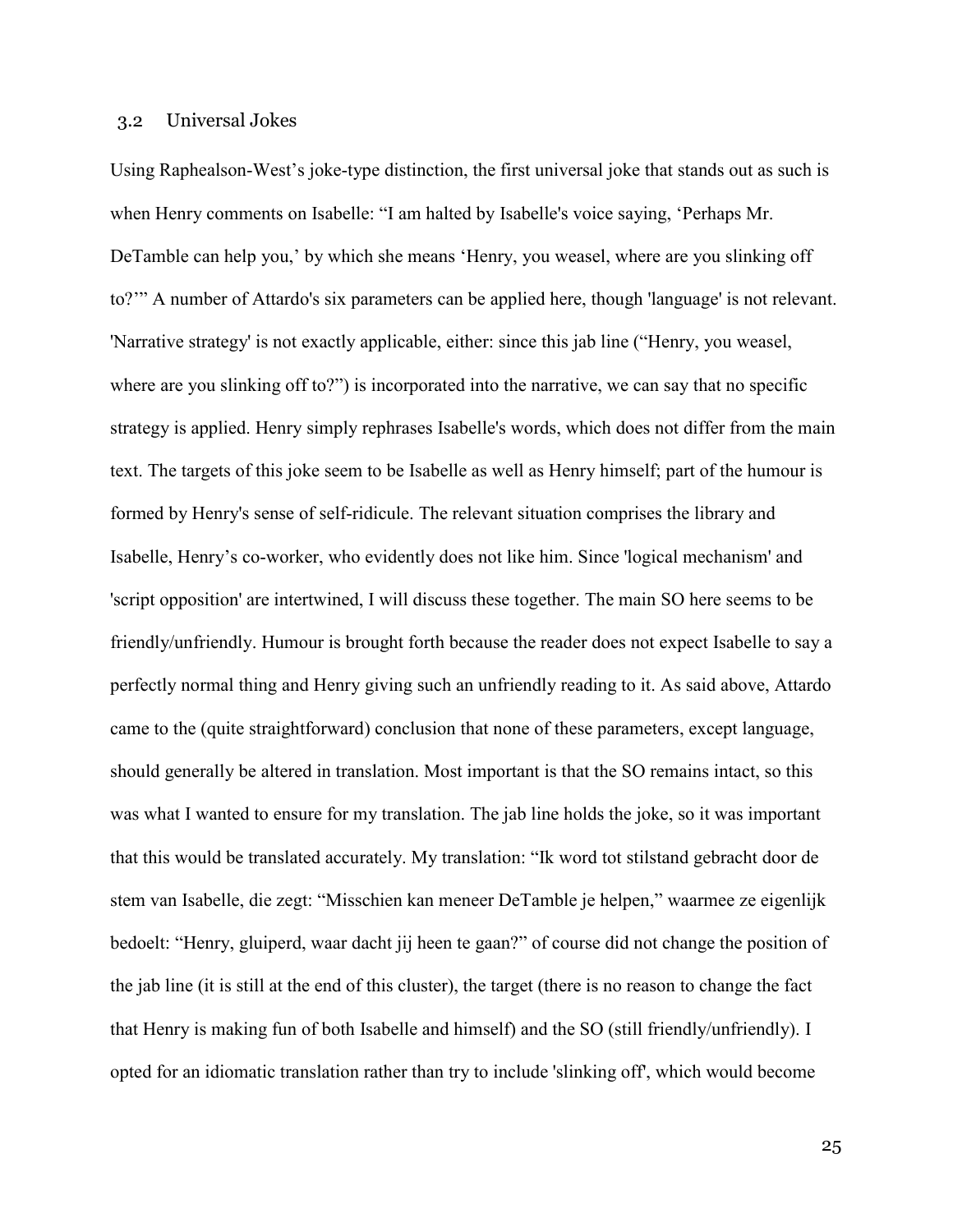something like 'naartoe sluipen' or 'uit de voeten maken'. The word 'gluiperd' already contains these meanings, anyway. This joke is elaborated on a few lines later: "I say "Have we met?" and Isabelle gives me a look that says *You asshole*." The misunderstanding is what creates the humour: Henry presumes that Clare is from his future, but Isabelle simply thinks that the girl is one of Henry's conquests that he's forgotten about. Her dislike for Henry keeps growing.

Another interesting translation difficulty to discuss here is to be found in the following lines:

"Where do you live?" Clare asks.

Uh oh. "I live about two blocks from here, but my place is tiny and really messy right now. You?" "Roscoe Village, on Hoyne. But I have a roommate."

"If you come up to my place you have to close your eyes and count to one thousand. *Perhaps you have a very uninquisitive deaf roommate*?" (Italics mine.)

This case of humour proved to be difficult for a number of reasons. Firstly, the humorous remark refers back to what Clare says, namely that she has a roommate. By repeating her sentence, but adding adjectives that are very unlikely to be the case, Henry's response becomes funny. Thus, the SO is realistic/unrealistic – I suppose you could view the joke as a kind of hyperbole. The problem here lies not in retaining the SO, but in delivering a suitable jab line, since the underlined sentence is bound to become longer in Dutch and therefore probably not as funny. The combination of the adjectives 'very uninquisitive deaf' with the referral to the roommate simply cannot easily be reproduced in the TT. Dutch does not have a single word that has the same meaning as 'uninquisitive': 'inquisitive' means something like 'nieuwsgierig', but 'onnieuwsgierig' does not exist in Dutch. I did not want to make this sentence much longer than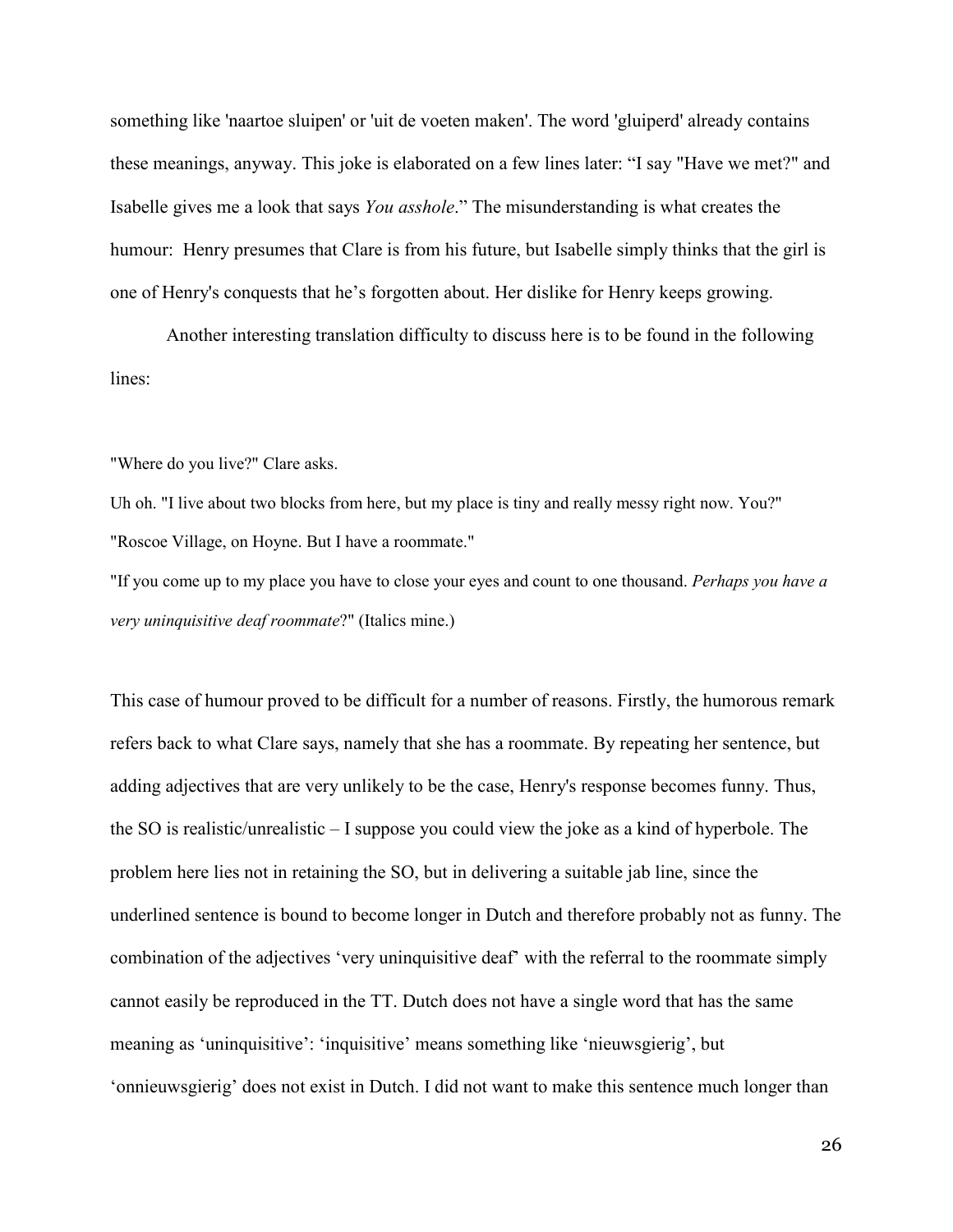it was, either. In the end, I decided to translate 'uninquisitive' into 'helemaal niet nieuwsgierig', after considering 'ongeïnteresseerd'. Further, 'Deaf', the funniest adjective, should remain at the end of the sentence; this is also the word where the emphasis lies. "Is die huisgenoot van jou toevallig heel erg ongeïnteresseerd en doof?" was my first solution; however, much of the humour is lost here, because the previously-mentioned roommate now stands at the beginning of the sentence. It also felt a bit too slick, perhaps. Though this solution is idiomatic, I felt that the humour would be better retained with 'roommate' at the end. That is why I changed my translation into: "Heb je toevallig een helemaal niet nieuwsgierige, dove huisgenoot?" When it comes to translating humour, relying on feeling is important, which is why I went for the second option in the end: based purely on feeling, the humorous effect is greater when Clare's initial remark 'Ik heb een huisgenoot' is reproduced as closely as possible in question form. Only in this case will the emphasis remain in the right place – e.g.: 'Heb je toevallig een *dove* huisgenoot?' There are more instances of jokes with a clear SO in the text; these can be found in the notes to my translation.

 The text further contains a number of hyperboles, which also fall under the header of universal humour. Of course, hyperboles can also be connected to Raskin and Attardo's idea of script opposition: it can generally be said that a hyperbole creates the SO realistic description/exaggeration, or: realistic/unrealistic. It is important to recognise these hyperboles as such in order to translate them properly. Since the comical effect is created by the exaggeration, this should be maintained in the TT. Henry starts by saying that Clare "looks at me as though I am her personal Jesus". A bit later on, he mentions that "I am constantly banging parts of myself on inconvenient walls, countertops and furniture". There are even more hyperboles in the text – I refer to the notes to my translation for that. However, perhaps the most apparent hyperbole is used by Clare. She says that "Charisse would pounce on you and stick bamboo slivers under your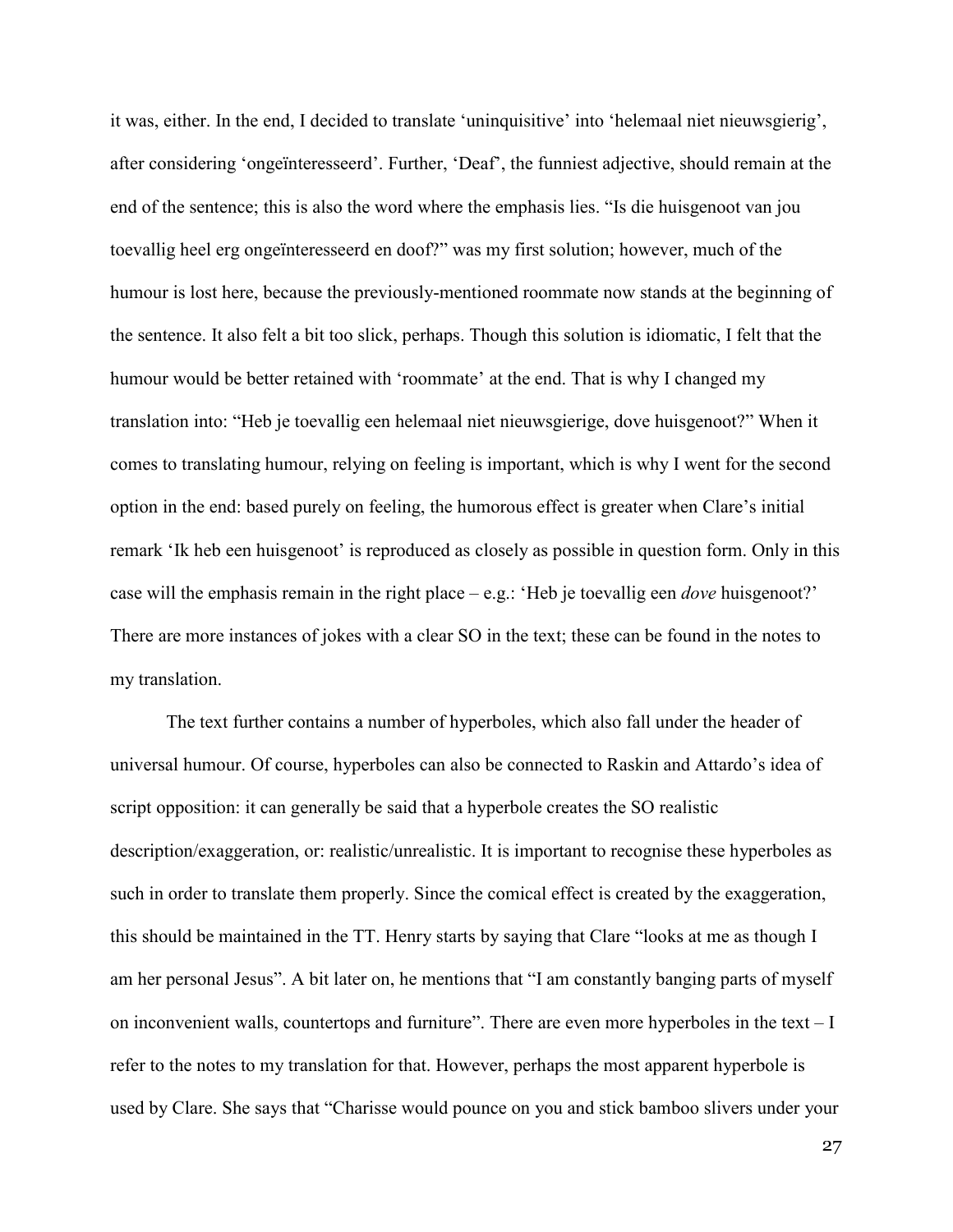fingernails until you told all". In order to preserve the humour in my translation, I had to translate this sentence, and in particular the exaggerated verb 'pounce', correctly. The verb I chose was 'zich op je storten', because it is such a visual word. My translation then became: "Charisse zou zich op je storten en bamboesplinters onder je vingernagels steken totdat je alles vertelde". In this case, a literal translation seems to be perfectly doable, since the hyperbole and humour are retained. Incidentally, Henry responds to this sentence with the only expression of irony in the fragment: "I long to be tortured by someone named Charisse, but I can see that you do not share my taste". Henry is saying the opposite of what he actually means and therein lies the humour. I translated ' to long' into 'ik kan niet wachten', but added 'verlangen' for 'taste', the sentence thus becoming: "Ik kan niet wachten om gemarteld te worden door iemand die Charisse heet, maar ik merk dat je dit verlangen niet met me deelt." In effect, the aspect of (false) desire is maintained, while 'ik kan niet wachten' sounds very idiomatic.

#### 3.3 Linguistic Jokes

Another device of humour that is used here is that of register. Sometimes, Henry uses verbs that are of a different register than the rest of the text, thus creating an incongruity or opposition. Some of these are funny, while others simply make for the playful aspect of the text. An example is "she wafts out of the Reading Room", where 'waft' is a verb that is not in context with the sentence. In all of these cases, an SO is created. Though I put this category under linguistic jokes, jokes of this type should not be as difficult to translate as the puns that Raphaelson-West mentions as being one of the most difficult things to translate. The register - in this case the verbs - can more easily be replaced by similar Dutch verbs than a pun can be translated. The following occurrences are found in the text. I have filtered out the ones that (arguably) contain humour: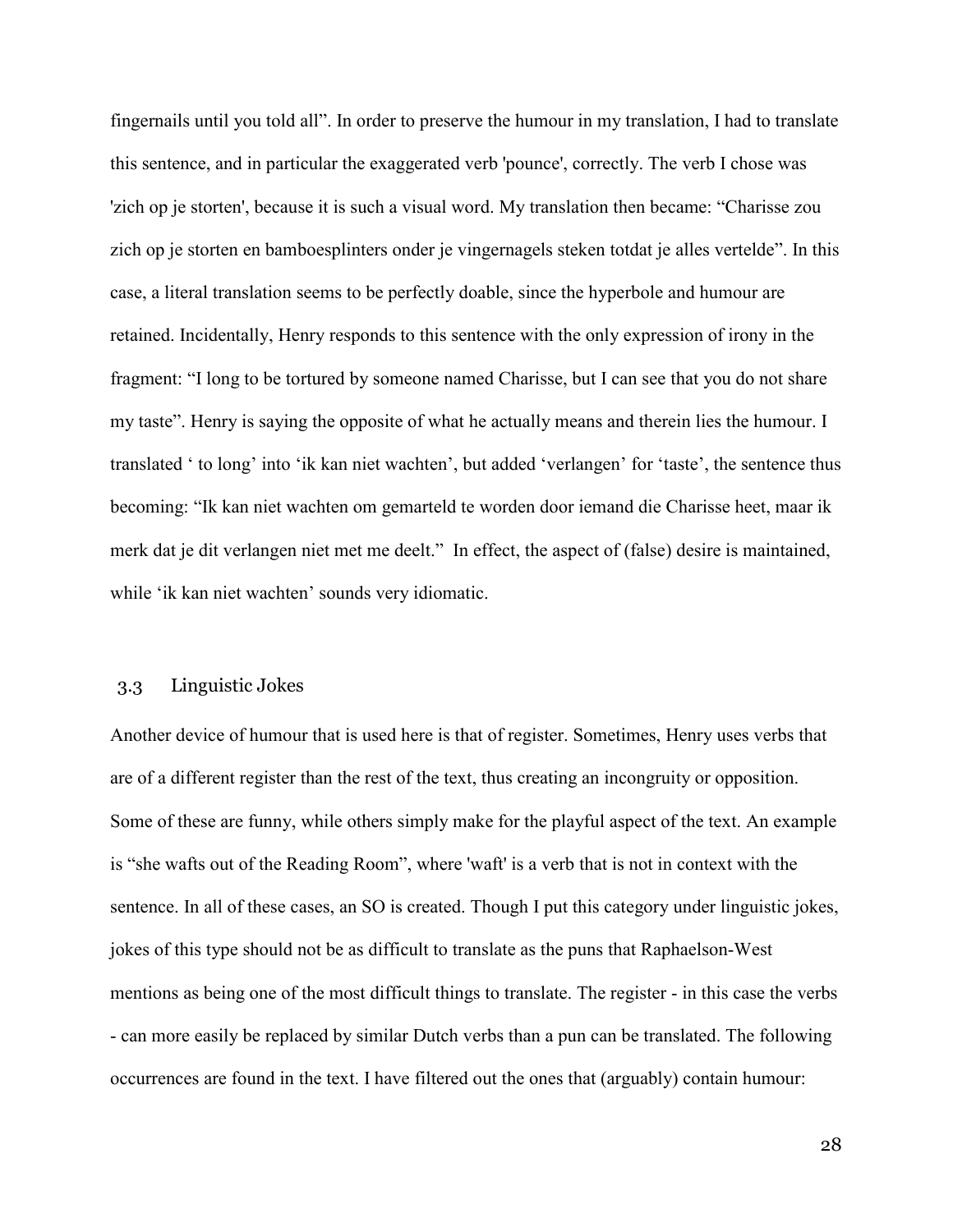| <b>ST</b>                    | <b>TT</b>                     | S <sub>O</sub>                 |
|------------------------------|-------------------------------|--------------------------------|
| fling myself into the living | $\dots$ mezelf $\dots$ werpen | Normal verb/(overly) active    |
| room-which-is-also-my-       |                               | verb (visual humour)           |
| bedroom                      |                               |                                |
| don all of this              | Aantrekken                    | Informal/formal                |
| behold                       | Aanschouwen                   | Informal/formal                |
| I thrust the roses at her.   | Ik duw haar de rozen toe.     | Polite/inappropriate           |
| two cocker spaniel           | op de loer liggen             | Sweet/threatening              |
| puppies lurking              |                               |                                |
| puppied pages                | puppypagina's                 | Normal/non-existent past       |
|                              |                               | participle                     |
| I wield my fistful of keys   | Ik bewerk het slot met mijn   | Normal verb/unfitting verb (in |
|                              |                               | combination with 'keys')       |

I was able to replace most of these with corresponding Dutch verbs (see figure). One translation problem I was not able to solve is the translation of 'to don'. As with 'behold', the SO created is that of informal/formal register. However, Dutch does not have a similar word to 'don'. I found that 'aantrekken' was practically the only possible solution if I was to retain the formal register switch. Another thing to keep in mind is that since English and Dutch are contrastive languages, the effect of a formal Dutch word on the target audience would be different than the one in the ST. Although 'to don' is a rather formal verb, it is a fairly common word in English, so I had to take care that the incongruity in the TT would not become greater than the one in the ST. You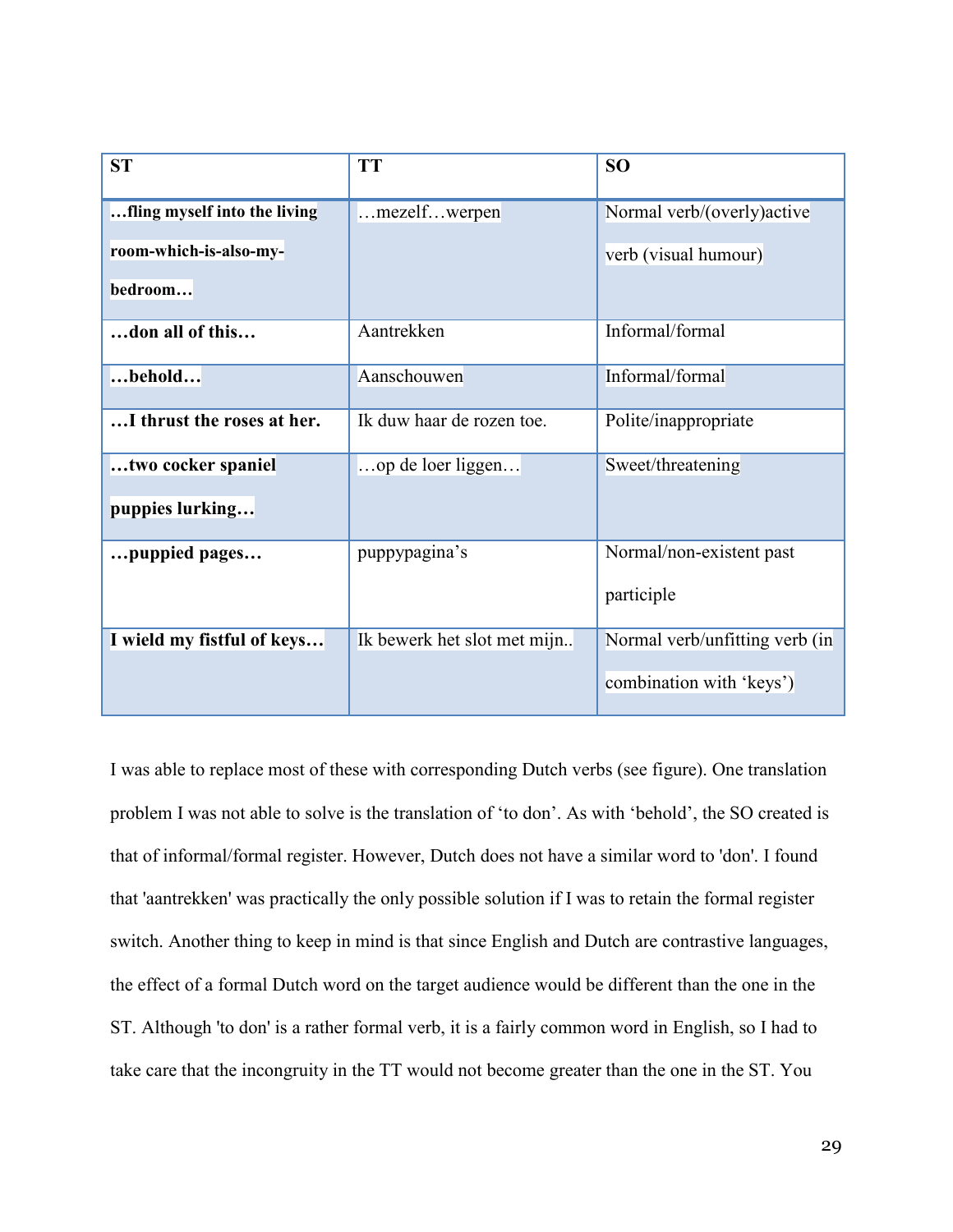could say that finding this balance between making a faithful translation and making a readable translation is the main translation problem when it comes to small touches like these. It is this balance that Toury speaks of in his book *In Search of a Theory of Translation*: should a translator move closer to the source text system ("adequacy") or to the target text system ("acceptability") (55)? In the end, the humour here is somewhat lost because I removed the incongruity altogether. This, however, is only a small concession, since the entire passage is quite humorous and this particular SO was not very prominent.

The final instance of linguistic humour I will discuss here lies in the following sentences: "The page, which has two cocker spaniel puppies *lurking* in the upper right hand corner, is a list of dates. It begins with September 23, 1977, and ends sixteen small, blue, *puppied* pages later on May 24, 1989" (italics mine). I wanted to retain the aspect of 'lurking', since we have seen that this is part of the specific writing style of the passage. However, since 'lurking' would become the longer 'op de loer liggen' in Dutch, I needed to play a bit with sentence constituents. The main information that needs to get across is the fact that there are dates on the page; the reference to the puppies is an extra remark, so this clause needed to remain subordinate. In order to get a good Dutch sentence, I then had to move the 'op de loer liggende' puppies to the end of this subordinate clause. The result: "Op de pagina, waarvan de rechterbovenhoek wordt beslagen door twee op de loer liggende cockerspaniëlpuppy's, staat een lijst met data." Another option would have been to remove the 'lurking' altogether. This strategy has been applied in the current Dutch translation (see notes). However, I feel that this particular instance of humour can be easily retained – so why remove it? Attardo, too, stressed the importance of retaining SO's as much as possible. Moreover, the past participle 'puppied' or verb 'to puppy' does not exist. English readers will immediately understand that the pages all have puppies on them, but this verb trick cannot be done in Dutch. To use a term by Vinay and Darbelnet, I used transposition in this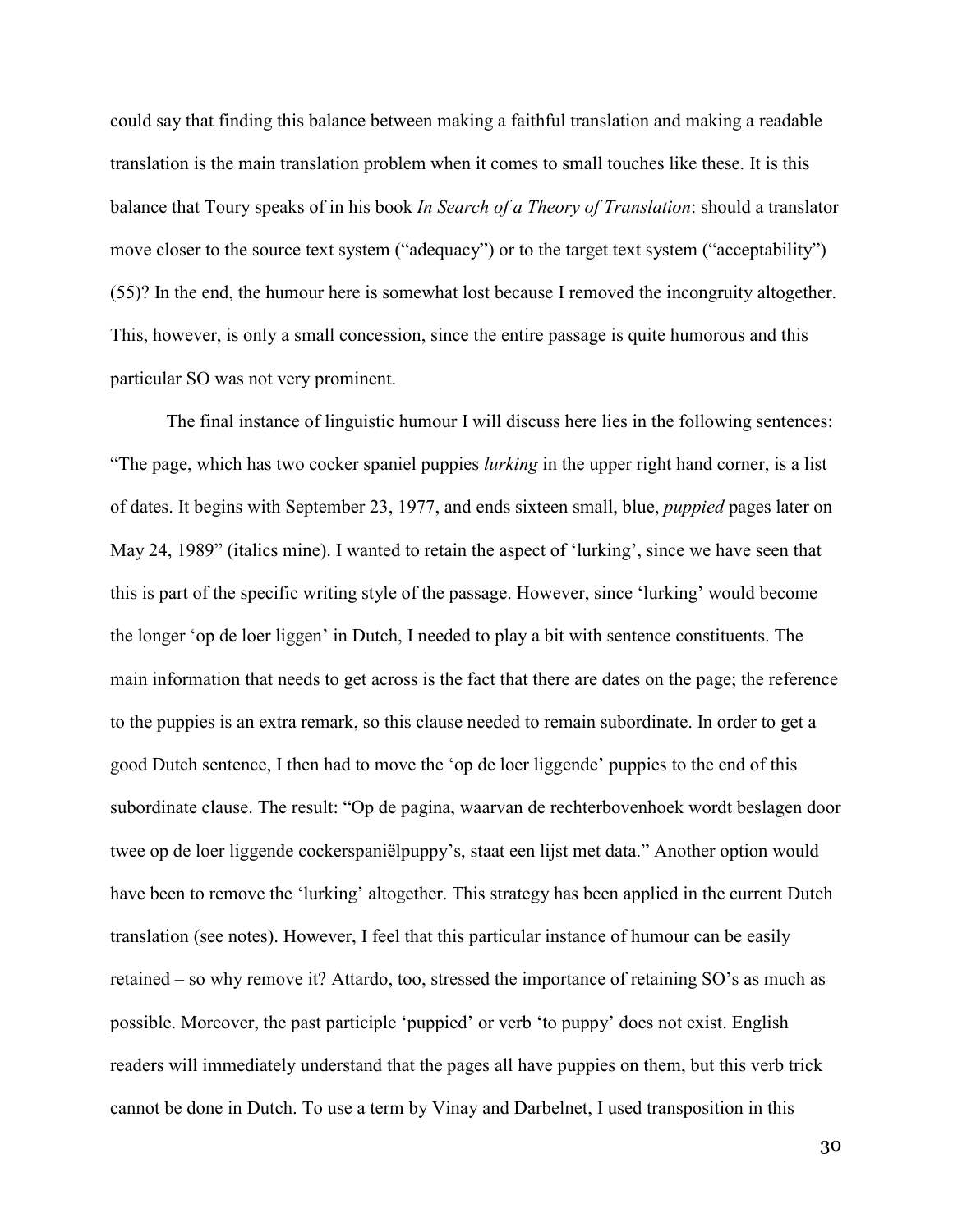instance in order to create a similar effect in Dutch. As a result, the past participle has disappeared: I simply expanded the noun itself, thus creating the word 'puppypagina's'. Again, I could have naturalized this, but then I would have deleted the stylistic characteristics that are present here. The playful language is now retained and the target audience should be able to connect 'puppypagina's' with 'pages with puppies on them'.

## 3.3 Figurative Language

Two similes in this passage contain an allusion, namely: "Egon Schiele look-alike" and "Botticelli by way of John Graham". I struggled with the first allusion in particular. It is part of a sentence that was not entirely clear to me anyway, because I never could quite figure out why this reference to a "ten-year-old Egon Schiele" is fitting. The sentence reads: "Step Six: look in fulllength bathroom mirror and behold angular, wild-eyed 6' 1" ten-year-old Egon Schiele look-alike in clean shirt and funeral director suit." The goal of this comparison is bringing across Henry's appearance at that moment. Apparently, his features resemble Schiele's. It can be questioned whether the target audience knows who Egon Schiele was (an Austrian expressionist painter – his artistic model was Edvard Munch, famous for "The Scream"). I for one did not know. However, Niffenegger included this allusion for a reason; not unimportantly, she is first and foremost an artist herself and this is not the only art reference in the novel. Tampering with this allusion would be too radical and after all, this is a literary novel. Pierini says that "[w]hen allusions occur in authoritative texts, they are usually translated literally", giving the example of *Dubliners* by James Joyce (35). It would have been a possibility to add extra information in order to clarify who Schiele was, but that would feel like patronising the reader. It is really up to the reader to make sense of the Egon Schiele reference. An additional translation problem here was one "posed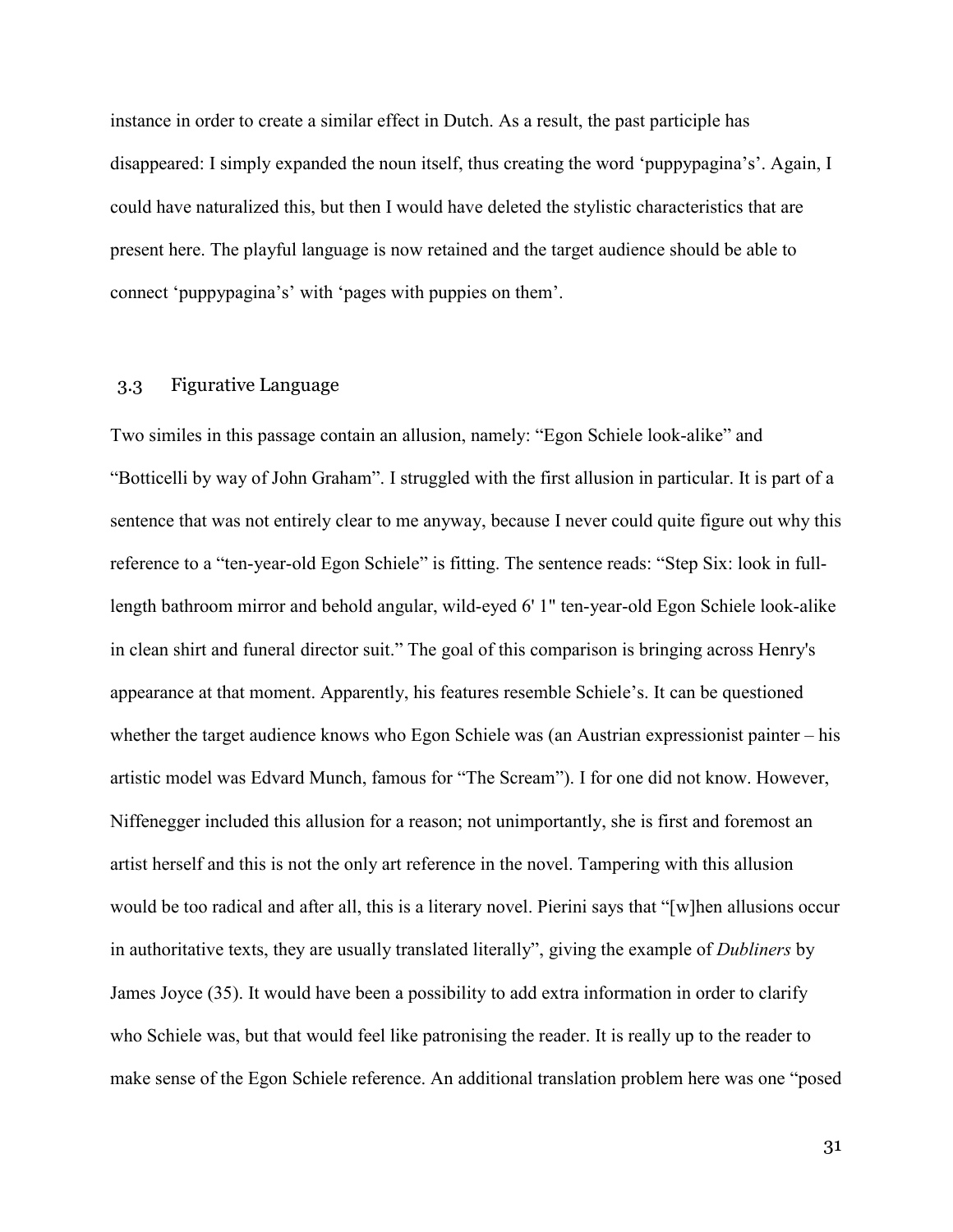by differences between the two language systems" (Pierini 35). In the ST, "ten-year-old Egon Schiele look-alike" holds the entire simile: the comparison is marked by the word 'alike'. Dutch, however, cannot be constructed like this, which forced me to make the sentence longer: "Stap zes: in de passpiegel van de badkamer kijken en een hoekige, 1,85 meter lange man aanschouwen die een wilde blik heeft, eruitziet als een tienjarige Egon Schiele en gekleed is in een schoon overhemd en het pak van een begrafenisondernemer." I used Pierini's first strategy here: the vehicle is retained, though I needed to unfold the simile, as it were, and transform the sentence syntactically.

The same applies to the allusion to Botticelli and John Graham: if at all possible, I did not want to delete or change anything. As with the previous example, it is important to establish the relevance of the allusion. Evidently, if Clare looks "like a Botticelli by way of John Graham", Henry compares her to a painting. He even closes the simile by saying what she looks like exactly: "huge gray eyes, long nose, tiny delicate mouth like a geisha". When I read this reference, Botticelli's *Venus* came to mind and then I drew a blank. After some research I found out that John Graham was a modernist painter, so Niffenegger seems to be trying to evoke the image of a modernist Botticelli painting. Whether the target audience picks up on this reference or not, this simile is a closed one, which makes matters easier. It is in line with Margolis that it can be translated quite literally, because Henry elaborates on his comparison by naming the specific features that he alluded to. Even if the Dutch audience never heard of John Graham, the image they get is the same – it is spelled out for them. Although the simile in itself posed no real problems, the preposition 'by way of' did. My initial translation was: "Ze ziet eruit als een Botticelli van John Graham". However, this wrongly implies that John Graham is the artist of Botticelli paintings. For the same reason, I could not use the preposition 'door', either. This is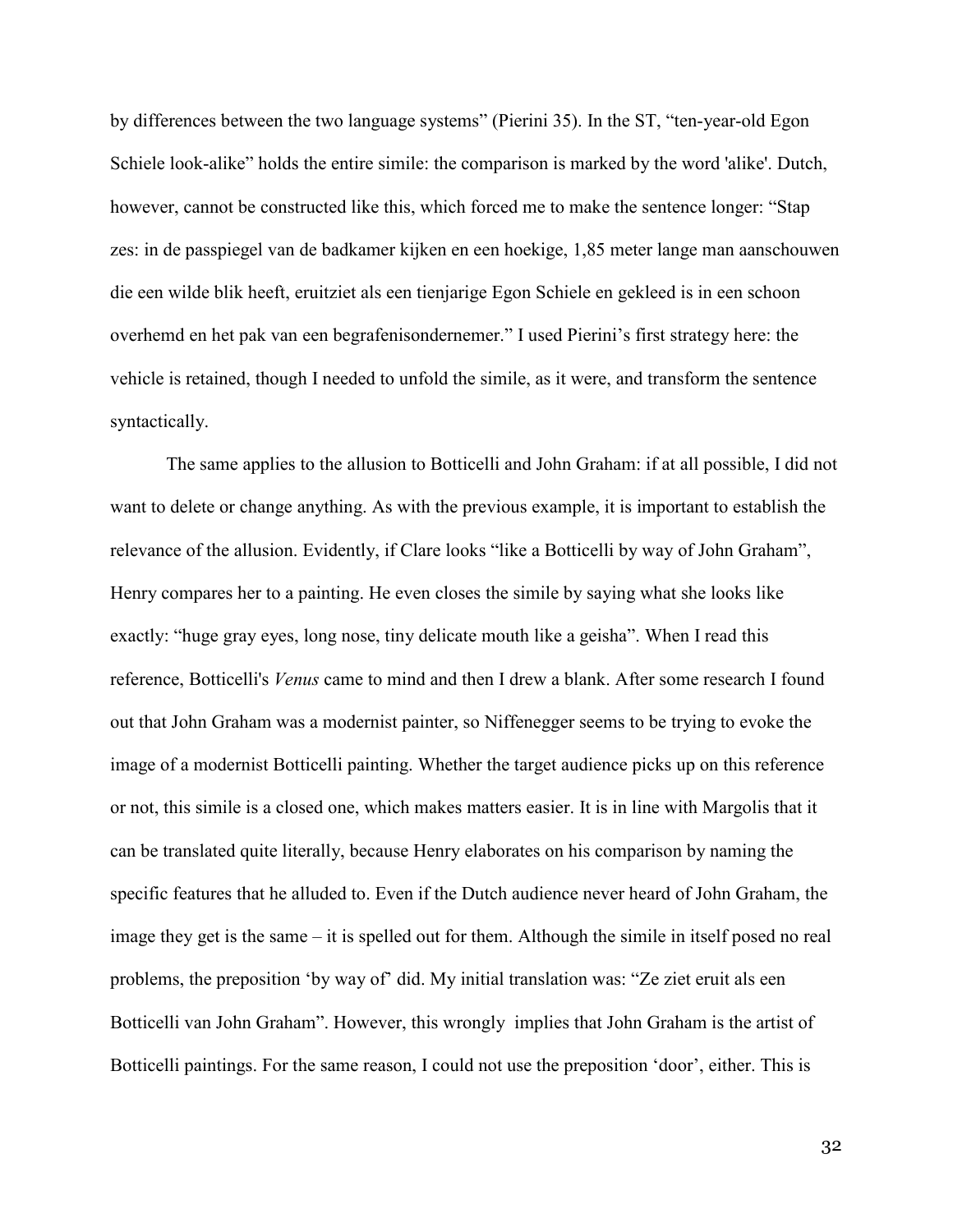why I went with 'op de wijze van John Graham'. This way, it should be clear that the text refers to Graham's modernist way of painting and not to him personally.

An interesting metaphor to deal with was one where the adjective is used metaphorically: "I realize that a massive winning lottery ticket chunk of my future has somehow found me here in the present". The vehicle is "massive winning lottery ticket" and the tenor is implicit. Important is the sense of jubilance and luck associated with this, so the tenor could be something like 'wonderful' (although that excludes the aspect of luck). Translating this was tricky, partly because of the compound construction and the fact that it is part of an already long sentence. I saw no possibilities to reproduce a construction such as this one in Dutch, simply because the two language systems are too different in the sense that Dutch has no way of producing compound adjectives like these. I considered using 'lot uit de loterij', which holds the same meaning, but in this adjective construction this would sound rather forced. In the end, I replaced the vehicle by 'groots and prachtig', the sentence becoming "…besef ik dat een groots en prachtig deel van mijn toekomst me op de een of andere manier in het heden heeft gevonden". Since the vehicle was an adjective, however, I deleted the entire metaphor in the process. You could say that I used Newmark's fifth strategy: converting a metaphor to sense. I think this is justified because the implied tenor, the image the reader gets, stays the same.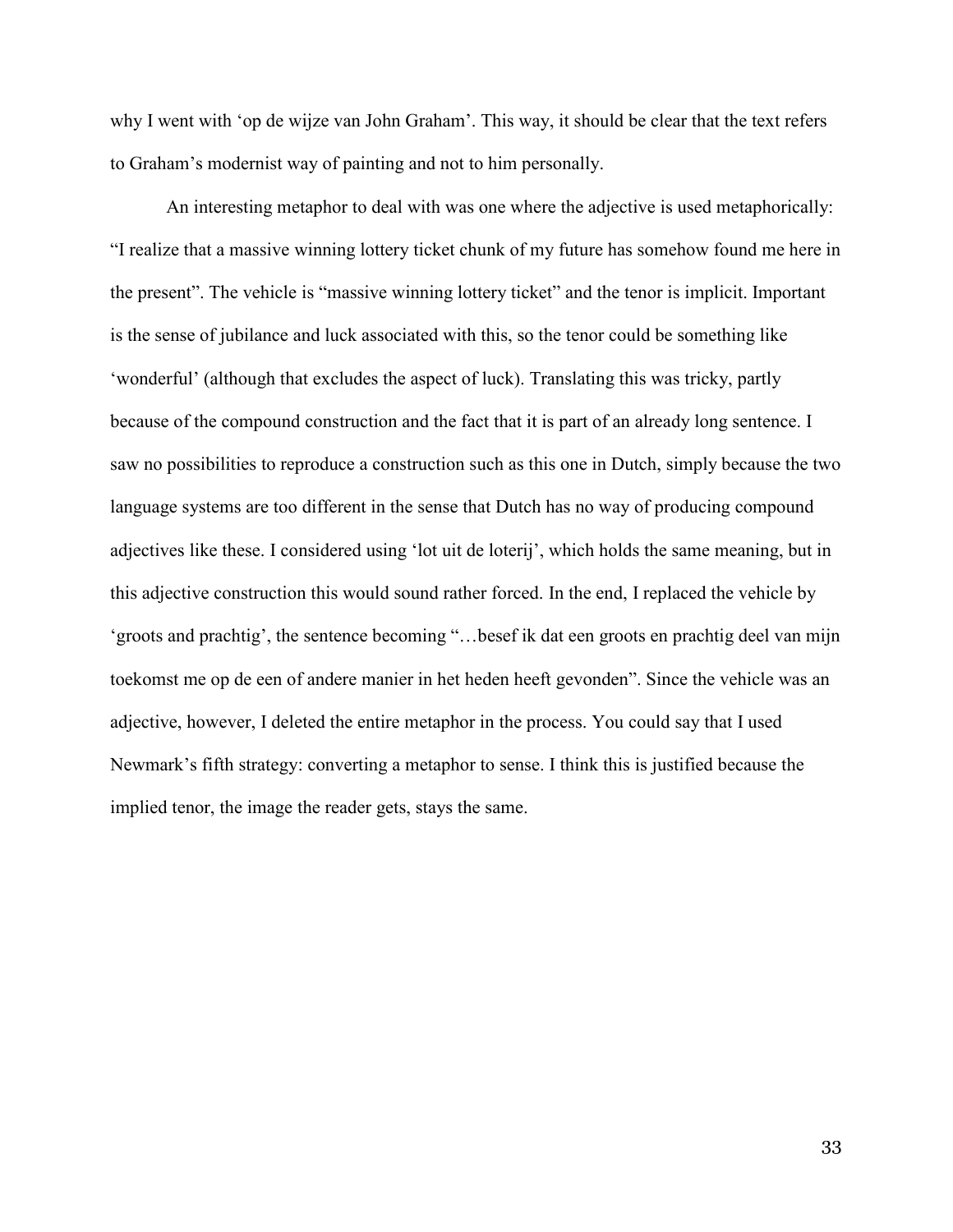#### **Chapter Four: Translation Problems – The Girl Who Was Me**

*I am suddenly consumed by nostalgia for the little girl who was me, who loved the fields and believed in God, who spent winter days home sick from school reading Nancy Drew and sucking menthol cough drops, who could keep a secret.* (164)

# 4.1 Introduction

Clare is six years old and describes how she takes some of her parents' old clothes to bring to the strange man who visited her earlier. This is only the second time in her life she sees Henry. The passage stands out because it is narrated by a very young Clare, making it both fun and interesting to read and translate. Though in the novel it happens only a few times that a young Clare is the narrator, this passage is still representative of the novel: it is quirky, funny, creative and touching. It is also full of an endearing sort of humour, which makes it challenging to translate. Clare's dry account of her day is sure to make the reader smile. The difficulty here would be retaining the endearing mind style of a six-year-old while preserving the humour and pace of the chapter. For instance, typical of Clare's young mind style is that Clare uses words that an adult would not ordinarily choose. In the case of nouns, this means the use of nouns such as "Daddy", "play Frisbee", "play dress up", "to get salmon" and "Mr. Bear". As is to be expected, the language is quite basic with very little use of adjectives besides colours ("white sweater", etc). The most common verbs are 'play', 'say', 'go', 'get' and 'tell'; these are very simple indeed, but do occur frequently, because Clare's narration here basically consists of describing her day by summing up all her activities. Clare does not use many full stops and instead interconnects everything by 'and'. An example: "When I was coming out of the mud room Mark saw me and he said *What are you doing, asshole?* And I said *Nothing, asshole* and he pulled my hair and I stepped on his foot really hard and then he started to cry and went to tell". It is important to retain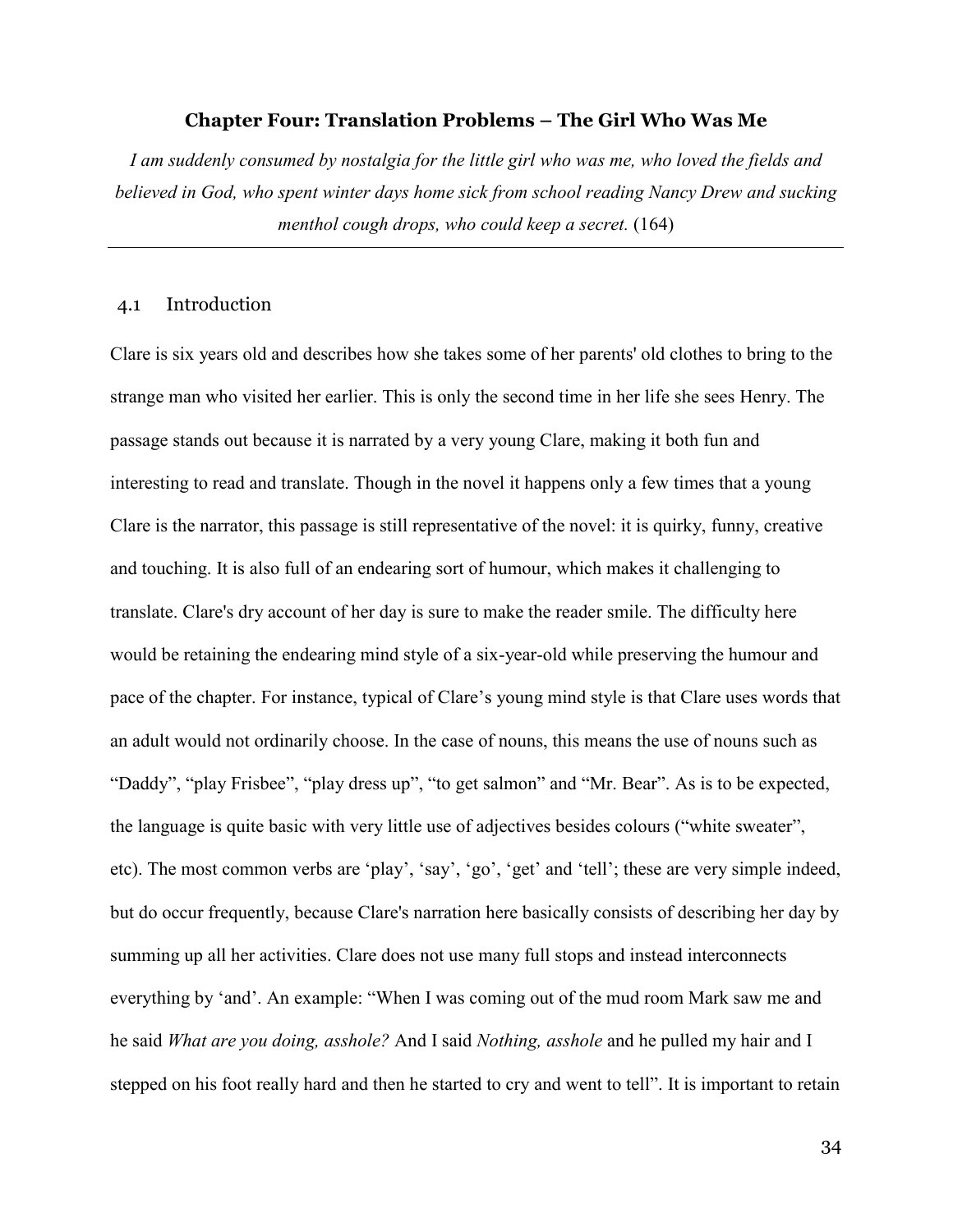this in the TT, since it is part of Clare's humour and charm. Notable is that a high number of these sentences start with a coordinating conjunction like 'and', 'so', 'but' and 'or'; about half of the sentences in this passage do. The fact that a six-year-old is narrating this passage, with her typical use of grammar and syntax, it what makes this passage so wittily narrated. This shift in writing style will be immediately picked up by the reader as such. Clare makes mistakes any child would make, such as saying "getting salmon" instead of 'salmonella': an instance of linguistic humour that needs to be translated properly in order to retain the humour. Clare does not use any figurative language – unless you would include the stock metaphor 'cigarette hole'.

# 4.2 The Humour of a Six-year-old

Interestingly, while the part that is narrated by young Clare contains humour, it is of another kind than the humour we found in the previous passage. Here, all instances of humour arise from the fact that Clare is so young and speaks so bluntly, as well as from her use of grammar. In a way, Clare's sentences are understatements, since she has a way of simplifying everything. However, script oppositions are not as overtly present as they are in the text that is narrated by Henry. You could say that Henry is trying to be funny, while Clare does not mean to but rather unintentionally makes the reader smile (as most children do). So instead of trying to find 'jokes' in this passage, we can view the entire passage as a humorous one with a punch line at the end, when Clare finally meets Henry again: "And then I was scared". Treating the entire passage as a joke, then, it would have the SO normal narration/child narration. This can also be considered a register switch and is in line with the fact that the general way of narration is what makes this passage funny. Attardo's parameter 'logical mechanism' is applicable here as well. Logical mechanism embodies a certain joke's type of logic and it is Clare's innocent way of thinking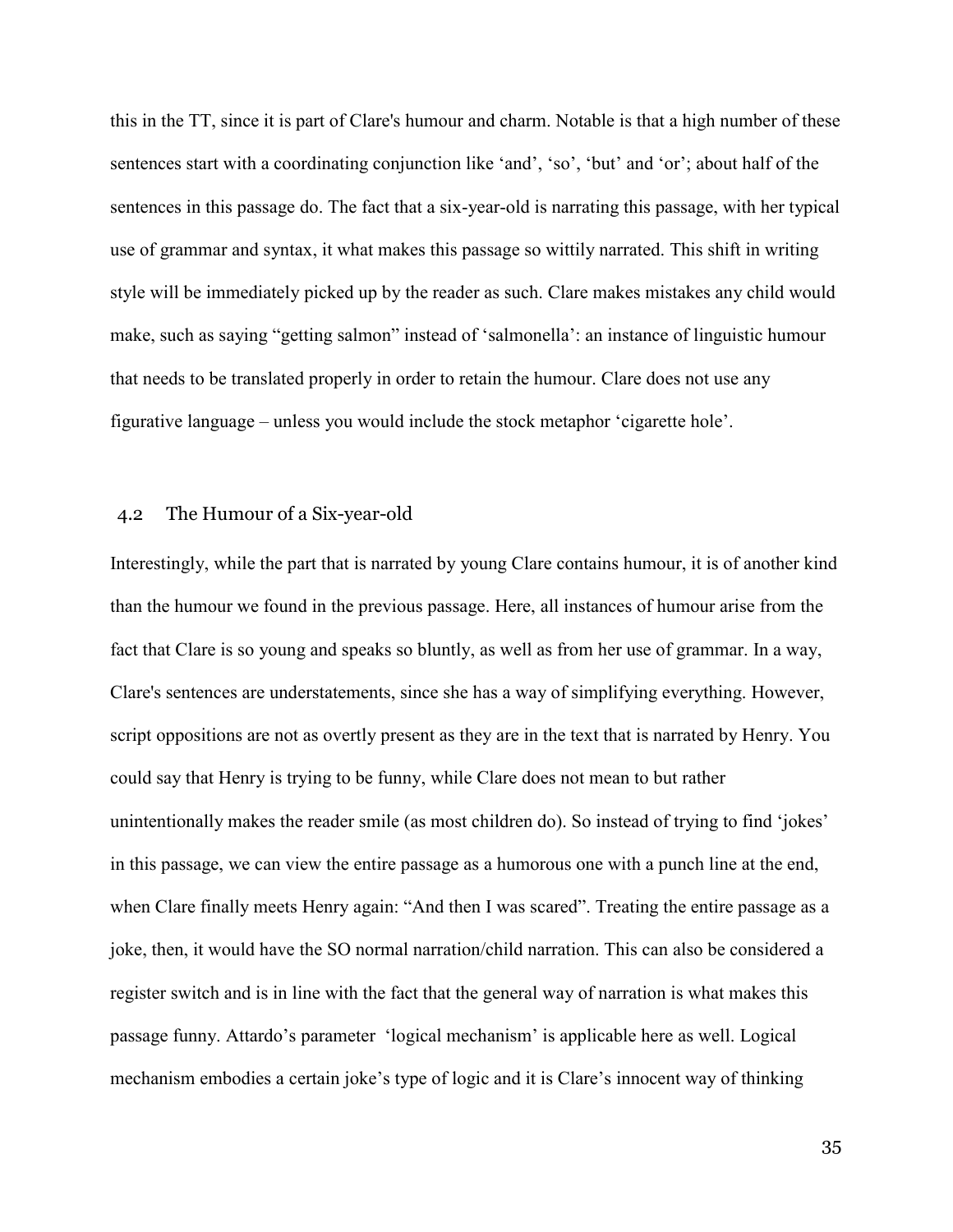(logic) that adds to the humour. I tried to preserve the humour of this passage by retaining Clare's style of long sentences and strange leaps in logic. Besides logical mechanism, another knowledge source that is important is narrative strategy. The narrative humour is created by young Clare's amusing way of putting things.

Though we have just treated this entire fragment as a joke in itself, I will nevertheless point out the cases of humour that stand out. You will see that mostly, they do not have any clear SOs:

| <b>ST</b>                                        | SO                                         |
|--------------------------------------------------|--------------------------------------------|
| I worried all day about pants for the man        | ?/? Understatement, child-like innocence   |
| cause it seemed like he really wanted pants.     |                                            |
| because you get salmon.                          | Linguistic humour. SO: Correct/incorrect   |
| When I was coming out of the mud room Mark       | ?/? Child narration                        |
| saw me and he said What are you doing, asshole?  |                                            |
| And I said <i>Nothing</i> , <i>asshole</i>       |                                            |
| and Etta said You two are getting on my nerves   | ?/? Bluntness / understatement             |
| and went away so that was okay.                  |                                            |
| I thought Well, I guess he just made up that he  | ?/? Again, the childlike reasoning is what |
| was coming and he didn't want pants so bad after | seems to make this funny.                  |
| all.                                             |                                            |

The main translation problem for this passage is the fact that it reads as if Clare is enthusiastically relating a story, since she more or less writes in the way she would say these things out loud. Since the humour lies in the typical use of language (the register switch), translation problems are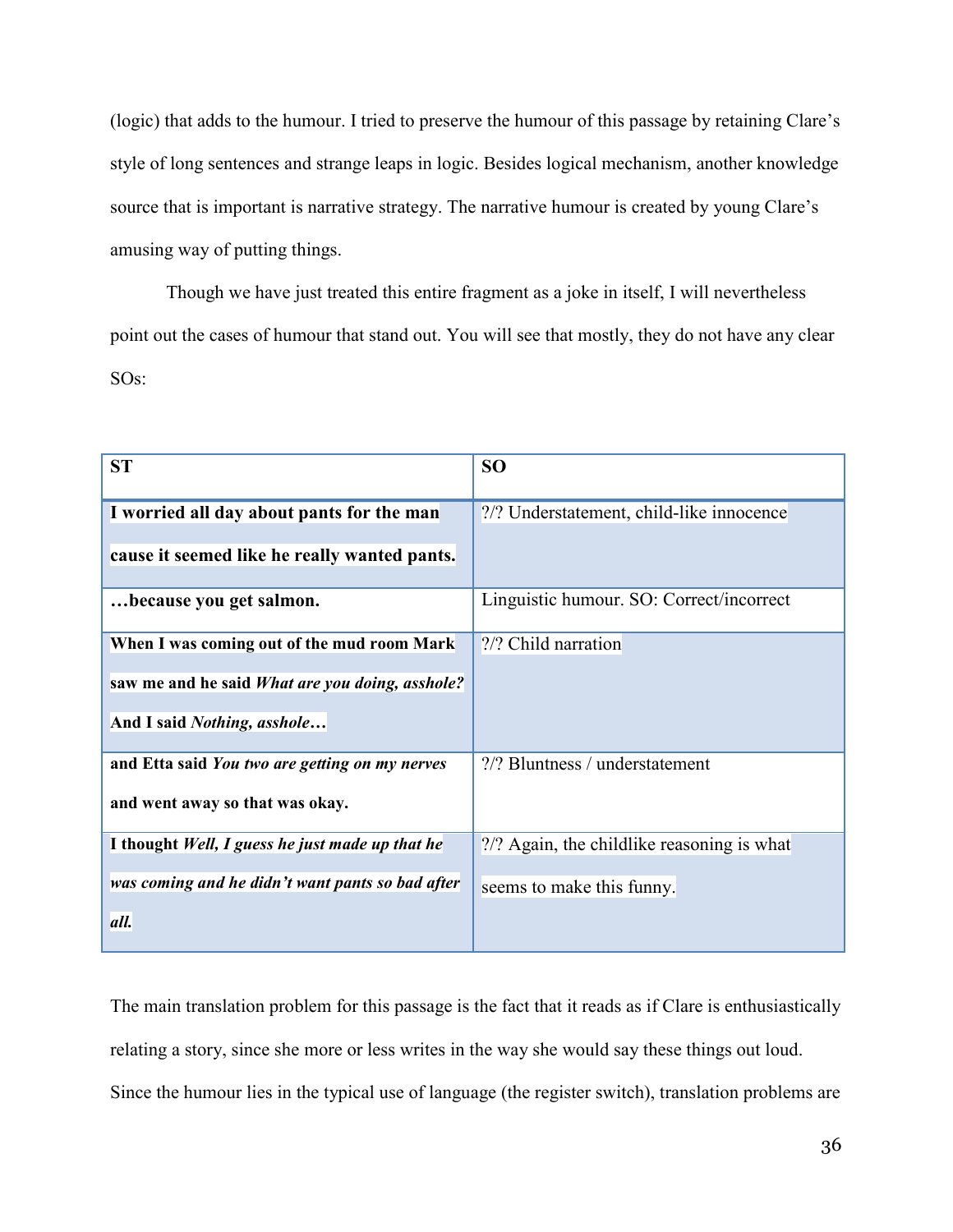created: as a translator, you do not want to oversimplify things, but you do want to maintain the style. Decisions like these have to be made about almost every sentence. An example is "Nell was making a soft egg for Alicia and Etta was yelling at Mark cause he didn't do his homework and played Frisbee with Steve". Here I needed to decide whether to use 'omdat hij zijn huiswerk niet had gedaan' or 'want hij had zijn huiswerk niet gedaan'. Further, once I had chosen one option I needed to remain consistent, because this 'omdat/want' problem keeps reoccurring. In the end my vote went to 'want', simply because it is what a child would say. In other instances, however, readability would be compromised had I used sentences that were too childlike. See the following sentence, for instance: "So after dinner I asked Etta if I could go outside and she said did I have homework and I said *Spelling and bring leaves for art class*, and she said *Okay as long as you come in by dark.*" At first, I translated "she said did I have homework" into the literal 'ze zei heb je huiswerk'. However, this seriously compromises the readability of the sentence, so I decided to just change this into 'ze vroeg of ik huiswerk had'. Though Clare is only six years old, she is quite capable of forming adequate sentences (although she may forget a comma or two). In trying to find this balance in style, I also took care to retain the many coordinating conjunctions in my translation and ensure that the passage comes across as if Clare is truly relating it to someone. For instance, a great deal of my sentences begin with 'En toen'.

The sentence "I worried all day about pants for the man cause it seemed like he really wanted pants" is a good example of the endearing sort of humour that is present in this fragment. The second part of the sentence holds the humour, because Clare manages to boil Henry's discomfort down to the absence of pants. I translated 'worried' into 'denken aan', because I felt that 'zorgen maken' was a bit too strong. My translation then became: "Ik moest de hele dag denken aan een broek voor de man want hij zag eruit alsof hij heel graag een broek wilde". It was particularly important to retain the simple way of reasoning that Clare applies here. This sentence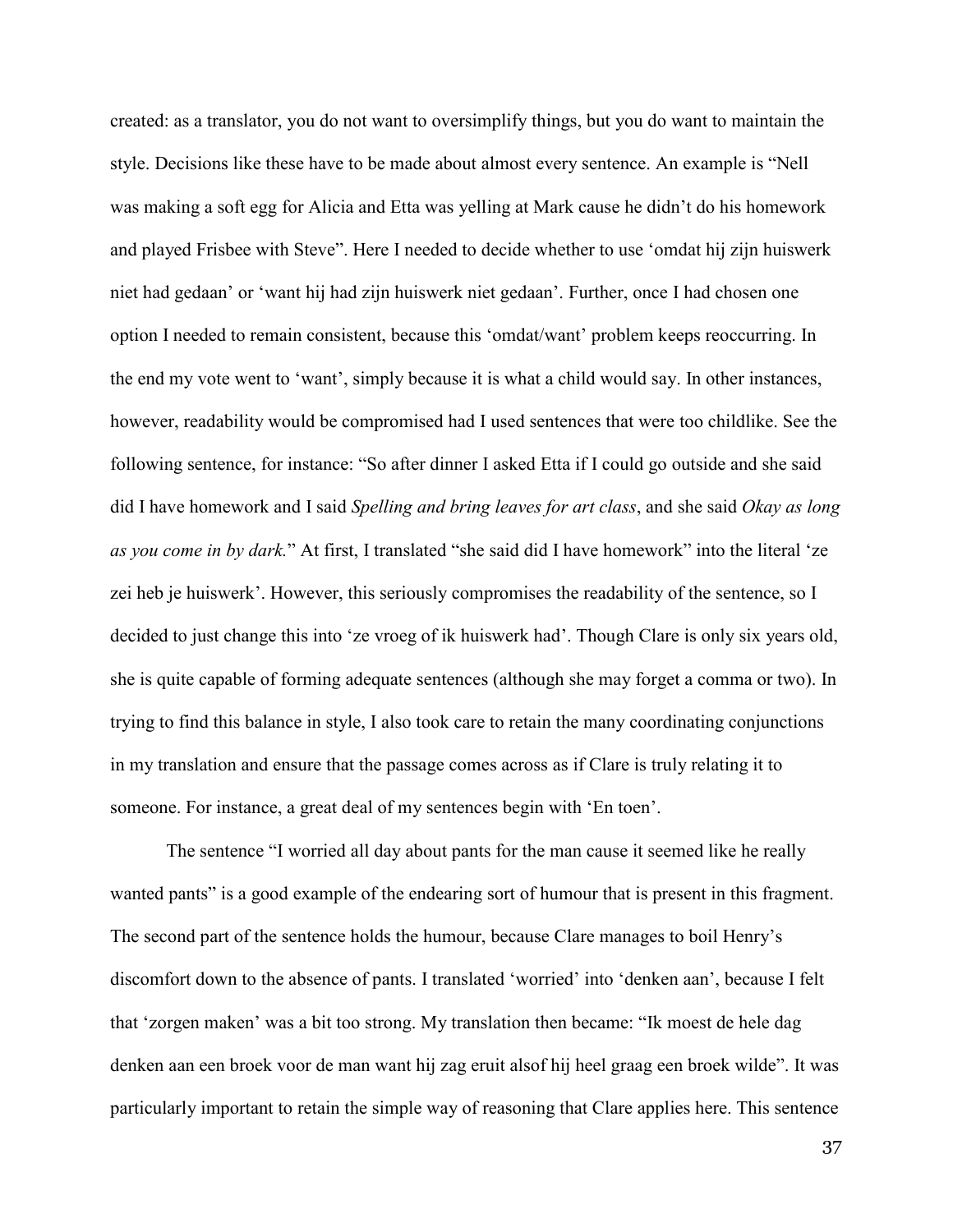also comes back at the end of the passage, when Clare thinks *Well, I guess he just made up that he was coming and he didn't want pants so bad after all.* I translated this into "Ach, hij heeft vast gewoon verzonnen dat hij zou komen en hij wilde dus toch niet zo graag een broek". Again, I translated 'want' into 'willen' instead of the more common 'nodig hebben'. Clare is reasoning that since the man has not shown, he must not want pants at all. She does not take into consideration whether he needs them or not: she simply reasons in terms of wanting or not wanting, which only enhances the comical effect.

There is one pun-like element in this passage, a linguistic joke, namely "Etta won't let us because you get salmon". Clare means salmonella, and the reader understands this, so her mistake becomes funny. The Dutch equivalent word 'zalm' is not as clearly connected to 'salmonella' as the English 'salmon' is. As a result, if I were to use only 'zalm', the joke would not work. This is why, instead of shortening the word, I decided to use it in full, only changing the way it is spelled. Now, the word is written the way a child would: "zalmenella". The SO correct/incorrect remains, and so does the humour.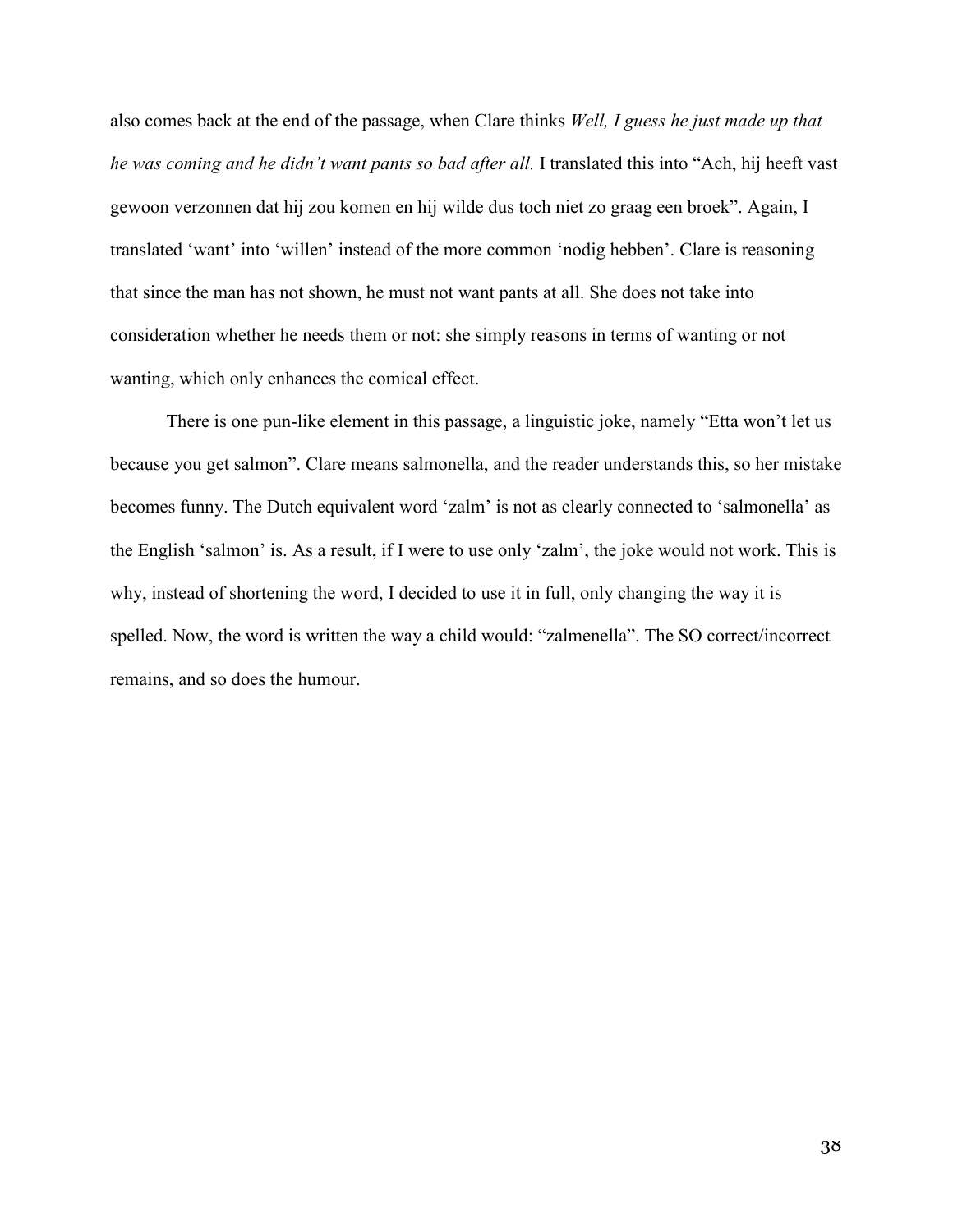#### **Chapter Five: Translation Problems – Just a Figure of Speech**

*"Kiss me," Clare says, and I turn to her, white face and dark lips floating in the dark, and I submerge, I fly, I am released: being wells up in my heart.* (467)

## 5.1 Introduction

This passage is near the end of the novel and part of its climax. It is narrated by Clare, but a large part of it is comprised of Henry's letter to her; so indirectly, we hear Henry's voice as well. The events narrated here take place after Henry has died. Clare feels immense grief; she describes how sleep envelops her life and how she is not able to take care of Alba, as all she wants is Henry. Then she reads the letter that Henry has left for her, which instructs her to "stop waiting and be free", because she and Henry will meet again for one last time, when she is old. This chapter forms the core of the book in the sense that it combines its major themes of longing and love. In a way, Clare did not heed Henry's advice: the book suggests she never truly stopped waiting for him. However, this only proves the point of *The Time Traveler's Wife,* namely that true love exists and that love transcends death. This passage is a very emotional one, filled with metaphors and similes. I encountered at least eight similes and nine metaphors. There are many personifications here as well, an interesting one being "Sleep, seeing a perfect reproduction of himself, comes to be united with his facsimile". These tropes are what make this passage so interesting. It is important to translate these properly while keeping in mind the emotional effect the passage should have on the reader. Clare is heavily influenced by her emotions here and this is reflected in the language. She speaks in short sentences and mostly in coordinating constructions: "I am past hunger, past vanity, past caring". It is truly as if she is dead. In contrast, Henry's language is far more embellished. His letter is very cohesive, beautifully written and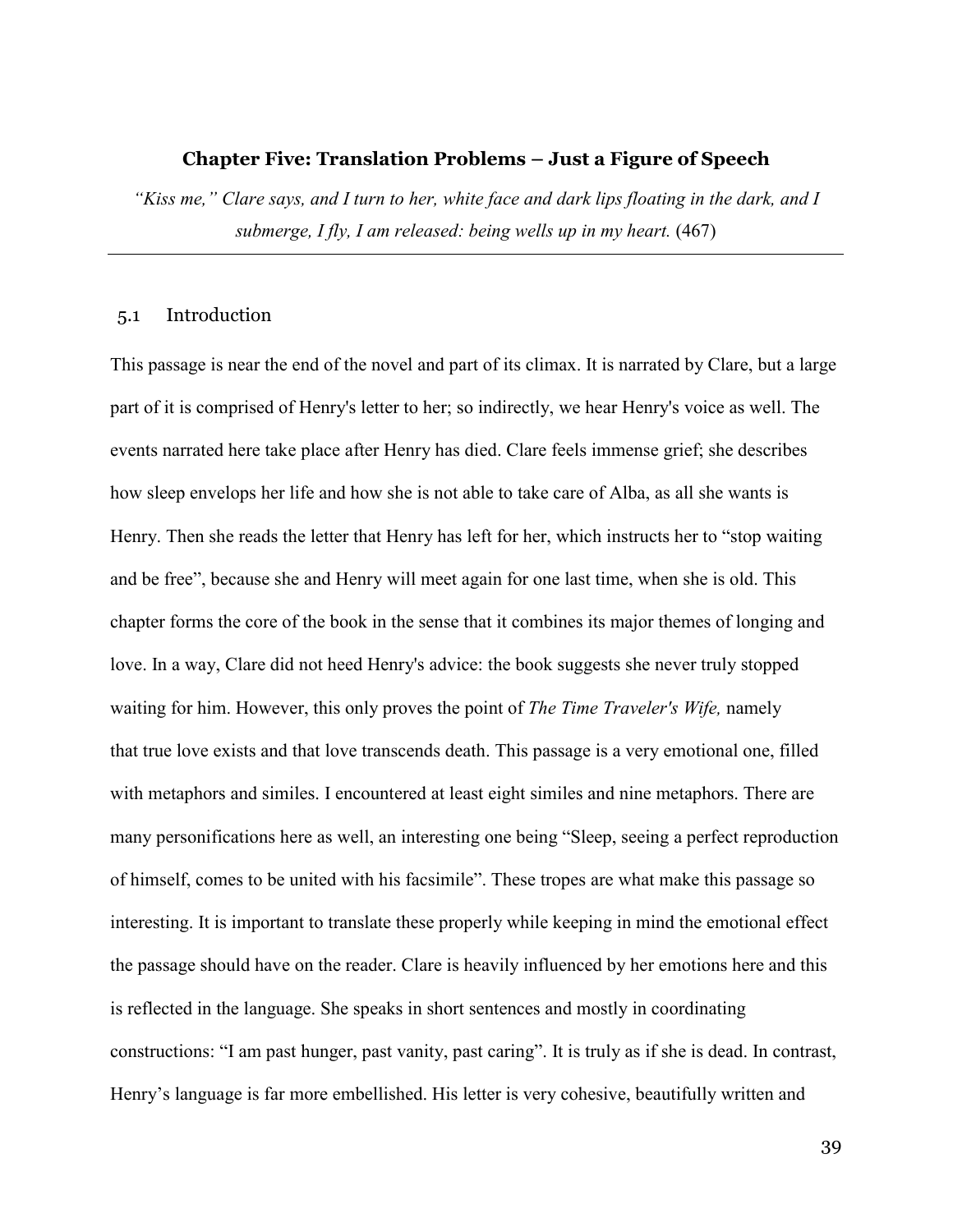adorned with many tropes. It is important to make this difference between Clare's heavily emotion-influenced writing and Henry's letter clear to the target text reader as well. Later, when Clare functions a bit better, her sentences become more accessible, instead of being mere fragments.

## 5.2 Figurative Language

-

Most of the similes in this passage are creative ones: "like the narrow center of an hourglass", "like a fat lady swimmer", "like a child", "like a sailor", "like a damaged nerve", "like a dark bird". The difficulty in translating each of these varied greatly. I found the most difficult one to be the fat lady swimmer, because its meaning was the most obscure to me. Henry is comparing the feeling he has of "being buoyed up by time, floating effortlessly on its surface" (this is the topic of the simile) with being "a fat lady swimmer" (the vehicle). The similarity here is the feeling of floating on time vs. floating on water, which a fat lady swimmer would do. This creative simile adds a strong image to the text, but it is not entirely clear where the vehicle comes from. Of course, you could argue that that is not relevant, since the conveyed image is most important, but I could not help but wonder: why a *fat lady* swimmer? A painting by Jennifer Garant<sup>7</sup> has this name, so this could be another art reference. If so, the simile becomes very culturally influenced, since Garant is an American artist of which Dutch readers will probably not have heard. This poses a problem: should I retain this information and translate it literally, or should I reduce the simile? Choosing for the image that is being conveyed here rather than the means by which it is done, I decided to translate "fat lady swimmer" into "dikke zwemmer". The possible art reference (if any) is lost, but the image stays the same. Though the swimmer is now

<sup>7 &</sup>lt;http://www.discountartoutlet.com/Fat-Lady-Swimmer-Beach-Jennifer-Garant-Art-Print-Framed\_p\_1504.html>, 1 March 2010.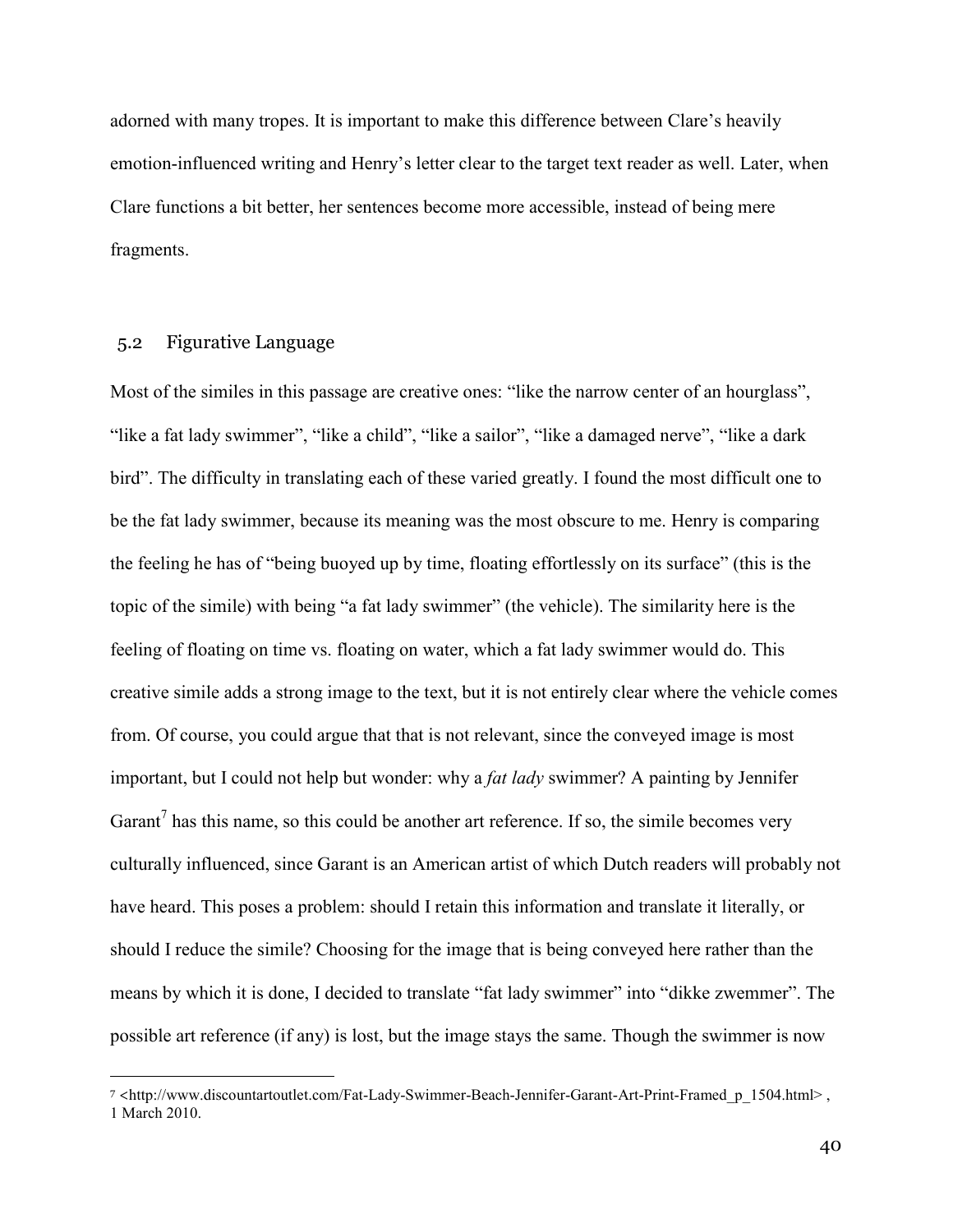male instead of female, this should have little impact on the text. It would only seem odd to readers if Henry compared himself to a 'dikke zwemster'. In effect, this is the only creative simile that I translated by using Pierini's second translation strategy: replacement of the vehicle with a different vehicle. The impact here should be minimal, though, because the two vehicles are so alike. I used literal translation for all the other creative similes - because they are creative rather than idiomatic, no real obstacles are created.

 At one point, Clare uses multiple compressed similes: "I am paper-skinned, gaunt, yellow, ring-eyed, hair matted. I look dead. I want nothing." These similes ('paper-skinned' and 'ringeyed') have no clear comparison markers, but are compressed into the adjectives. The matching properties are immediately clear, however. The problem here is that the translator needs to expand on these similes, since Dutch knows no similar compound construction. I translated 'paper-skinned' into "mijn huid lijkt wel van papier", using Pierini's first strategy and retaining the vehicle. However, for 'ring-eyed' I was forced to reduce the simile to its sense. This idiomatic simile has no Dutch equivalent simile, so I used an equivalent description: 'Ik heb wallen'. Since we are dealing with an idiomatic simile, not much is lost by doing so.

In this fragment, there is one instance of a simile that holds an allusion. Henry compares himself to Odysseus in his letter to Clare: "What an uncertain husband I have been, Clare, like a sailor, Odysseus alone and buffeted by tall waves, sometimes wily and sometimes just a plaything of the gods". The simile here is actually Henry comparing himself to a sailor; Henry/Odysseus is technically a metaphor since the comparison marker is absent. Nevertheless, I translated this quite literally as well: "Clare, wat ben ik toch een onbestendige echtgenoot geweest, net een zeevaarder, een eenzame Odysseus die geteisterd wordt door de golven, soms sluw en soms slechts een speelbal van de goden". The allusion to the Odyssey will not pose any interpretive problems to Dutch readers, I expect. The target readers should have the required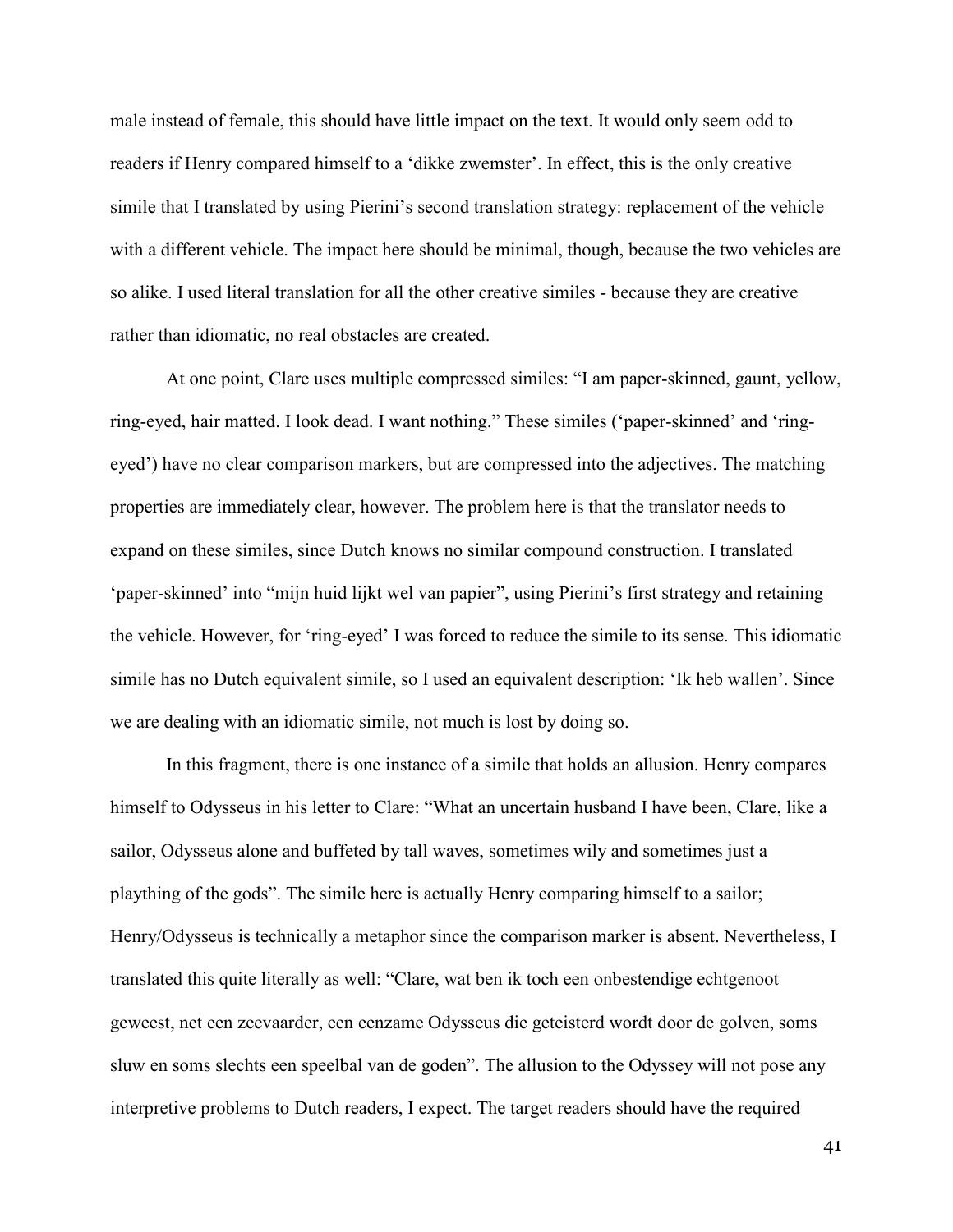knowledge, so there is no need to alter the reference, which is in line with Pierini. Also, since the metaphor is creative, I could follow Newmark's guidelines and translate it literally.

I encountered a number of interesting metaphors and personifications as well. However, not each and every one of the metaphors present in the text are mentioned here. I had to restrict my classification, because metaphor can comprise so much. When metaphor is every instance where "a word or expression that in literal usage denotes one kind of thing is applied to a distinctly different kind of thing" (Abrams 102), that is a lot. I could also have included Henry saying "librarianese" in the first passage, and Clare saying "cigarette hole" in the second passage, for instance. Nevertheless, I will deal with a number of interesting cases, most of which combine metaphor and personification. These two are much alike, anyway: if you attribute human qualities to something that is not, a metaphor is automatically formed with these human qualities as the vehicle. In this bit of text, Clare muses: "Sleep is my lover now, my forgetting, my opiate, my oblivion". For the tenor 'sleep' there are four vehicles: lover, forgetting, opiate and oblivion. Luckily, there were no problems in duplicating these metaphors in Dutch, so I could simply transfer the vehicle as well as the tenor. Clare goes on to use the following personifying metaphor: "I make my eyes still under eyelids, I make my mind still, and soon, Sleep, seeing a perfect reproduction of himself, comes to be united with his facsimile". Here 'Sleep' (note the capital) is being connected with a human being, acting at will. I translated this into "Ik maak mijn ogen onbeweeglijk onder hun oogleden, ik maak mijn geest stil, en al gauw komt de Slaap, die een perfecte reproductie van zichzelf ziet, zich herenigen met zijn kopie". Since Dutch has multiple words for "still", I used variation in my translation instead of using the same word twice. I changed "comes to be united" into "komt zich herenigen", which constitutes a change from a passive to an active verb. In effect, the personification becomes even stronger. I am aware of the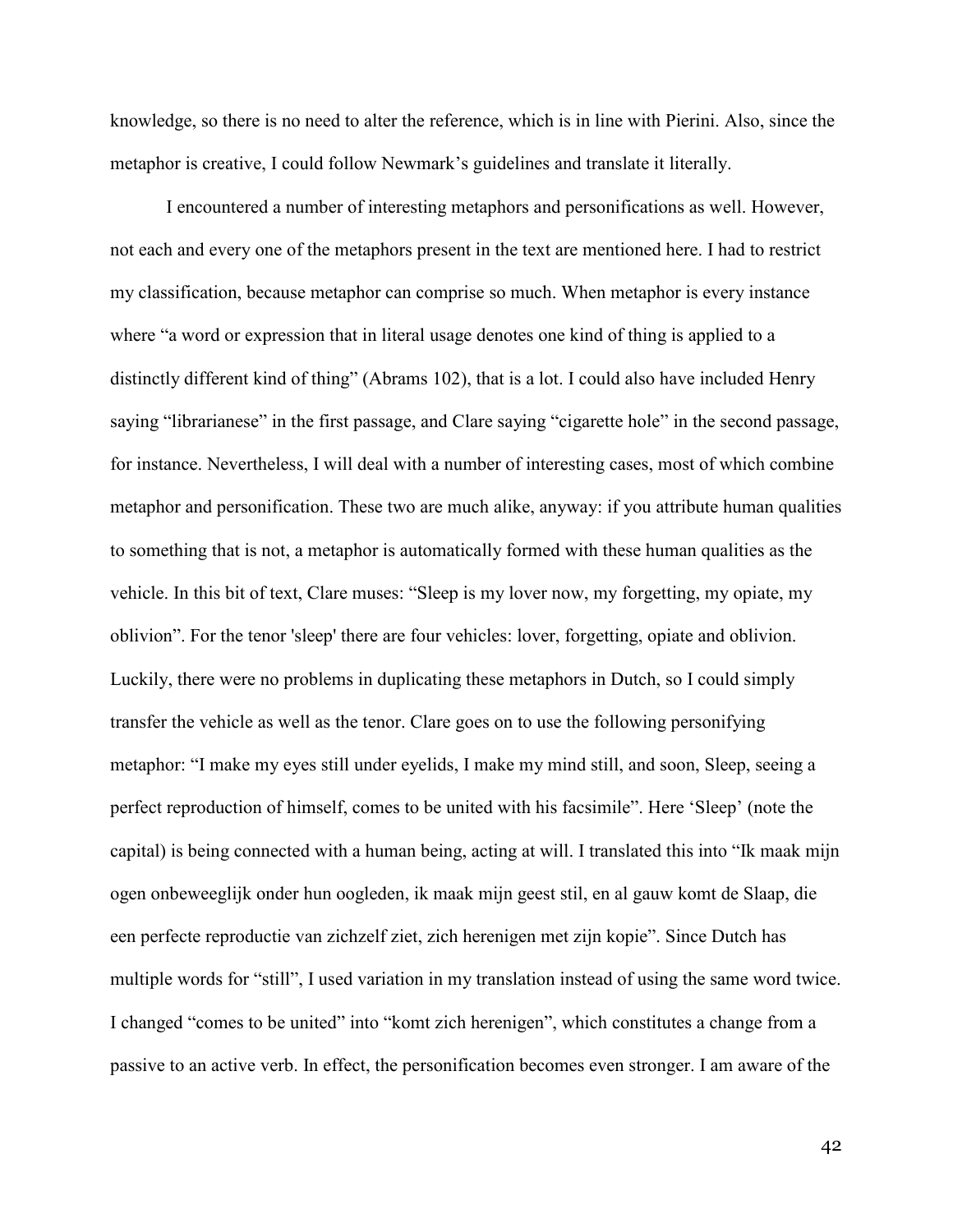fact that a (Dutch) translator should always be careful with personifications; however, the language here is so deliberately poetic that I could not simply delete or alter it.

Speaking of personifications, another interesting sentence is the following: "But you know: you know that if I could have stayed, if I could have gone on, that I would have clutched every second: whatever it was, this death, you know that it came and took me, like a child carried away by goblins". Besides multiple personifications (clutching seconds, death taking you) this sentence also holds another creative simile. I kept the personification of death in my translation: "wat hij ook was, deze dood, je weet dat hij is langsgekomen en me heeft meegenomen, als een kind dat door kobolden wordt weggevoerd". Since Dutch necessitates the use of 'hij' for 'it', the personification is made even stronger. I do not believe this harms the TT in any way, however. Another example is "I inhabit sleep firmly, willing it, wielding it, pushing away dreams, refusing, refusing." Again, sleep (this time without a capital) almost receives human qualities: how else is Clare able to 'inhabit' it and manipulate it? My translation is quite literal: "Standvastig bewoon ik mijn slaap, ik dwing hem af, bezit hem, duw dromen weg, weiger, weiger." Once again, the presence of 'hem' only reinforces the personification.

 Finally, there are a few stock metaphors present in this fragment. An example is "time is short". This metaphor has become an idiomatic expression embedded in the language. I chose to convert this metaphor to sense ("er is denk ik niet veel tijd meer"), since a reproduction would not work due to lack of a Dutch equivalent. Further, when Henry speaks of seeing "the years all present in your face", he uses another stock metaphor. By 'years' he means the things he can see in Clare's face: lines, experience, proof of the fact that she lived her life. For this I used the Dutch equivalent metaphor "om de jaren in je gezicht te kunnen zien".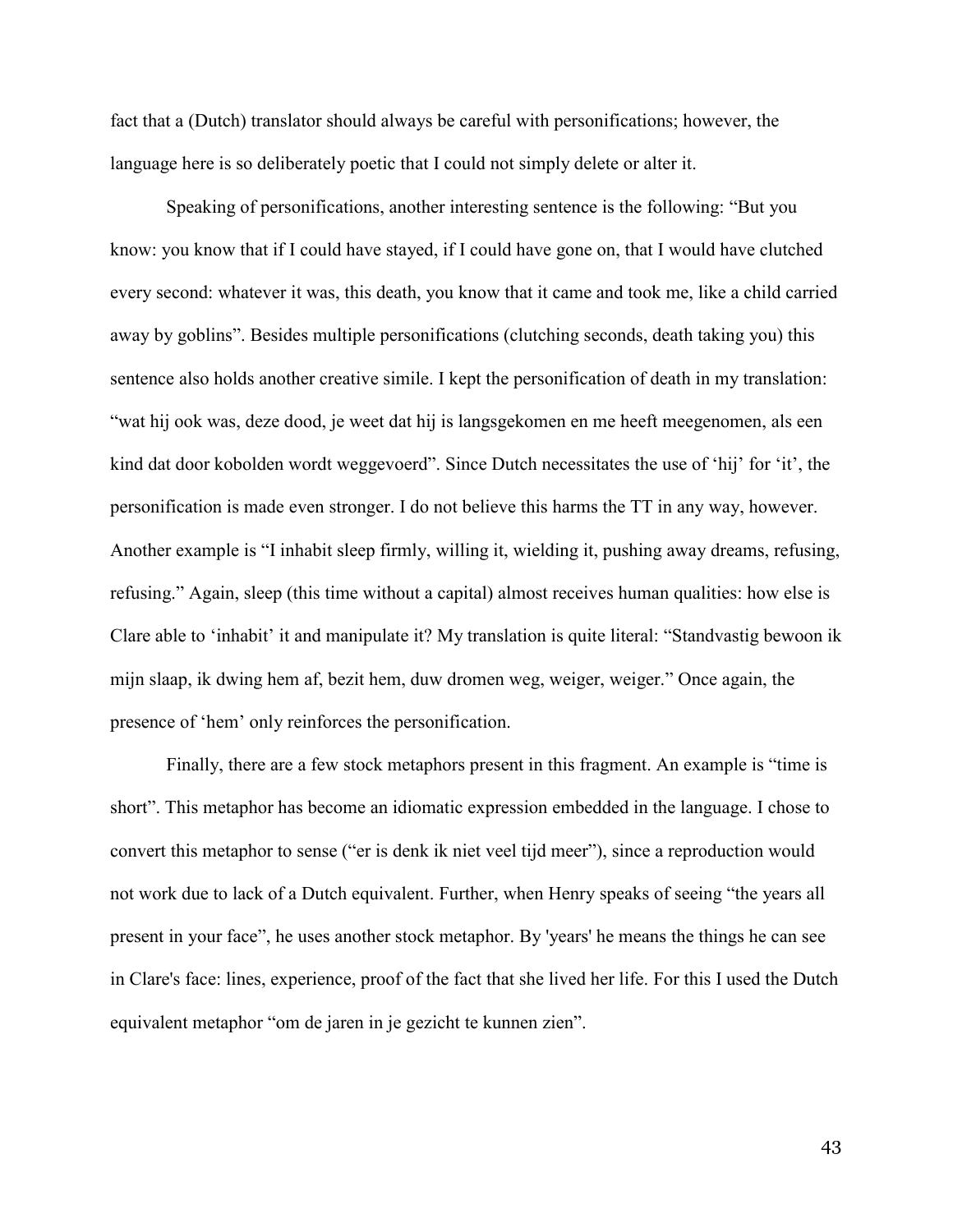Interestingly, the Dutch translator seems to have misinterpreted this metaphor, since the current translation is as follows: "om na al die jaren je gezicht te zien". This is a radically different reading of the same sentence – an incorrect reading, in my opinion. For further comparisons with the Dutch translation of this novel by Jeannet Dekker I refer to the notes to my translation.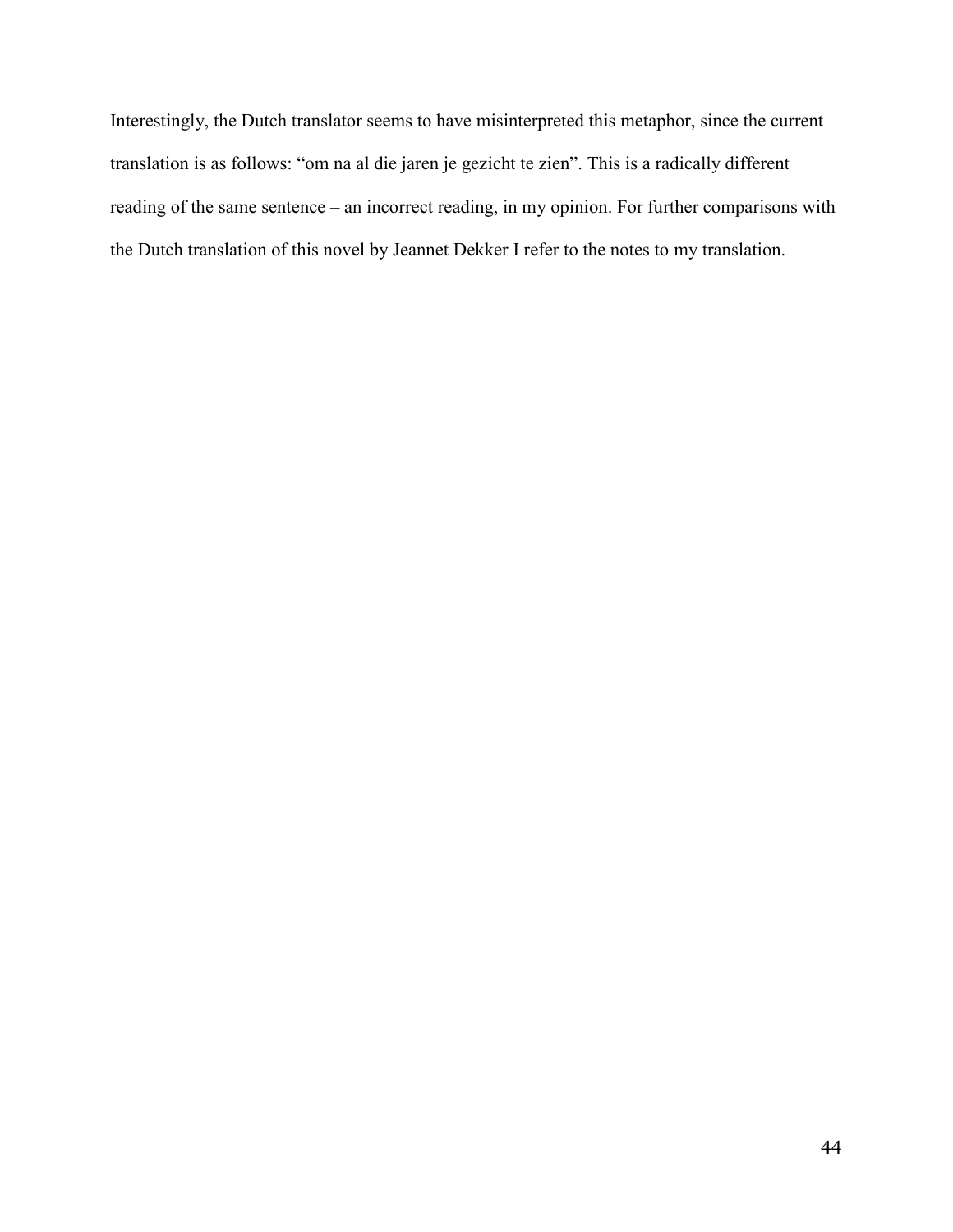## First Passage

HENRY: Het is een gewone dag in oktober, zonnig en fris. Ik ben aan het werk in een kleine vochtgereguleerde (1) kamer zonder ramen op de derde verdieping van de Newberry Library, waar ik een onlangs gedoneerde verzameling van gemarmerd papier aan het rangschikken ben. Het papier is prachtig, maar het werk is saai en ik verveel me en heb medelijden met mezelf. Eigenlijk voel ik me oud, op een manier waarop alleen een achtentwintigjarige dat kan na een halve nacht op te blijven, te dure wodka te drinken en vergeefse pogingen te doen om weer in de gratie te komen bij Ingrid Carmichel. We hebben de hele avond ruziegemaakt en nu kan ik me niet eens meer herinneren waarover. Mijn hoofd bonkt. Ik heb koffie nodig. Ik laat het gemarmerde papier in een geordende bende (2) achter en loop door het kantoor en langs de balie (3) in de leeskamer. Ik word tot stilstand gebracht door de stem van Isabelle, die zegt: "Misschien kan meneer DeTamble je helpen," waarmee ze eigenlijk bedoelt: "Henry, gluiperd, waar dacht jij heen te gaan?" (4) En dit (5) ongelooflijk mooie lange slanke meisje met oranjerode haren draait zich om en kijkt me aan alsof ik haar persoonlijke verlosser ben (6). Mijn maag draait zich om. Blijkbaar kent ze mij, maar ik ken haar niet. God mag weten wat ik heb gezegd, gedaan, wat ik heb beloofd (7) aan dit lumineuze schepsel (8), dus ik kan niet anders dan in mijn beste bibliothecaristaaltje (9) te vragen: "Kan ik je ergens mee helpen?" Het meisje zegt min of meer ademloos (10) "Henry!" op een heel indringende manier, wat me ervan overtuigt dat we ergens in de tijd (11) iets fantastisch hebben samen. Dit verergert het feit dat ik helemaal niets van haar afweet, niet eens haar naam. Ik vraag: "Kennen wij elkaar?" en Isabelle werpt me een blik toe die zegt: *Klootzak.* (12) Maar het meisje antwoordt: "Ik ben Clare Abshire. Ik heb je gekend toen ik nog een klein meisje was," (13) en vraagt me mee uit eten. Verbluft zeg ik ja (14). Ze kijkt me stralend aan, hoewel ik me niet heb geschoren en een kater heb en gewoon niet op mijn best ben (15). We gaan dezelfde avond nog uit eten, bij de Beau Thai, en Clare, nu ze zeker weet dat ze me later weer zal zien (16), zweeft (17) de leeskamer uit. Wanneer ik, verbouwereerd, in de lift sta, besef ik dat een groots en prachtig deel van mijn toekomst (18) me op de een of andere manier in het heden heeft gevonden, en ik moet lachen. Ik ren door de hal, en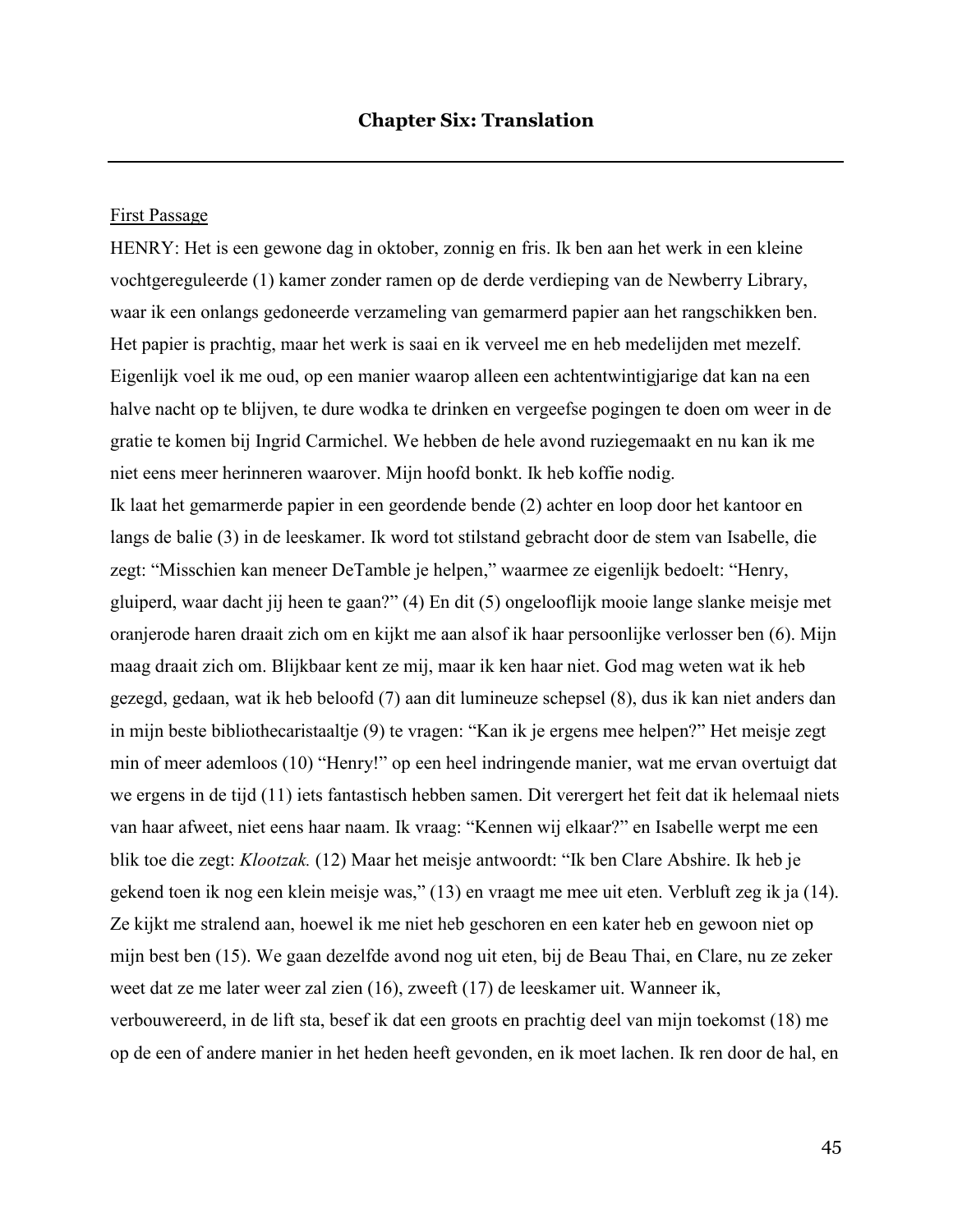als ik de trap naar buiten afren zie ik Clare, die over Washington Square holt, springend en schreeuwend van vreugde (19), en ik moet bijna huilen en ik weet niet waarom.

### *Later die avond:*

HENRY: Om zes uur haast ik me vanuit mijn werk naar huis en doe een poging mezelf te fatsoeneren. 'Huis' is tegenwoordig een piepklein maar krankzinnig duur eenkamerappartement op North Dearborn, waar ik voortdurend lichaamsdelen stoot tegen hinderlijke muren, keukenkastjes (20) en meubels. Stap één: de van zeventien sloten voorziene voordeur openen (21), mezelf in de huiskamer-die-ook-fungeert-als-slaapkamer werpen (22) en me ontdoen van kledingstukken. Stap twee: douchen en scheren. Stap drie: wanhopig in de diepten van mijn kast staren (23) en langzaam beseffen dat ik niets heb wat echt schoon is. Ik vind een wit overhemd dat nog steeds in de zak van de stomerij zit. Ik besluit een (24) zwart pak, gaatjesschoenen (25) en een lichtblauwe stropdas te dragen. Stap vier: dit alles aantrekken (26) en me realiseren dat ik eruitzie als een FBI-agent. (27) Stap vijf: om me heen kijken en beseffen dat het appartement een puinhoop is. Ik neem me voor om Clare niet mee naar huis te nemen vanavond, zelfs al krijg ik de kans. Stap zes: in de passpiegel van de badkamer kijken en een hoekige, 1,85 meter lange man aanschouwen (28) die een wilde blik heeft, eruitziet als een tienjarige Egon Schiele en gekleed is in een schoon overhemd en het pak van een begrafenisondernemer (29). Ik vraag me af wat deze vrouw mij al heeft zien dragen, aangezien ik natuurlijk niet mijn eigen kleding draag wanneer ik vanuit mijn toekomst in haar verleden terechtkom. Zei ze niet dat ze een klein meisje was? Een stortvloed van niet te beantwoorden vragen schiet door mijn hoofd. Ik sta even stil om op adem te komen. Goed. Ik grijp (30) mijn portemonnee en mijn sleutels en weg ben ik: de deur met de zevenendertig sloten afsluiten (31), met het wispelturige liftje naar beneden gaan (32), rozen voor Clare kopen in de winkel in het portaal, naar het restaurant twee straten verderop lopen, in recordtijd, maar toch nog vijf minuten te laat. Clare zit al aan een tafel en ze kijkt opgelucht wanneer ze me ziet. Ze zwaait naar me alsof ze meeloopt in een optocht.

"Hallo," zeg ik. Clare draagt een wijnrode fluwelen jurk en parels. Ze ziet eruit als een Botticelli op de wijze van John Graham (33): grote grijze ogen, lange neus, kleine fijne mond als van een geisha. Ze heeft lang rood haar dat over haar schouders valt en tot het midden van haar rug komt. Clare is zo bleek dat ze in het kaarslicht wel een wassen beeld lijkt. Ik duw haar de rozen toe (34). "Voor jou."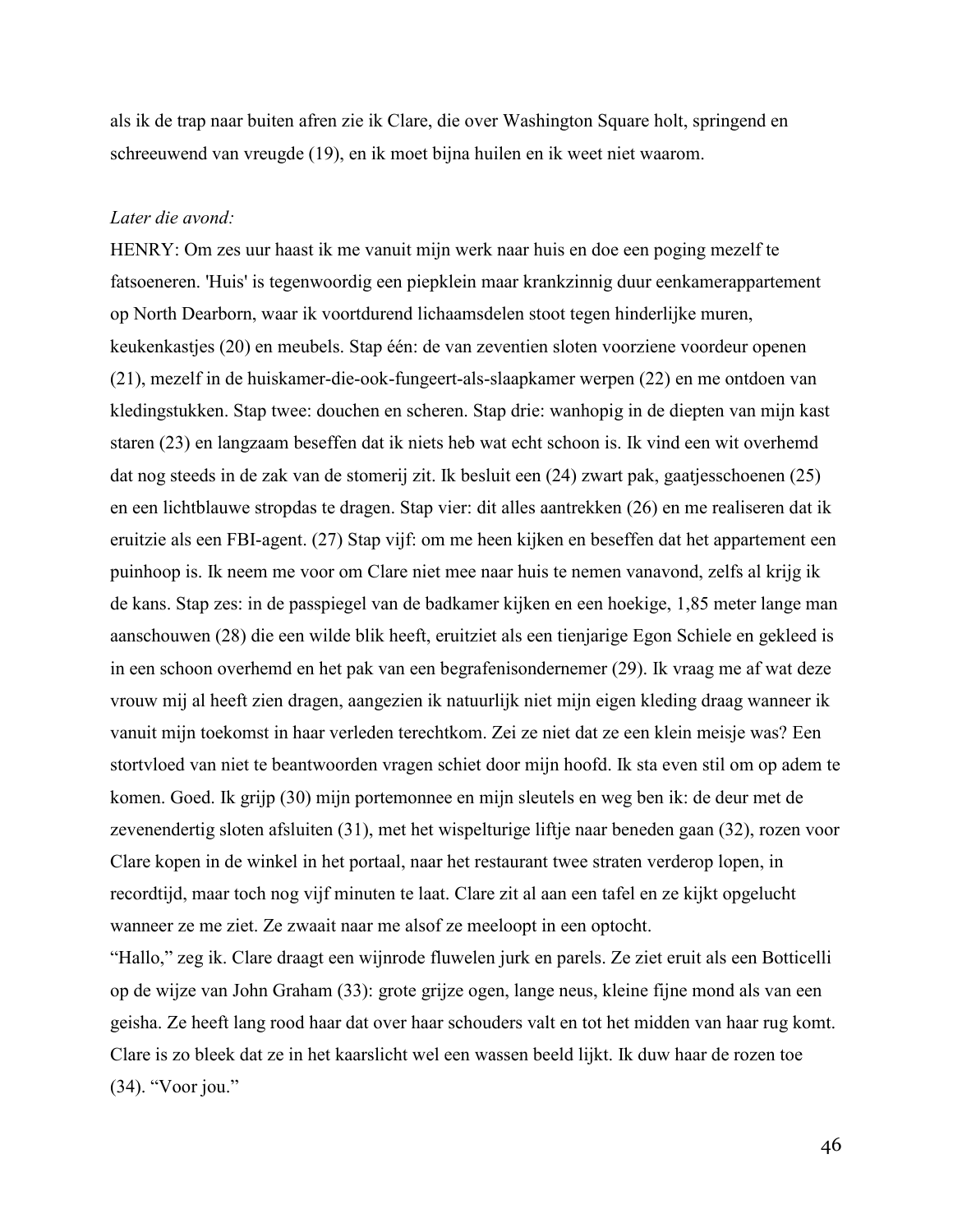"Dankjewel," zegt Clare, buitengewoon blij. Ze kijkt me aan en realiseert zich dat haar reactie me verwart. "Je hebt nog nooit eerder bloemen voor me meegebracht."

Ik schuif aan tegenover haar. Ik ben gefascineerd. Deze vrouw kent me; dit is niet slechts een vluchtige kennis uit mijn toekomst (35). De serveerster verschijnt en geeft ons de menukaarten. "Vertel," zeg ik.

"Wat?"

"Alles. Ik bedoel, snap je waarom ik je niet ken? Dat spijt me echt-"

"O nee, dat hoeft helemaal niet. Ik bedoel, ik weet... waarom dat zo is." Clare gaat zachter praten. "Omdat dat alles voor jou nog niet is gebeurd, maar voor mij, nou, ik ken je al heel lang." "Hoe lang?"

"Ongeveer veertien jaar. Ik zag je voor het eerst toen ik zes was."

"Jezus. Heb je me vaak gezien? Of maar een paar keer?"

"De laatste keer dat ik je zag, zei je dat ik dit mee moest nemen naar ons afspraakje in het restaurant," Clare laat een lichtblauw kinderdagboek zien, "dus hier," -ze geeft het aan mij- "hij is voor jou." Ik sla het dagboek open op de plek die met een stuk krant is gemerkt. Op de pagina, waarvan de rechterbovenhoek wordt beslagen door twee op de loer liggende

cockerspaniëlpuppy's, staat een lijst met data (36). De lijst begint bij 23 september 1977 en eindigt zestien kleine, blauwe puppypagina's (37) later bij 24 maart 1989. Ik tel ze. Er staan 152 data, zorgvuldig opgeschreven met een blauwe balpen in het grote handschrift (38) van een zevenjarige.

"Heb jij deze lijst gemaakt? Klopt alles?"

"Eigenlijk heb jij dit aan me gedicteerd. Een paar jaar geleden vertelde je me dat je de data van deze lijst uit je hoofd had geleerd. Dus hoe hij kan bestaan weet ik niet precies, ik bedoel, het lijkt wel een band van Möbius. Maar de data kloppen wel. Ik gebruikte ze om erachter te komen wanneer ik naar de Weide (39) moest gaan om je te kunnen zien." De serveerster komt terug en we bestellen: tom kha kai voor mij en gang mussaman voor Clare. Een ober komt thee brengen en ik schenk voor ons allebei in.

"Wat is de Weide?" Ik stuiter bijna van opwinding. Ik heb nog nooit iemand uit mijn toekomst ontmoet, laat staan een Botticelli die me 152 keer tegen het lijf is gelopen.

"De Weide hoort bij het huis van mijn ouders in Michigan. Eén kant grenst aan een bos en aan de andere kant staat het huis. Ongeveer middenin ligt een open plek van zo'n drie meter breed met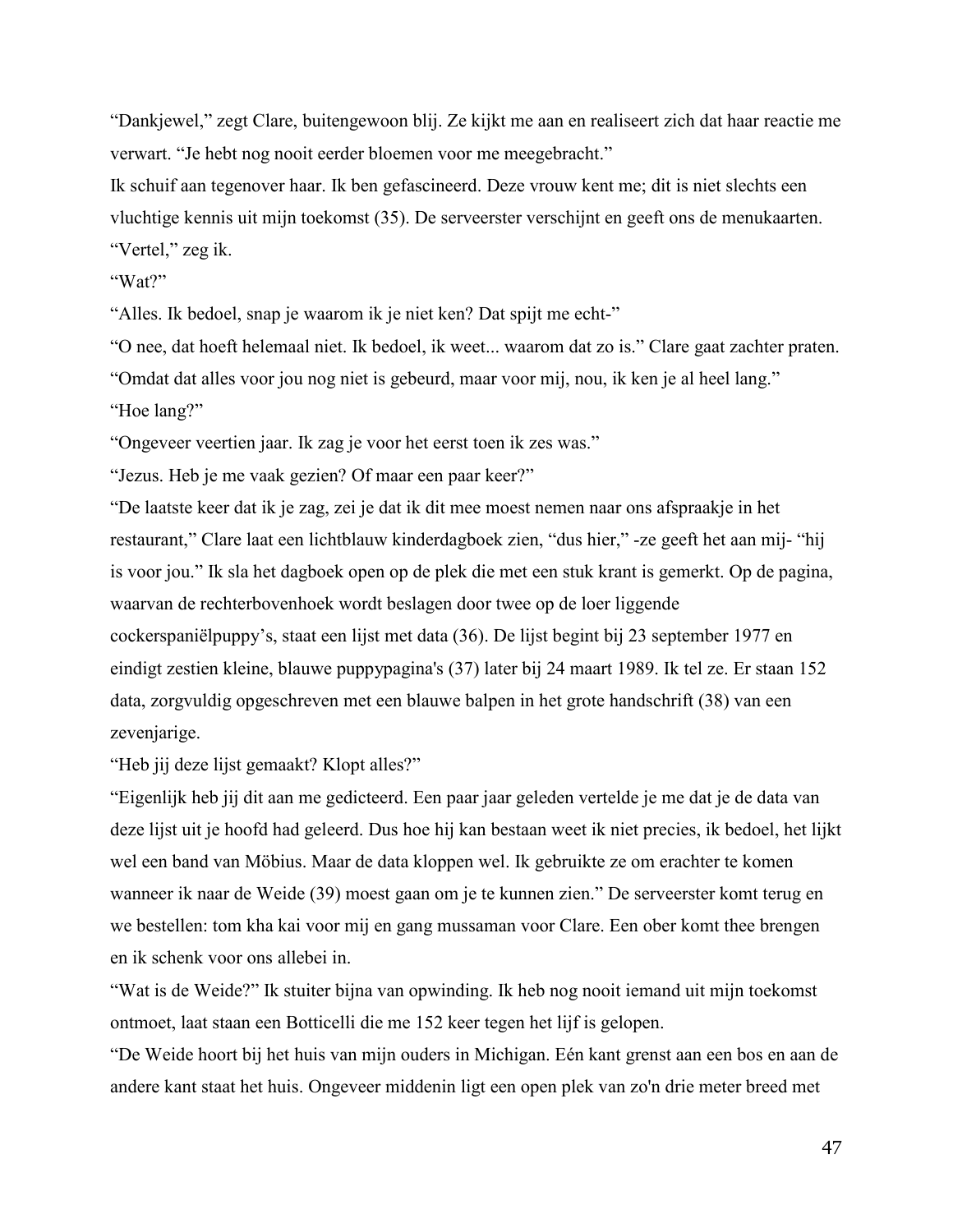een grote steen erin, en als je daar bent kan niemand in huis je zien omdat de grond omhoog loopt en weer afloopt naar de open plek. Vroeger speelde ik daar altijd omdat ik graag alleen speelde en omdat ik dacht dat niemand zou weten dat ik er was. Toen ik in groep drie (40) zat, kwam ik op een dag thuis van school, ging naar de open plek en daar was je."

"Poedelnaakt en waarschijnlijk aan het overgeven."

"Je kwam eigenlijk aardig beheerst over. Ik weet nog dat je mijn naam kende en dat je op een nogal spectaculaire manier plotseling weer verdween. Achteraf is het duidelijk dat je daar toen al eerder was geweest. Ik denk dat jouw eerste keer in 1981 was, toen was ik tien. Je bleef maar 'O mijn God' zeggen en naar me staren. Je leek je ook nogal zorgen te maken over je naaktheid, maar tegen die tijd was ik er al min of meer aan gewend dat een oude naakte man op magische wijze uit de toekomst komt en om kleding vraagt (41)." Clare glimlacht. "En om eten." "Wat is er zo grappig?"

"In al die jaren heb ik je aardig wat vreemde gerechten voorgeschoteld. Boterhammen met pindakaas en ansjovis. Toastjes (42) met paté en bietjes. Ik denk dat ik deels wilde uitvinden of er ook maar iets was dat je niet zou eten en dat ik deels indruk op je wilde maken met mijn culinaire kwaliteiten<sup>"</sup>

"Hoe oud was ik toen?"

"Het oudst dat ik je heb gezien was denk ik ergens in de veertig. Het jongst weet ik niet zeker... misschien rond de dertig? Hoe oud ben je nu?"

"Achtentwintig."

"Ik vind je er nu zo jong uitzien. De laatste jaren was je vooral ergens voorin de veertig, en ik kreeg het idee dat je best een zwaar leven leidde... Het is moeilijk te zeggen. Als je klein bent lijken alle volwassenen groot en oud."

"Wat deden we zoal? In de Weide? Dat is een aardig tijdsbestek, wat je daar noemt." Clare glimlacht. "We deden van alles. Het hing af van mijn leeftijd en van het weer. Je hebt me veel geholpen met mijn huiswerk. We speelden spelletjes. Maar we praatten vooral veel over dingen. Toen ik heel jong was, dacht ik dat je een engel was en stelde je veel vragen over God. Toen ik een tiener was, probeerde je ik je zover te krijgen dat je met me naar bed ging, maar je gaf nooit toe, wat me natuurlijk alleen maar vastberadener maakte. Volgens mij dacht je dat je mij op de een of andere manier seksueel zou beschadigen (43). Op een bepaalde manier was je heel vaderlijk."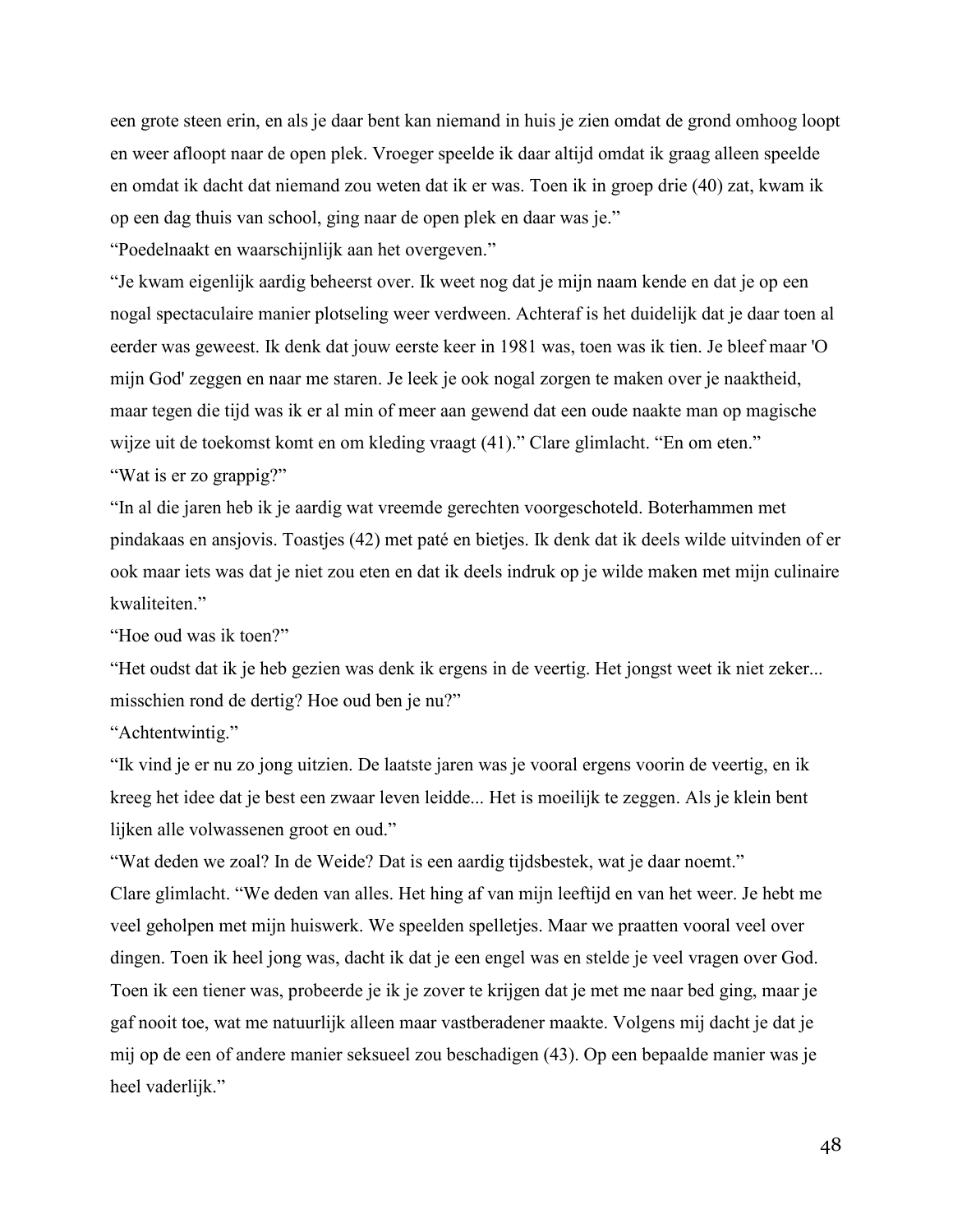"O. Dat is vast goed nieuws maar gek genoeg word ik op dit moment toch liever niet als vaderlijk gezien (44)." We kijken elkaar aan. We glimlachen allebei en we zijn samenzweerders. \*

"Waar woon je?" vraagt Clare.

Nee toch (45). "Ik woon zo'n twee straten verderop, maar mijn huis is heel klein en op het moment nogal rommelig. En jij?"

"Roscoe Village, op Hoyne. Maar ik heb een huisgenoot."

"Als je meegaat naar mijn huis, moet je je ogen dichtdoen en tot duizend tellen. Heb je toevallig een helemaal niet nieuwsgierige, dove huisgenoot?" (46)

"Helaas. Ik neem nooit iemand mee naar huis. Charisse zou zich op je storten en bamboesplinters onder je vingernagels steken totdat je alles vertelde." (47)

"Ik kan niet wachten om gemarteld te worden door iemand die Charisse heet, maar ik merk dat je dit verlangen niet met me deelt. Kom mee naar mijn stulpje." (48) We lopen in noordelijke richting over Clark Street. Ik schiet (49) bij Clark Street Liquors naar binnen voor een fles wijn. Als ik terug op straat ben, kijkt Clare verbaasd.

"Ik dacht dat je niet mocht drinken?"

"Hoezo?" (50)

"Dokter Kendrick was daar heel strikt mee."

"Wie is dat?" We lopen langzaam omdat Clare onpraktische schoenen draagt.

"Hij is je dokter. Hij is een specialist op het gebied van chronostoornissen (51)."

"Leg eens uit."

"Ik weet er niet veel van. Dokter David Kendrick is een moleculair geneticus die heeft ontdekt zal ontdekken - waarom mensen een chronostoornis hebben. Het is iets genetisch; hij ontdekt het in 2006." Ze zucht. "Ik denk dat het gewoon nog veel te vroeg is. Je hebt me ooit verteld dat er over een jaar of tien veel meer mensen zullen zijn met een chronostoornis."

"Ik heb nog nooit gehoord dat er anderen zijn met deze... stoornis."

"Zelfs als je nu op zoek zou gaan naar dokter Kendrick denk ik niet dat hij je zou kunnen helpen. En als hij je had kunnen helpen, hadden wij elkaar nooit ontmoet."

"Laten we daar maar niet over nadenken." We staan in mijn portaal. Clare stapt als eerste in de kleine lift. Ik doe de deur dicht en druk op elf. Ze ruikt naar oude stof, zeep, zweet en bont. Ik adem diep in. De lift komt galmend (52) tot stilstand op mijn verdieping en we wringen ons eruit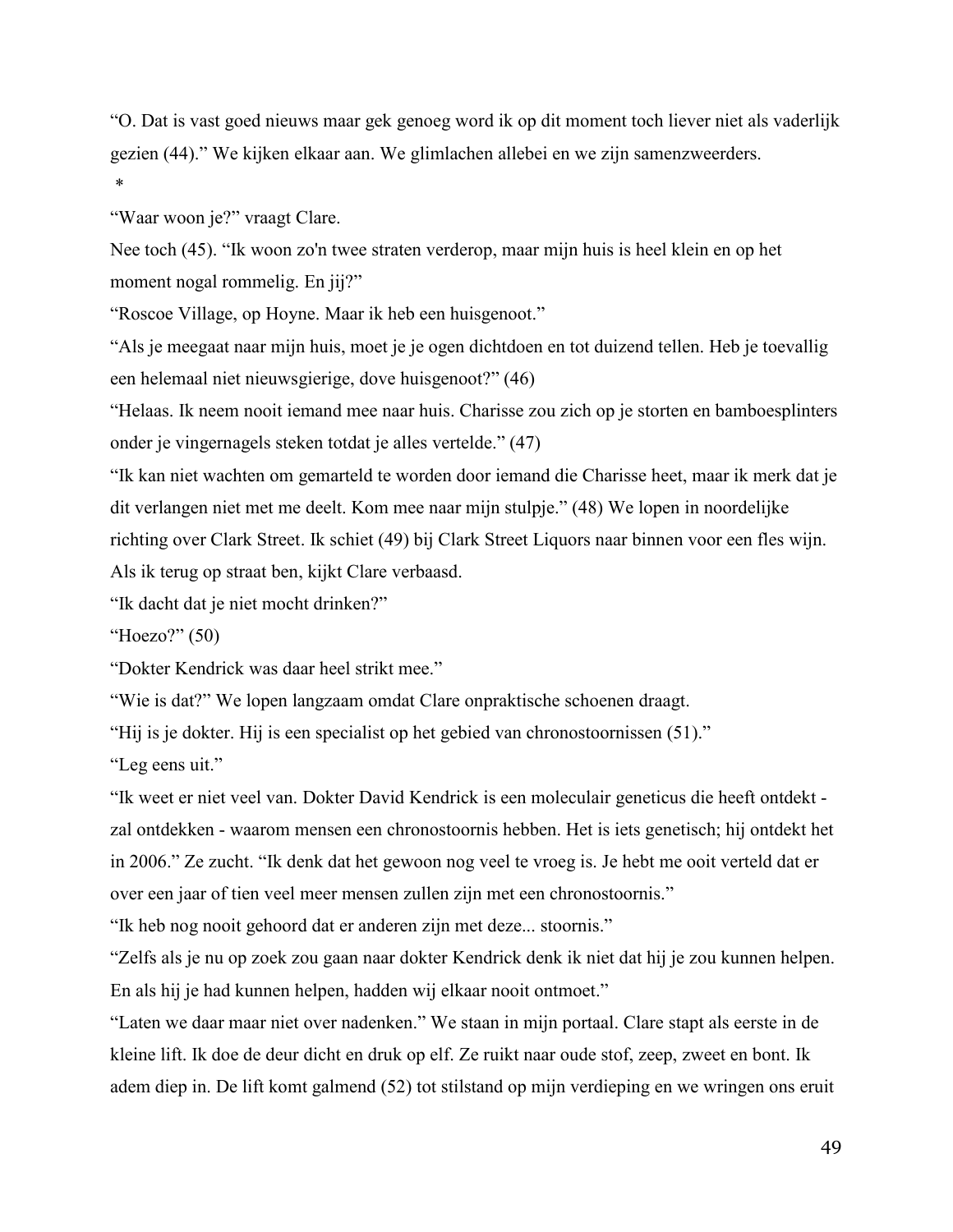(53) en lopen door de smalle gang. Ik bewerk (54) alle 107 sloten met mijn verzameling sleutels en open de deur op een kier. "Het is tijdens het eten nog veel erger geworden. Ik zal je moeten blinddoeken." Clare giechelt als ik de wijn neerzet en mijn stropdas afdoe. Ik houd hem voor haar ogen en bind hem achter haar hoofd stevig vast. Ik doe de deur open, leid haar het appartement binnen en zet haar in de leunstoel. "Goed, begin maar met tellen."

#### Second Passage

#### *Donderdag 29 september 1977 (Clare is 6, Henry is 35)*

CLARE: Vanmorgen stond er op de kalender in pappa's kantoor hetzelfde als wat de man op het papiertje heeft geschreven. Nell kookte een zacht ei voor Alicia en Etta schreeuwde tegen Mark want hij had zijn huiswerk niet gedaan en met Steve gefrisbeed. Ik zei *Etta mag ik wat kleren uit de koffer?,* (55) ik bedoelde de hutkoffer op zolder waar we ons altijd verkleden, en Etta zei *Waarvoor?* en ik zei *Ik wil me verkleden met Megan* en Etta werd boos en zei *Dat het tijd was om naar school te gaan en dat ik weer kon spelen als ik thuiskwam.* Dus ik ging naar school en we kregen rekenen en natuur (56) en taal en na het middageten Frans en muziek en godsdienst. Ik moest de hele dag denken aan een broek voor de man want hij zag eruit alsof hij heel graag een broek wilde (57). Dus toen ik thuiskwam wilde ik het (58) weer aan Etta vragen maar zij was in de stad maar van Nell mocht ik allebei de kloppers van de mixer aflikken, wat nooit mag van Etta want dan krijg je zalmenella (59). En mamma was aan het schrijven en ik wilde weer weggaan zonder het te vragen maar ze zei *Wat is er, lieverd?* dus ik vroeg het en ze zei dat ik in de tassen voor het goede doel mocht kijken en dat ik alles mocht pakken wat ik wilde. Dus toen ging ik naar de waskamer en zocht in de tassen voor het goede doel en ik vond drie broeken van pappa maar eentje had een groot gat van een sigaret erin. Dus toen pakte ik er twee en ik vond net zo'n wit overhemd als pappa draagt naar zijn werk en een stropdas met visjes erop en een rode trui. En ook de gele badjas die pappa droeg toen ik klein was en hij rook naar pappa (60). Ik stopte de kleren in een tas en zette de tas in de kast van de bijkeuken. Toen ik uit de bijkeuken kwam zag Mark me en hij zei *Wat ben je aan het doen, klootzak?* En ik zei *Niks, klootzak* en hij trok aan mijn haar en ik trapte heel hard op zijn voet en toen moest hij huilen en ging het zeggen (61). Dus toen ging ik naar mijn kamer en speelde het televisiespelletje met meneer Beer en Jane waarbij Jane de filmster is en meneer Beer vraagt of ze het leuk vindt om een filmster te zijn en Jane zegt dat ze heel graag dierenarts wil worden maar ze is zo ongelooflijk mooi dat ze wel een filmster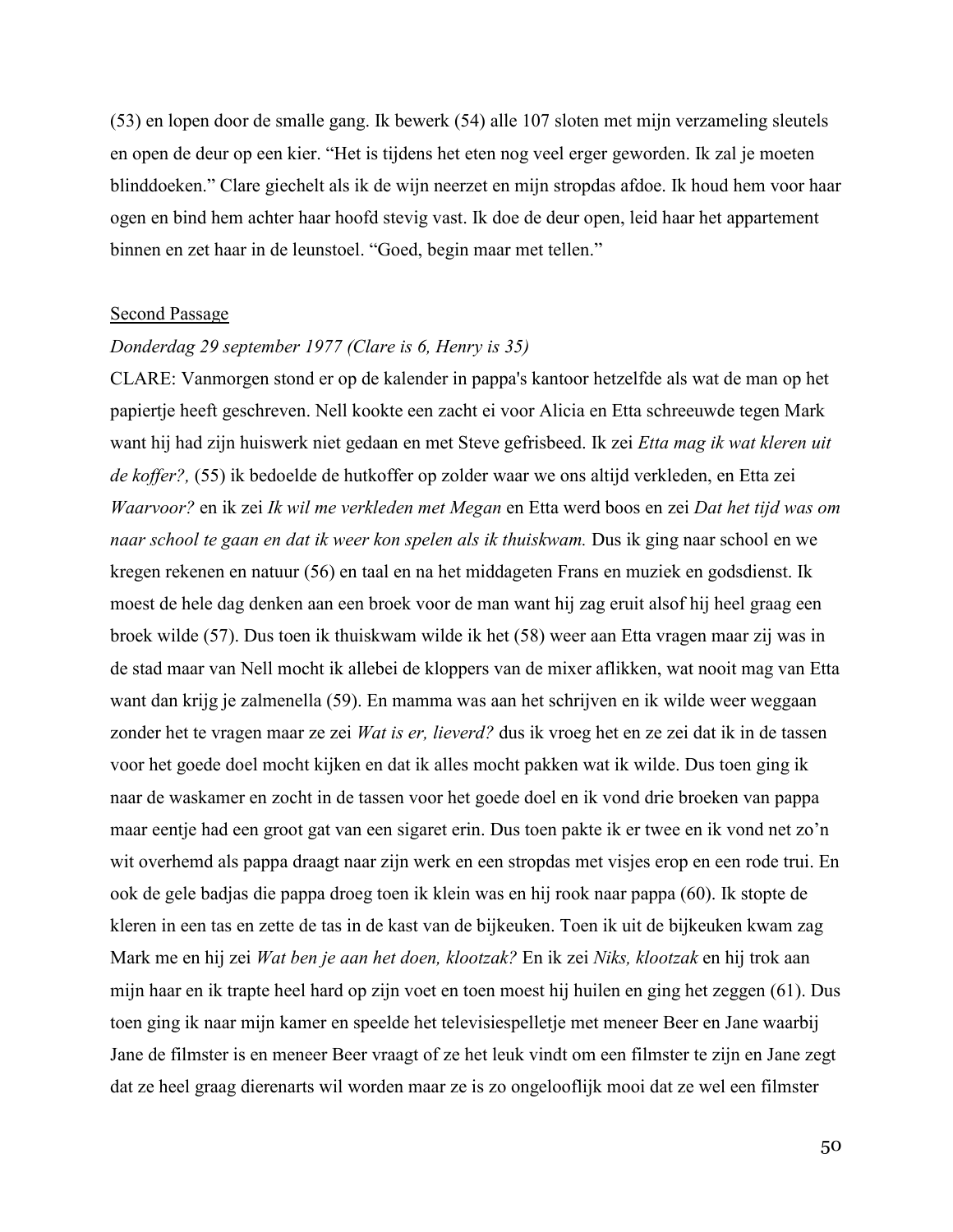moet zijn en meneer Beer zegt dat ze dan misschien dierenarts kan worden als ze oud is. En Etta klopte op mijn deur en zei *Waarom heb je Mark op zijn voet getrapt?* en ik zei *Omdat Mark zomaar aan mijn haar trok* en Etta zei *Jullie beginnen me op de zenuwen te werken* en ging weer weg, dus dat was wel fijn (62). We aten alleen met Etta, want pappa en mamma waren naar een feestje. Het eten was gegrilde kip met doperwtjes en chocoladetaart en Mark kreeg het grootste stuk maar ik zei er niks van omdat ik de kloppers al had afgelikt. Dus na het eten vroeg ik aan Etta of ik naar buiten mocht en ze vroeg of ik huiswerk had en ik zei *Spellen en voor tekenen moet ik blaadjes meenemen,* en ze zei *Goed, als je maar voor het donker thuis bent.* Dus toen pakte ik mijn blauwe trui met de zebra's erop en ik pakte mijn tas en ging naar buiten naar de open plek. Maar de man was er niet en ik ging een tijdje op de grote steen zitten en toen dacht ik, ik kan maar beter wat blaadjes gaan zoeken. Dus toen ging ik terug de tuin in en vond wat blaadjes van mamma's kleine boom waarvan ze me later vertelde dat het een gingko was, en ook wat blaadjes van de esdoorn en de eik. Dus toen ging ik terug naar de open plek en hij was er nog steeds niet en ik dacht *Ach, hij heeft vast gewoon verzonnen dat hij zou komen en hij wilde dus toch niet zo graag een broek.* (63) En ik dacht misschien had Ruth gelijk want ik had haar over de man verteld en ze zei dat ik het had verzonnen want mensen verdwijnen niet zomaar in het echt, alleen op tv. Of misschien was het een droom zoals toen Buster doodging en ik droomde dat hij nog leefde en in zijn kooi zat maar toen ik wakker werd was Buster er niet en mamma zei *Dromen zijn anders dan het echte leven maar wel belangrijk.* En het begon koud te worden en ik dacht dat ik de tas misschien maar gewoon moest achterlaten en als de man kwam kon hij zijn broek pakken. Dus ik was over het pad omhoog aan het lopen en toen was er een geluid en iemand zei *Au. Verdorie, dat deed pijn.* En toen werd ik bang (64).

#### Third Passage

## *Vrijdag 2 februari 2007 (Clare is 35)*

CLARE: Ik slaap de hele dag. Geluiden schieten door het huis - vuilniswagen in de straat, regen, een boom die tegen het slaapkamerraam tikt. Ik slaap. Standvastig bewoon ik mijn slaap, ik dwing hem af, bezit hem, duw dromen weg, weiger, weiger (65). De slaap is nu mijn geliefde, mijn vergeten, mijn verdoving, mijn vergetelheid. De telefoon blijft maar rinkelen. Ik heb het apparaat uitgezet dat met Henry's stem opneemt. Het is middag, het is nacht, het is ochtend. Alles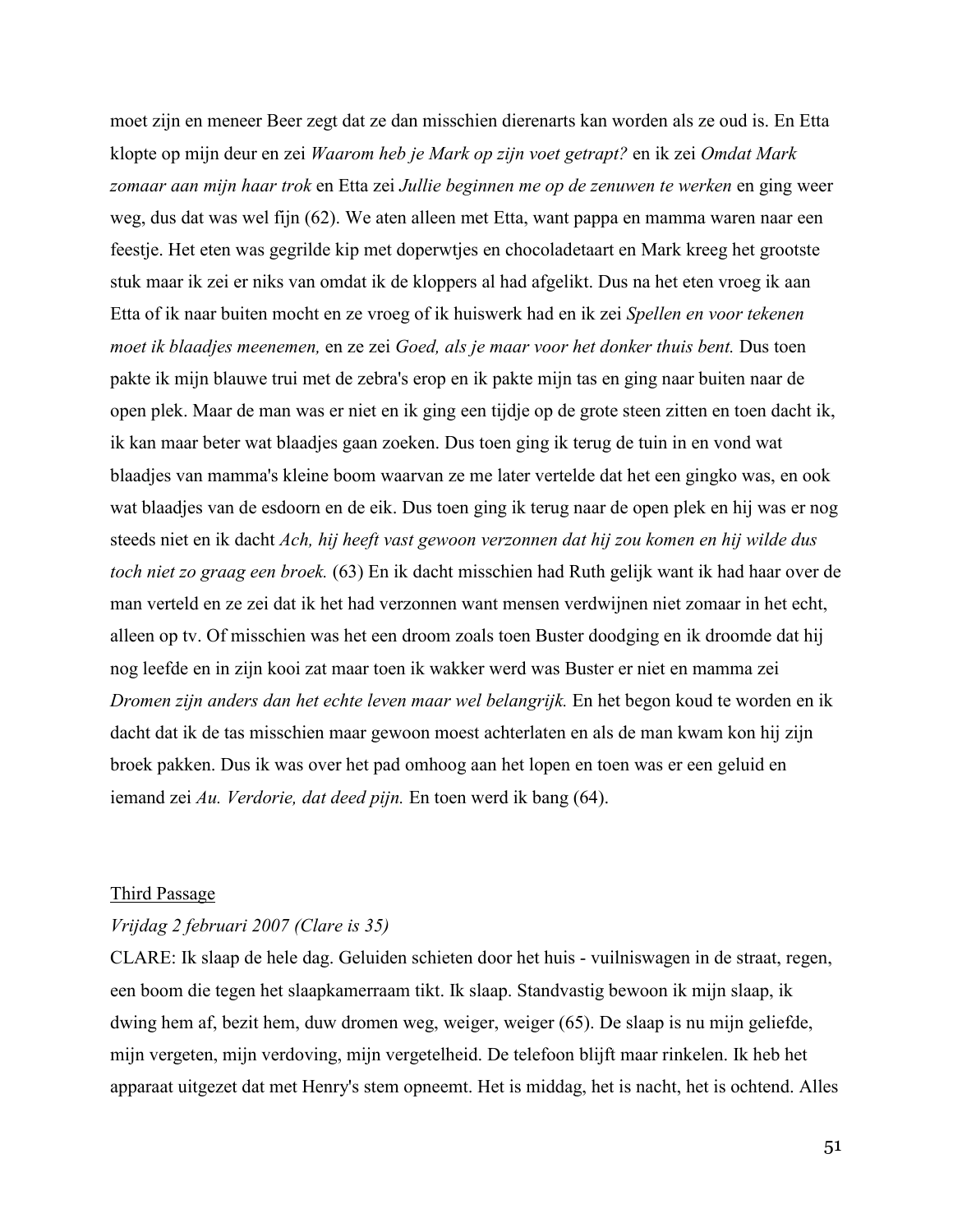is teruggebracht tot dit bed, deze eindeloze sluimering die de dagen tot één dag maakt, de tijd doet stilstaan, de tijd uitrekt en inkrimpt totdat deze geen betekenis meer heeft. Soms verlaat de slaap mij en doe ik alsof Etta me wakker komt maken omdat ik naar school moet. Ik haal langzaam en diep adem. Ik maak mijn ogen onbeweeglijk onder hun oogleden, ik maak mijn geest stil, en al gauw komt de Slaap, die een perfecte reproductie van zichzelf ziet, zich herenigen met zijn kopie. (66)

Soms word ik wakker en tast naar Henry. De slaap vaagt al het onderscheid weg: toen en nu, dood en levend. Ik voel geen honger meer, geen ijdelheid, geen bekommering (67). Vanmorgen zag ik mijn gezicht in de badkamerspiegel. Mijn huid lijkt wel van papier, ik ben mager, gelig, heb wallen, klitten in mijn haar. Ik lijk een dode. Ik wil niets.

Kimy komt aan het voeteneinde van het bed zitten. Ze zegt: "Clare? Alba is terug van school... laat je haar binnen, gedag zeggen?" Ik doe alsof ik slaap. Alba's handje streelt mijn gezicht. Tranen lopen uit mijn ogen. Alba zet iets, haar rugzak? haar vioolkoffer? op de grond en Kimy zegt: "Doe je schoenen uit, Alba," en dan kruipt Alba bij me in bed. Ze slaat mijn arm om haar heen, duwt haar hoofd onder mijn kin. Ik zucht en doe mijn ogen open. Alba doet alsof ze slaapt. Ik staar naar haar dikke zwarte wimpers, haar brede mond, haar bleke huid. Ze ademt zachtjes, ze houdt mijn heup vast met haar sterke hand, ze ruikt naar potloodslijpsels en rozijnen en shampoo. Ik geef haar een kus bovenop haar hoofd. Alba doet haar ogen open, en dan is haar gelijkenis met Henry bijna meer dan ik kan verdragen. Kimy staat op en loopt de kamer uit.

Later kom ik uit bed, neem een douche, eet aan tafel met Kimy en Alba. Als Alba in bed ligt ga ik aan Henry's bureau zitten, en ik open de lades, haal de bundels brieven en papieren eruit, en begin te lezen.

# *Een brief die geopend moet worden in het geval van mijn dood* 10 december 2006

## Liefste Clare,

Terwijl ik dit schrijf, zit ik aan mijn bureau in de achterste slaapkamer en kijk naar jouw atelier in de achtertuin, die vol ligt met blauwe avondsneeuw (68). Het ijs heeft alles glibberig en korstachtig gemaakt, en alles is heel stil. Dit is het soort winteravond waarin de kilte van alle dingen de tijd lijkt te vertragen, als het smalle middenstuk van een zandloper waar de tijd zelf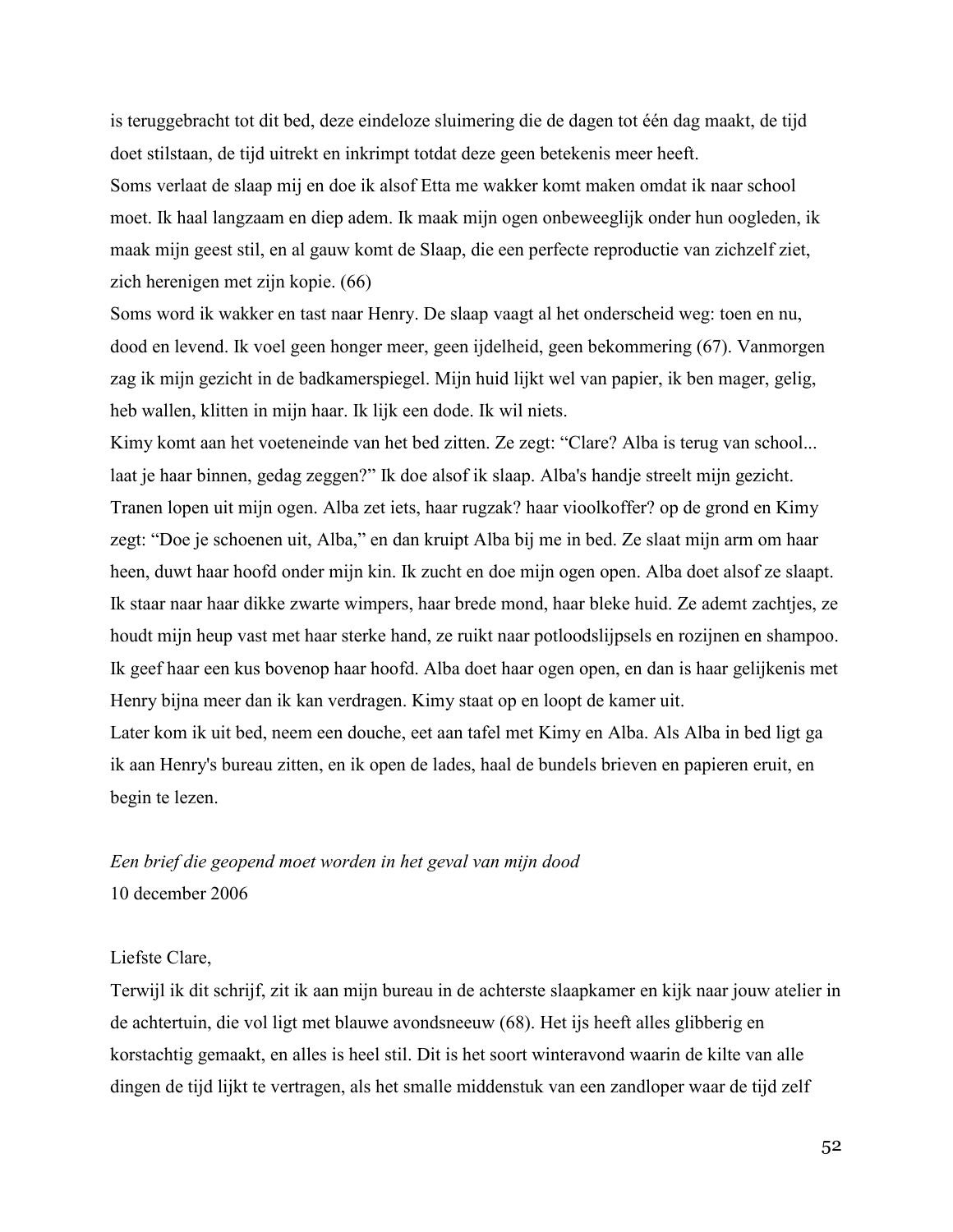doorheen loopt, maar dan langzaam, langzaam. Ik heb een gevoel dat ik bijna nooit heb, behalve als ik buiten de tijd ben, alsof ik door de tijd word gedragen en als een dikke zwemmer (69) moeiteloos op zijn oppervlak drijf. Deze avond was ik alleen thuis (jij bent bij Alicia's recital in St. Lucy) en had de plotselinge behoefte om je een brief te schrijven. Ik wilde opeens iets achterlaten, voor later. Er is denk ik niet veel tijd meer. Ik heb het gevoel dat al mijn reserves, van energie, van plezier, van volhouden (70), dun en smal zijn. Het zal me niet lukken om nog heel lang door te gaan. Ik weet dat jij dit weet.

Als je dit leest, ben ik waarschijnlijk dood. (Ik zeg waarschijnlijk omdat je nooit zeker kunt weten welke omstandigheden zich voordoen. Het voelt absurd en opgeblazen om je eigen dood simpelweg als een onontkoombaar feit aan te kondigen.) Wat deze dood betreft - ik hoop dat hij simpel, netjes en ondubbelzinnig was. Ik hoop dat hij niet teveel ophef heeft veroorzaakt. Het spijt me. (Dit lijkt wel een zelfmoordbrief. Vreemd.) Maar je weet: je weet dat als ik had kunnen blijven, als ik door had kunnen gaan, ik iedere seconde had vastgegrepen: wat hij ook was, deze dood, je weet dat hij is langsgekomen en me heeft meegenomen, als een kind dat door kobolden wordt weggevoerd.

Clare, ik wil je nogmaals zeggen, ik hou van je. Onze liefde was de draad door het labyrint, het net onder de koorddanser, het enige echte deel van mijn vreemde leven dat ik kon vertrouwen (71). Vanavond heb ik het gevoel dat mijn liefde voor jou meer massa heeft in deze wereld dan ikzelf, alsof die na mij zou kunnen achterblijven en je omringen, beschermen, vasthouden. Ik vind het een vreselijk idee dat je zou blijven wachten. Ik weet dat je je hele leven lang op mij hebt gewacht, altijd in onzekerheid over hoe lang ik weg zou blijven (72). Tien minuten, tien dagen. Een maand. Clare, wat ben ik toch een onbestendige echtgenoot geweest, net een zeevaarder, een eenzame Odysseus die geteisterd wordt door de golven, soms sluw en soms slechts een speelbal van de goden (73). Alsjeblieft, Clare. Als ik dood ben. Houd op met wachten en wees vrij. Van mij - stop me diep in je weg en ga dan de wereld in en leef. Houd van de wereld en van jouw plaats erin, verplaats je erdoor alsof ze geen weerstand biedt, alsof ze jouw natuurlijke element is. Het leven dat ik je heb gegeven was kunstmatig (74). Ik wil niet zeggen dat je niets hebt gedaan. Je hebt schoonheid en betekenis gecreëerd, in je kunst en in Alba, die zo verbazend is, en voor mij: voor mij ben je alles geweest.

Toen mijn moeder stierf werd mijn vader volledig door haar verteerd. Dat zou ze verschrikkelijk hebben gevonden. Sindsdien wordt iedere minuut van zijn leven getekend door haar afwezigheid,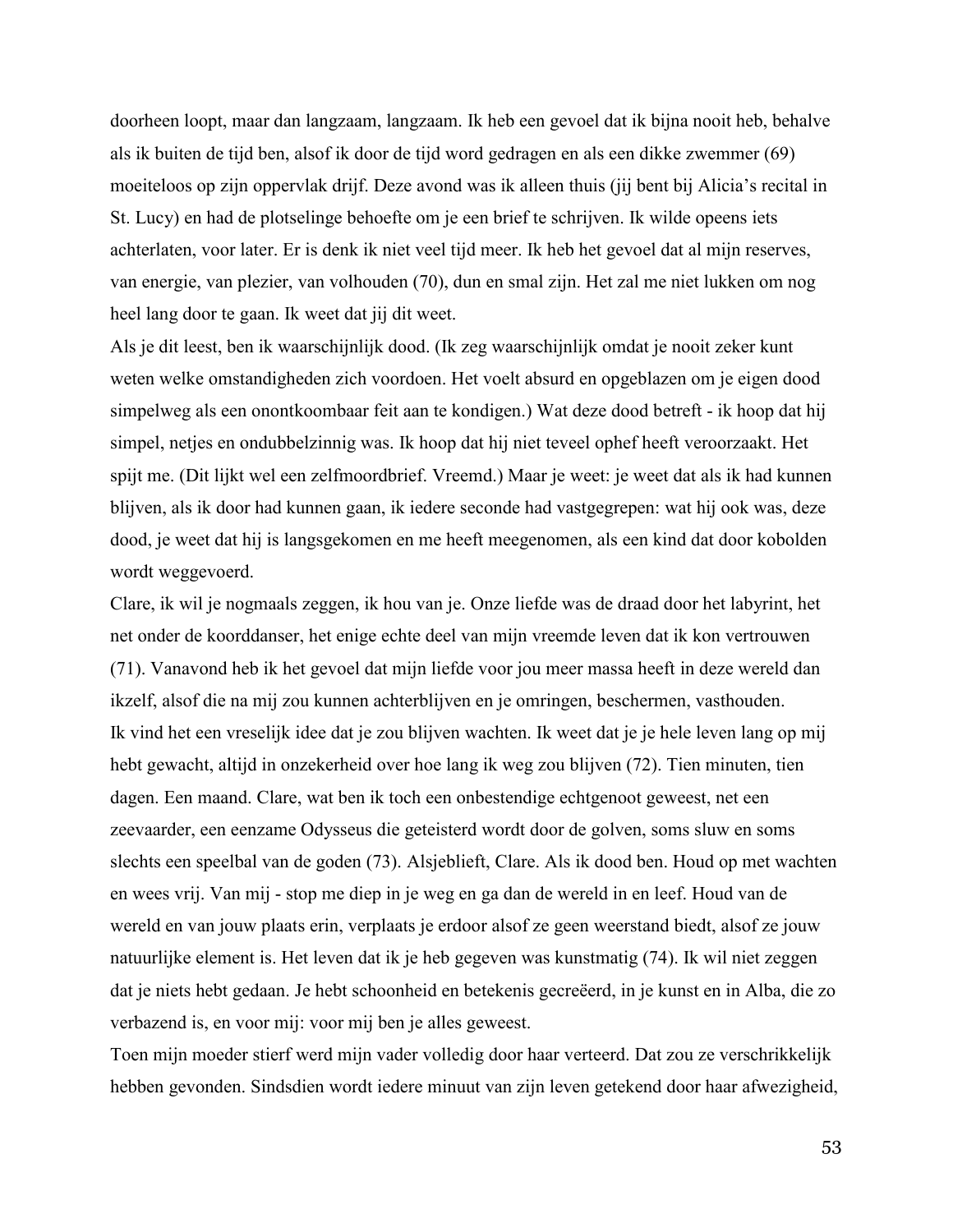ontbreekt het bij iedere handeling aan betekenis omdat zij er niet is om er waarde aan te geven (75). En toen ik jong was begreep ik dit niet, maar nu weet ik hoe afwezigheid aanwezig kan zijn, als een beschadigde zenuw, als een donkere vogel.

Ik weet dat als ik zonder jou verder zou moeten leven, ik dat niet zou kunnen. Maar ik heb hoop, ik zie je zorgeloos lopen, met je stralende haar in de zon. Ik heb dit niet gezien met mijn ogen, maar alleen in mijn verbeelding, die foto's maakt, die je altijd heeft willen schilderen, stralend (76). Maar toch hoop ik dat dit ooit werkelijkheid zal worden (77).

Clare, er is één laatste punt, en ik heb getwijfeld of ik je dit wel moest vertellen, want bijgeloof doet me vrezen (78) dat als ik dit vertel, het niet meer zal gebeuren (ik weet het: stom) en ook omdat ik het zojuist steeds heb gehad over niet wachten, terwijl dit er misschien toe leidt dat je langer zult wachten dan je ooit hebt gedaan. Maar ik zal het je vertellen voor het geval je iets nodig hebt, later.

Afgelopen zomer zat ik in de wachtkamer van Kendrick toen ik me plotseling in een donkere gang bevond van een huis dat ik niet kende. Ik stond min of meer verstrikt tussen een stel overschoenen en het rook er naar regen. Aan het einde van de gang zag ik een rand van licht langs een deur, en dus liep ik heel langzaam en stilletjes naar de deur en keek naar binnen. De kamer was wit en werd fel verlicht door de ochtendzon. Voor het raam, met haar rug naar me toe, zat een vrouw die een koraalrode gebreide trui droeg, met lang wit haar dat over haar hele rug viel. Op een tafel naast haar stond een kop thee. Ik moet een geluidje hebben gemaakt, of misschien voelde ze dat ik achter haar stond... ze draaide zich om en zag me, en ik zag haar, en jij was het, Clare, dit was jij als een oude vrouw, in de toekomst. Het was mooi, Clare, er zijn geen woorden voor hoe mooi het was om als uit de dood terug te keren en je vast te houden, en alle jaren in je gezicht te kunnen zien (79). Ik zal je er niet nog meer over vertellen, zodat je het je kunt inbeelden, zodat je het onvoorbereid kunt ervaren als het zover is, want zover zal het ooit zijn, zover zal het komen (80). We zullen elkaar weer zien, Clare. Tot dan: leef met volle teugen, in het hier en nu, in de wereld, die zo prachtig is. Het is nu donker en ik ben erg moe. Ik hou van je, voor altijd. Tijd betekent niets.

Henry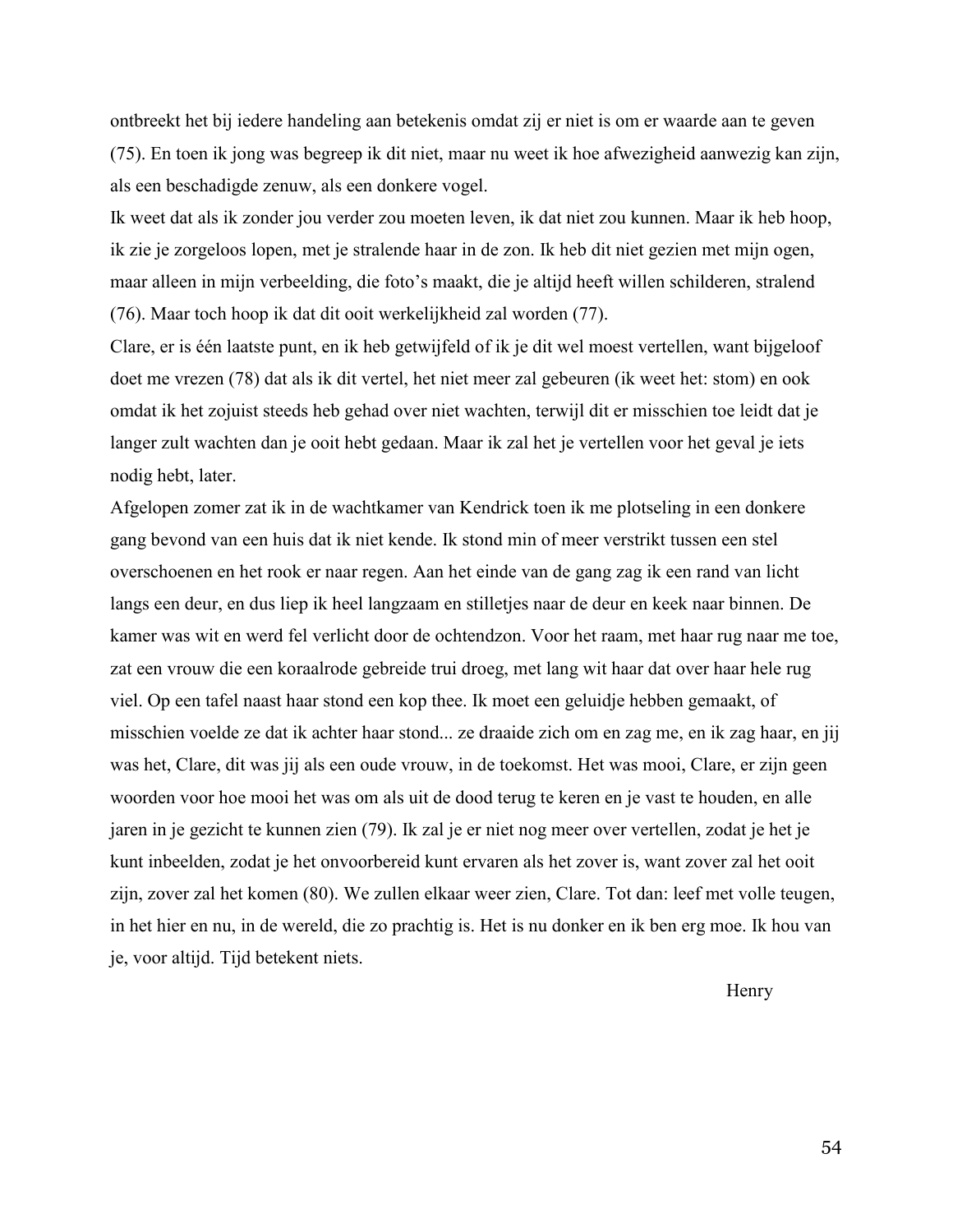6.2 Notes

(1) "humidity-controlled room" posed a problem, since 'humidity control' has no real Dutch equivalent and I could not simply leave this detail out of the translation. In fact, a quick visit to the Newberry Library website confirms the mention of humidity control in the novel: it is vital for the preservation of the library's materials. Air conditioning and dehumidifiers reduce the moisture in the air, but in this instance the humidity needs to be at an exact level. I wanted to retain the pace of the sentence and keep 'kamer zonder ramen op de derde verdieping' a unit as much as possible, which is why I decided in favour of the translation 'vochtgereguleerde kamer'. This way, the sentence runs much smoother than if I used 'kamer waar...' The existing translation by Jeannet Dekker (hereon after referred to as JD) reads "waar een constante vochtigheid heerst", but my objection to this is that it comes across as if the room is very humid, constantly. (2) "a state of controlled chaos" is basically Henry's playful way of phrasing things. This contradiction in terms had to come across in translation, so I translated it into 'geordende bende'. JD has the more literal "een toestand van beheerste chaos", but I feel that in this case, the witticism is stronger when you deviate from the ST a bit. Semantically, 'geordende bende' is the same as 'beheerste chaos'. Since 'bende' cannot be combined with 'toestand', I omitted that part altogether. The result is a more succinct translation that has the exact same meaning. (3) It is not entirely clear to me what a 'page's desk' is. Googling the term leads to hits that mostly seem to come from this novel itself. This is why I thought it would be best to translate this into the more general 'balie'.

(4) An example of humour as mentioned in chapter three. I used the idiomatic 'waar dacht jij heen te gaan' instead of a more literal approach. The effect should be the same: Isabelle apparently dislikes Henry and makes him help a visitor. Henry's interpretation of her words should be funny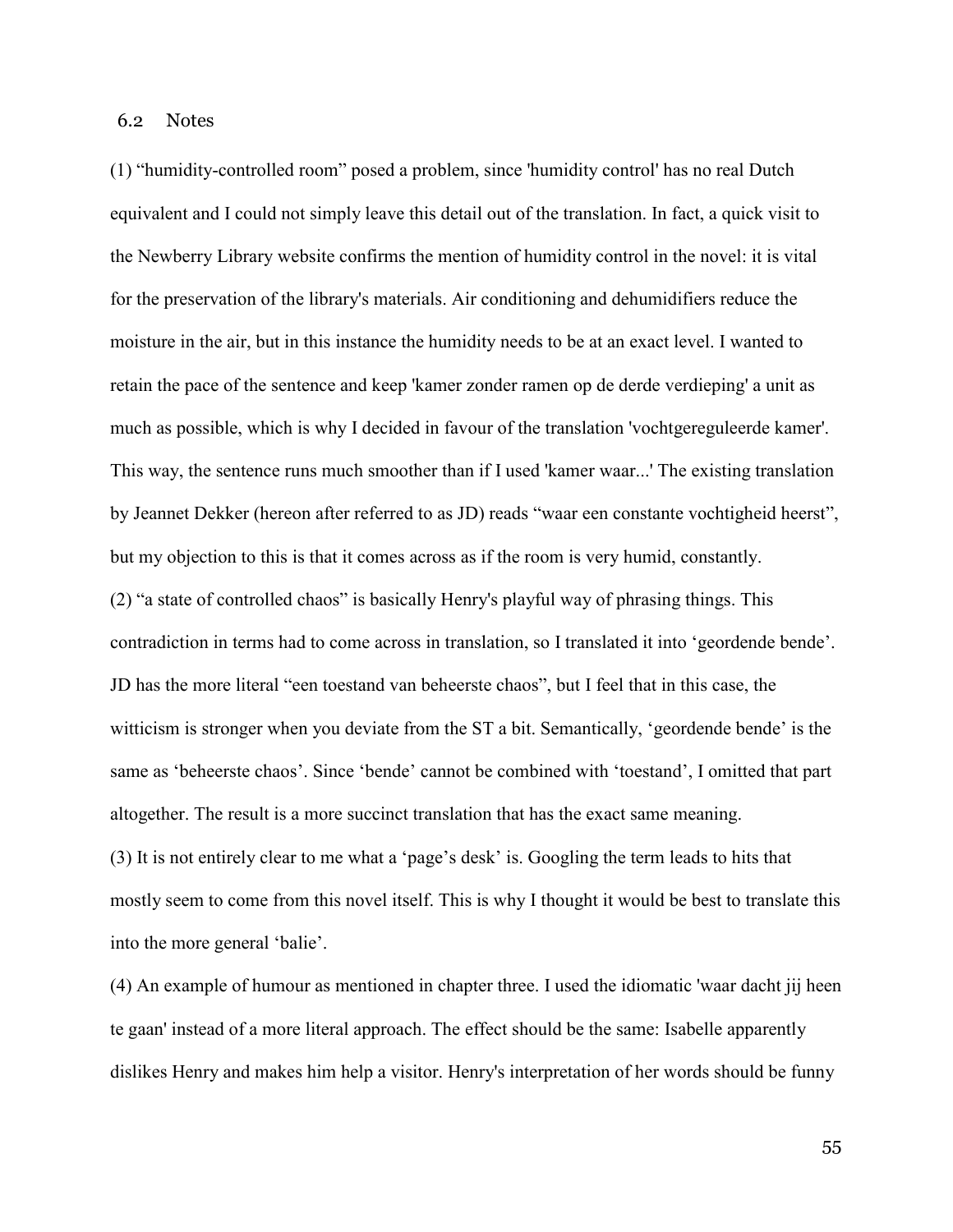to the reader. Incidentally, I decided to let Isabelle address Clare with 'je' instead of 'u'. Clare is a young woman, so I think this is perfectly realistic.

(5) Instead of an article, 'this' is used for extra emphasis, creating a very enthusiastic and informal tone of voice, as if Henry is relating this story to someone. I opted for a literal translation and used the Dutch 'dit', because this technique can be applied in Dutch as well.

(6) The comical effect of the hyperbole should be retained, so I stayed close to the source text. I translated 'Jesus' into 'verlosser', which seemed to me the most natural Dutch solution. Incidentally, this might be a reference to the song 'Personal Jesus' by Depeche Mode, later covered by Johnny Cash. This would definitely fit with the other references to punk rock music that the novel abounds with. However, since this supposed reference is so veiled, my only option was to translate it.

(7) In order to keep the humorous effect of the sentences, my translation must have a good flow. I struggled for a while with "what I have said, done or promised to". In Dutch, these verbs are used in combination with different prepositions. Eventually I chose to change the clause structure and isolate 'wat ik heb gezegd, gedaan' and combine this with ',wat ik heb beloofd aan'. The repetition of 'wat ik heb' only adds to Henry's expression of (humorous) worry, I think. (8) "luminous creature" is another hyperbole. I translated this literally.

(9) In the source text it becomes immediately clear that 'librarianese' is a language or way of speaking that Henry just made up. For '-ese', I added 'taaltje'. I think 'bibliothecaristaaltje' conveys the same image of 'speaking like a librarian'.

(10) The beautiful verb 'to breathe' as it is used in this context means something like 'to whisper'. I thought 'ademloos', rather than 'fluisteren', brings across this image. Further, 'ademloos' can be combined nicely with the translation of 'sort of': 'zegt min of meer ademloos'.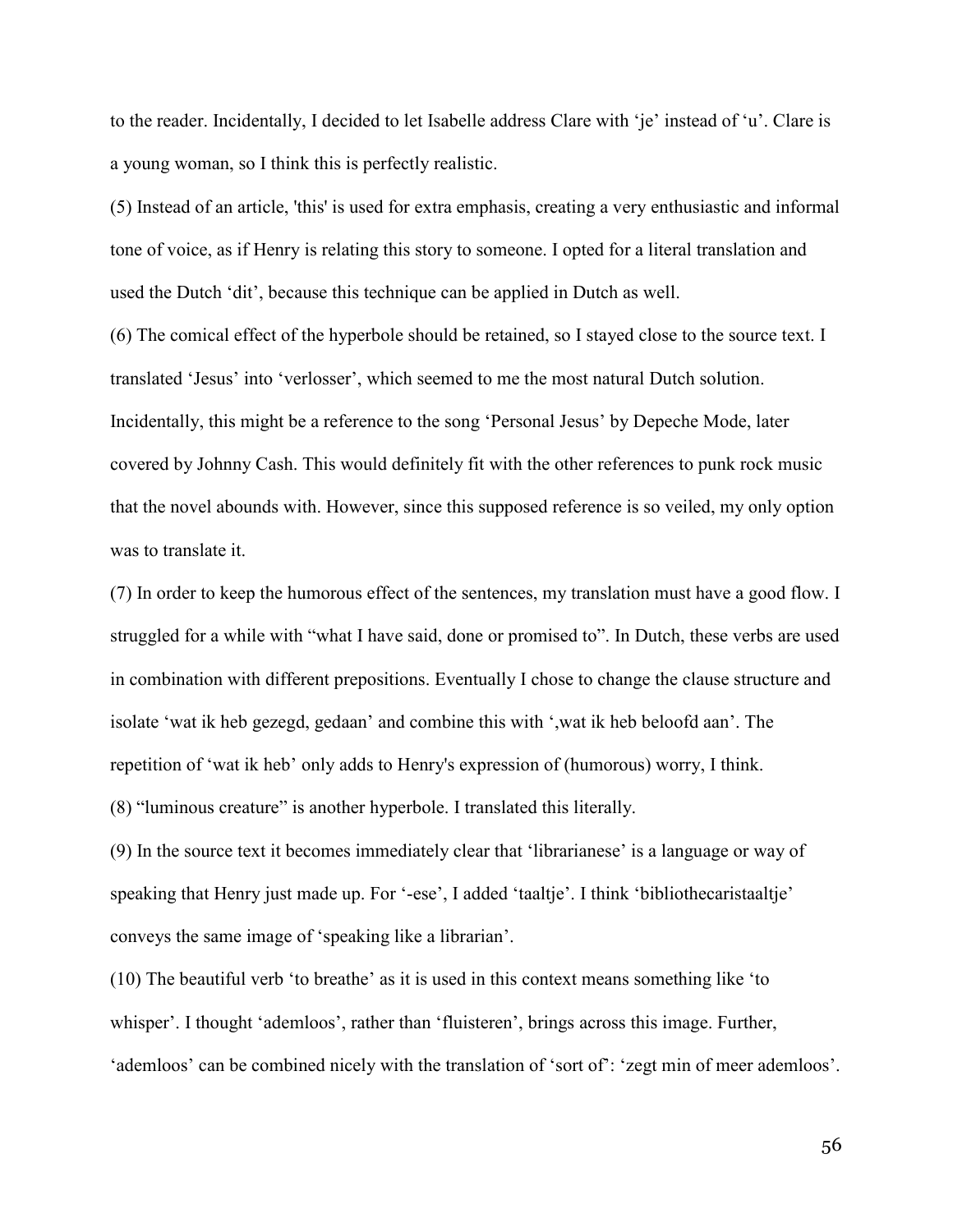(11) 'at some point in time' could be translated more generally with 'op een bepaald moment', but since this a novel about a time traveller, I went for 'ergens in de tijd'. After all, time is a very different concept to Henry than it is to us. JD makes the sentence more idiomatic, but also more common: "dat we op zeker moment samen echt iets geweldigs moeten hebben beleefd" (17). Henry particularly stresses that at some point in time they must *be having* an amazing thing together. I think this is important to retain in translation.

(12) Isabelle's 'you asshole'-look is another humorous moment – see chapter three. It is the misunderstanding that is funny: Henry knows this girl is from his future (or that he is from her past), but Isabelle simply thinks that the girl is one of Henry's conquests. In my translation I stayed rather close to the source text ('werpt me een blik toe die zegt: *Klootzak'*), because I felt that the humour would be best preserved this way.

(13) 'Ik heb je gekend toen ik nog een klein meisje was' is a somewhat odd phrasing of a sentence. However, so is 'I knew you when I was a little girl'. Clare indirectly emphasises the significant role Henry played in her youth and also makes it clear to him that she knows he is a time traveller.

(14) This novel has many, many commas. Though it would have been possible to translate this sentence into 'Ik zeg ja, verbluft', I chose the more aesthetic Dutch way of saying this: 'Verbluft zeg ik ja.' On the whole, however, I tried to preserve the commas as much as possible - after all, they do affect the style of the text and fulfil the role of emphasising the thought process.

(15) I wanted to retain this list with the many 'and's, since it is part of Henry's style.

(16) For "having secured me for later" I chose to be a bit more explicit in my translation than the source text is: 'having secured me for later' is an indirect way of saying 'now that we have a date tonight'. I reflected 'secured' with 'zeker weten' and put more information in my translation. Most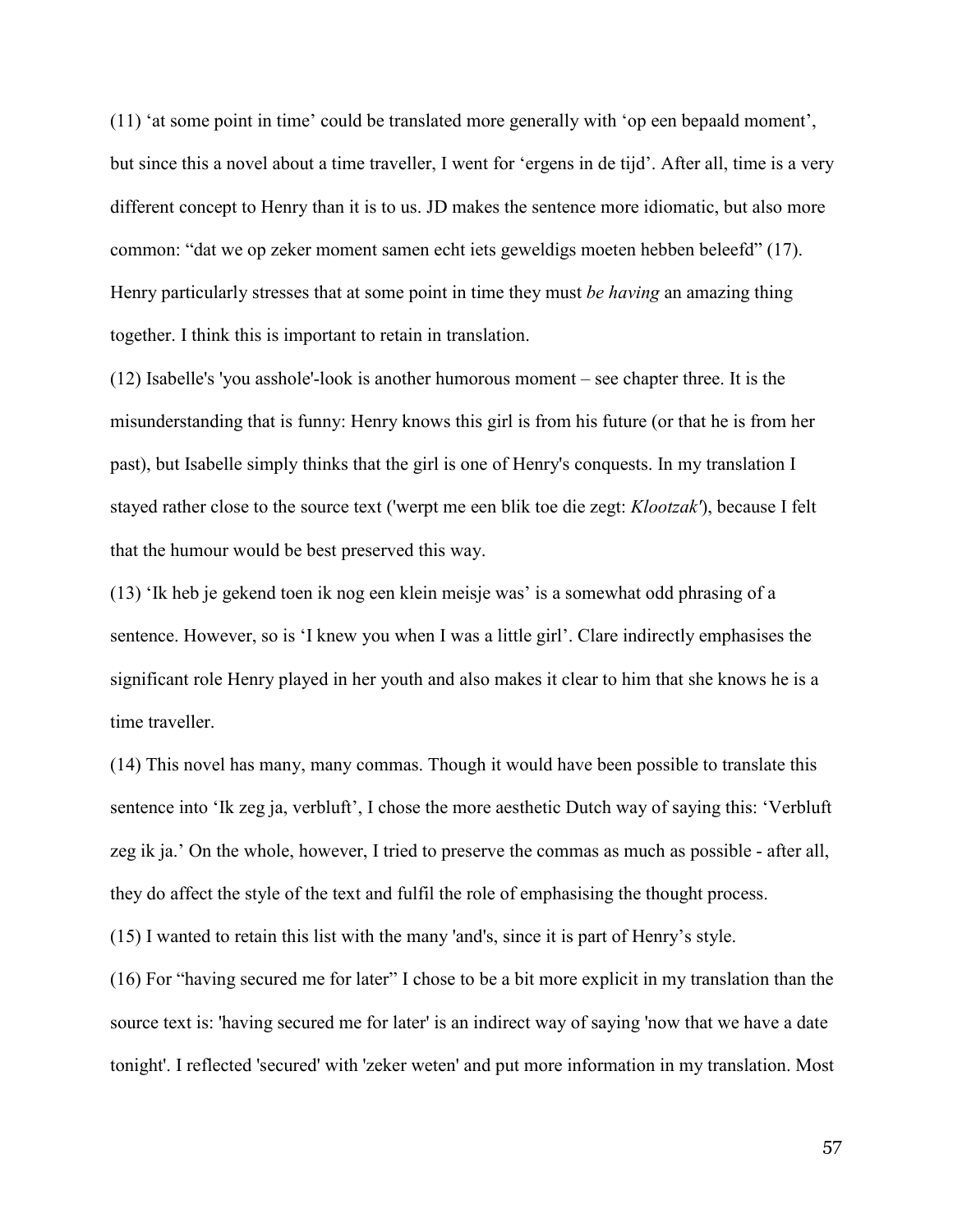important here was finding an idiomatic solution where the meaning of the sentence was clear to the reader. In the end my translation became: 'nu ze zeker weet dat ze me later weer zal zien'. (17) Since people don't usually 'waft' out of rooms, this was an interesting problem. As mentioned, Henry tends to use not-so-common verbs for some situations. Being an important aspect of the style, I kept this in my translation. 'zweeft' accurately reflects Clare's happiness and elatedness and retains the unusual verb combination.

(18) This is the worst noun phrase (and metaphor) ever: "massive winning lottery ticket chunk of my future" (see chapter three). Since it would be impossible to translate this by staying close to the source text, I figured it would be best to translate its meaning. I interpreted this as Henry realising this part of his future is massive and a chance in a million: he is very, very fortunate. I believe that with 'groots en prachtig deel van de toekomst', the 'massive' aspect is reflected. Also, 'prachtig' seems to be the essence of what Henry means by 'winning lottery ticket'. My translation is very succinct, but I think that this is the only way to keep the text readable.

(19) I added 'van vreugde', since 'whooping' is something you do out of joy, and the Dutch 'schreeuwen' does not imply this.

(20) Admittedly, 'keukenkastjes' is not the same as 'countertops' - 'aanrecht' would probably be the proper translation. However, since the only purpose of this sentence is to humorously convey how small Henry's apartment is, I used 'keukenkastjes' because this plural sounds better than 'aanrechten' and the effect should be the same.

(21) Henry quite humorously describes the steps he takes once he is home. Since you cannot 'open locks' (sloten openen/sluiten) in Dutch, I translated this with 'de van zeventien sloten voorziene voordeur'. (The number of locks keeps increasing in the text.)

(22) Another striking verb that is all about liveliness and activity, and that is funny, too: 'fling'. I chose 'werpen' for the funny visual it conjures up of the hurried way Henry enters the living-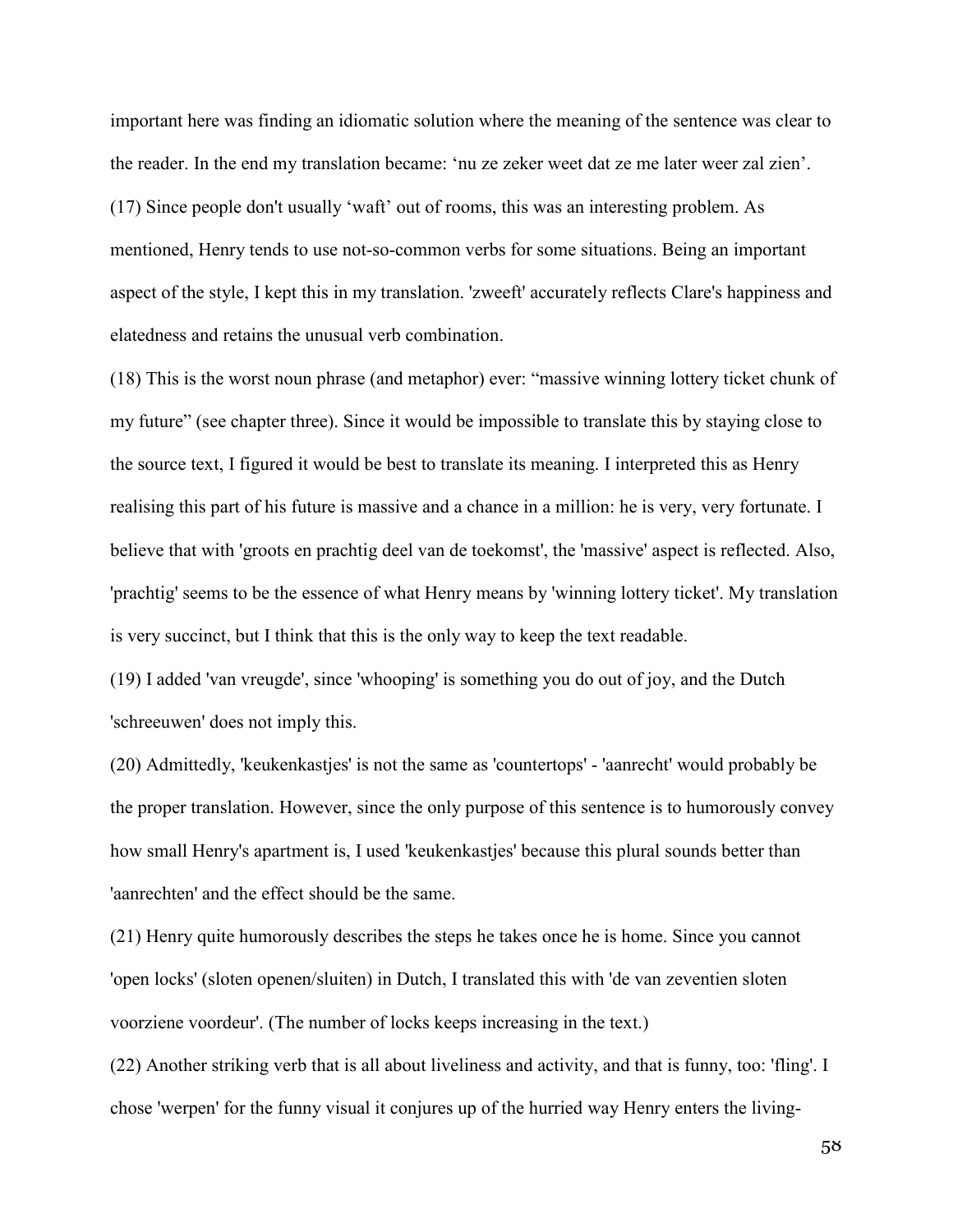room. This is also what I visualised when I read the source text. JD has 'instuiven', which is a lot less slapstick-like, but admittedly more idiomatic.

(23) Hyperbole.

(24) Perhaps a small change but in need of clarification nevertheless: I changed 'the' into 'een'. Henry refers back to the clothes he saw in his closet, but I felt that in Dutch this sudden 'the' would feel a bit out of place, while it is only a small adjustment to change the definite article. (25) A wing tip is a type of shoe, primarily known under this name in the USA. Another term is 'brogues'. Since the formal name does not really matter here and *brogues* do not seem to be that well-known, I searched for another description on the internet and came across 'gaatjesschoenen'. (26) 'To don' is another verb that is striking here, since it is rather formal. However, I did not translate it with a formal Dutch equivalent, simply because 'aantrekken' seemed to be the only fitting translation.

(27) Hyperbole.

(28) Point 24 is compensated here by my translation of 'behold' into 'aanschouwen'. As a result, this almost becomes another hyperbole due to the exaggerated verb.

(29) For the discussion of this translation problem, see chapter three.

(30) Since all of Henry's actions here are rushed, I translated 'grab' into 'grijpen' instead of 'pakken'. This stresses the fact that Henry is in a hurry.

(31) I chose to put the enumeration of Henry's acts in the same form as his previous Steps, since this refers back to that. I assume that the Dutch reader will understand that.

(32) 'Descend' is a bit formal. I considered translating this into 'afdalen', but that would make the incongruity bigger in Dutch than it is in the ST. I translated "cranky little elevator" into 'het wispelturige liftje': 'little' comes back in 'liftje' and I felt that 'cranky' would be best reflected with 'wispelturig' (kuren vertonend).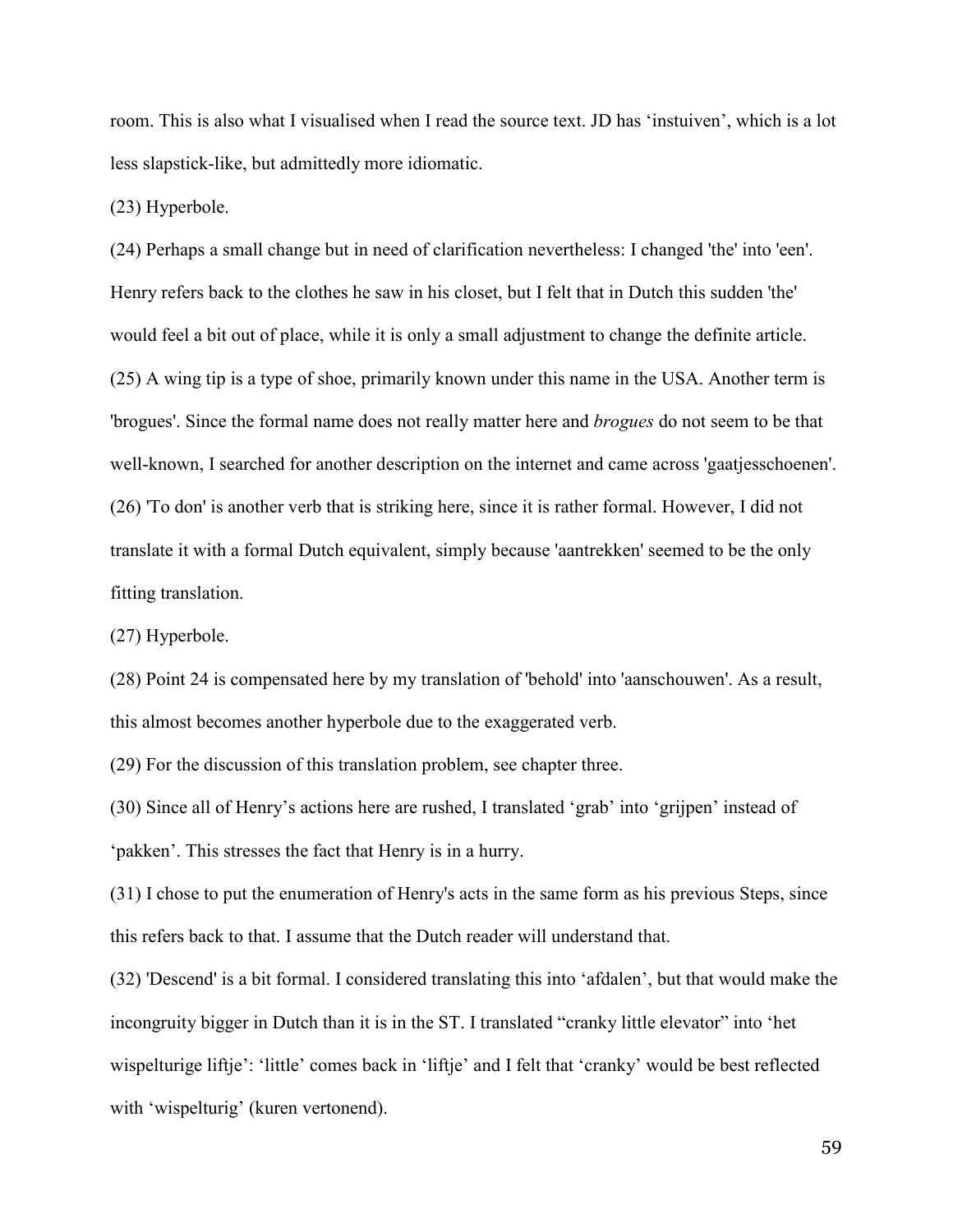(33) Another art reference; both were painters. Botticelli lived during the early Renaissance, while John D. Graham was a Modernist painter living in the twentieth century. (There is actually another painter named John Graham, a Scot who lived in the nineteenth century.) I found it difficult to reconcile the two: why did Niffenegger draw this comparison? How is it applicable to Clare's appearance? Perhaps most likely is that she has features of Botticelli's *Venus* as well as Graham's more abstract work. In my translation I deliberately kept things vague.

(34) Henry forcefully gives Clare the roses, which is expressed by 'thrust', another striking verb. I wanted to retain this and chose for the translation 'toeduwen'.

(35) I think 'hegiras' is a strange word to use here. Perhaps it was meant to be a synonym for 'odyssey'? I could have translated it into 'reizen' or 'uitstapjes', but that sounded forced: leaving it out and retaining the 'future' aspect ultimately says the exact same thing.

(36) The puppies are 'lurking' on the page, which is another unexpected verb. I wanted to retain this and used the translation 'op de loer liggen' (see chapter three). The published Dutch translation is as follows: "Op de bladzijde, die in de rechterbovenhoek door twee cockerspaniëlpuppy's wordt opgesierd…" (19) Of course, on the whole this is a very good translation; however, I feel that by deleting Henry's typical word choice, a large deal of the style is lost.

(37) Of course, 'to puppy' is not a verb. I sought another creative solution without the translation feeling unnatural. I think 'puppypagina's' gives off the same image as 'puppied pages', being pages full of puppies. JD has translated this into 'van puppy's voorziene pagina's'. Again, a fine translation, but you could argue that some of the original charm is lost.

(38) I chose to naturalise 'Palmer method'. It is probably not that well-known to the target audience as being a US handwriting system. As a result, this information is lost, but I think this is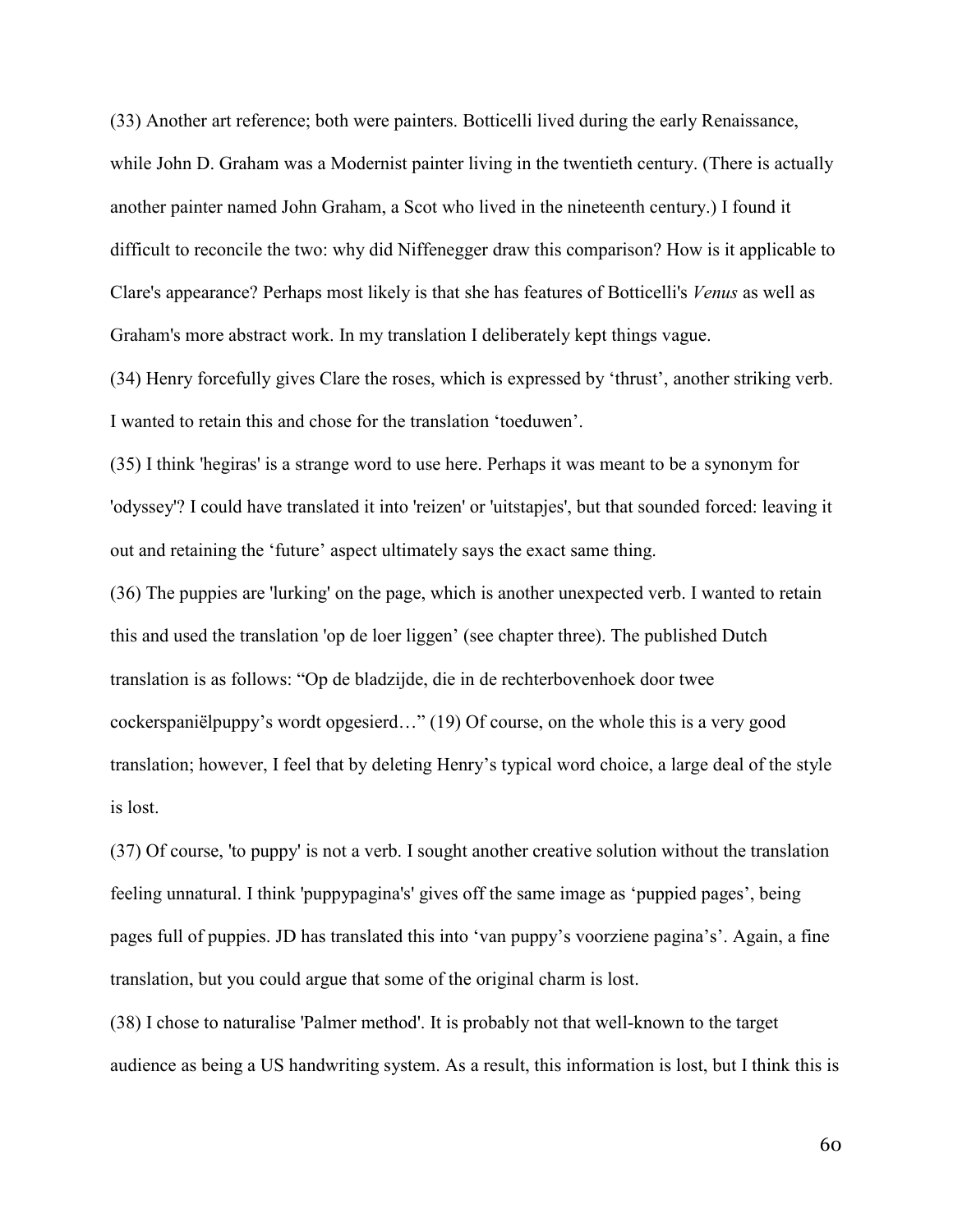a necessary price to pay in order to retain the readability of the text. Andrew Chesterman calls this pragmatic translation strategy 'cultural filtering' (*Denken over vertalen* 258).

(39) I simply used a direct translation of 'meadow' here. The Meadow is an important aspect of Clare's childhood and I think the word (in the source text) gives off this feeling of peacefulness and tranquillity of childhood. 'De Weide' would fit in this description.

(40) Another naturalisation, though I do not think it is very significant. The fact that Clare was in first grade is only mentioned to illustrate her age. With 'groep drie', the reader knows that Clare should be about six years old.

(41) My priority here was retaining the humour and the natural way of conversation. I wanted it to be credible that Clare is saying this and also retain her wit. That is why, for instance, I did not translate 'appear' into 'verschijnen'. The sentence sounds far more natural when Clare simply says 'komen', which is also combined much better with 'uit de toekomst' (komen).

(42) Since Ritz crackers are not a common food item in the Netherlands, I translated this into 'toastjes'. Though essentially the same, the reference to this American type of cracker is lost. (43) 'warp me sexually' was a bit tricky, since the verb has so many meanings. It is also a very informal word. Eventually I used 'beschadigen' for my translation, which is more neutral but similarly conveys the idea that Clare would be sexually changed/damaged/twisted etc. (44) Here, Henry is hinting to the attraction between Clare and himself, which is the main thing that should be expressed to the reader. I chose not to translate 'somehow' with 'om een of andere reden', but with 'gek genoeg': I think this would sooner be said in conversation.

(45) The English reader immediately knows what Henry means by 'Uh oh', and perhaps the Dutch reader would too, but I nevertheless decided to use another means of expressing Henry's 'worry'. 'Nee toch' should also reflect Henry's worried inner reaction to Clare's question.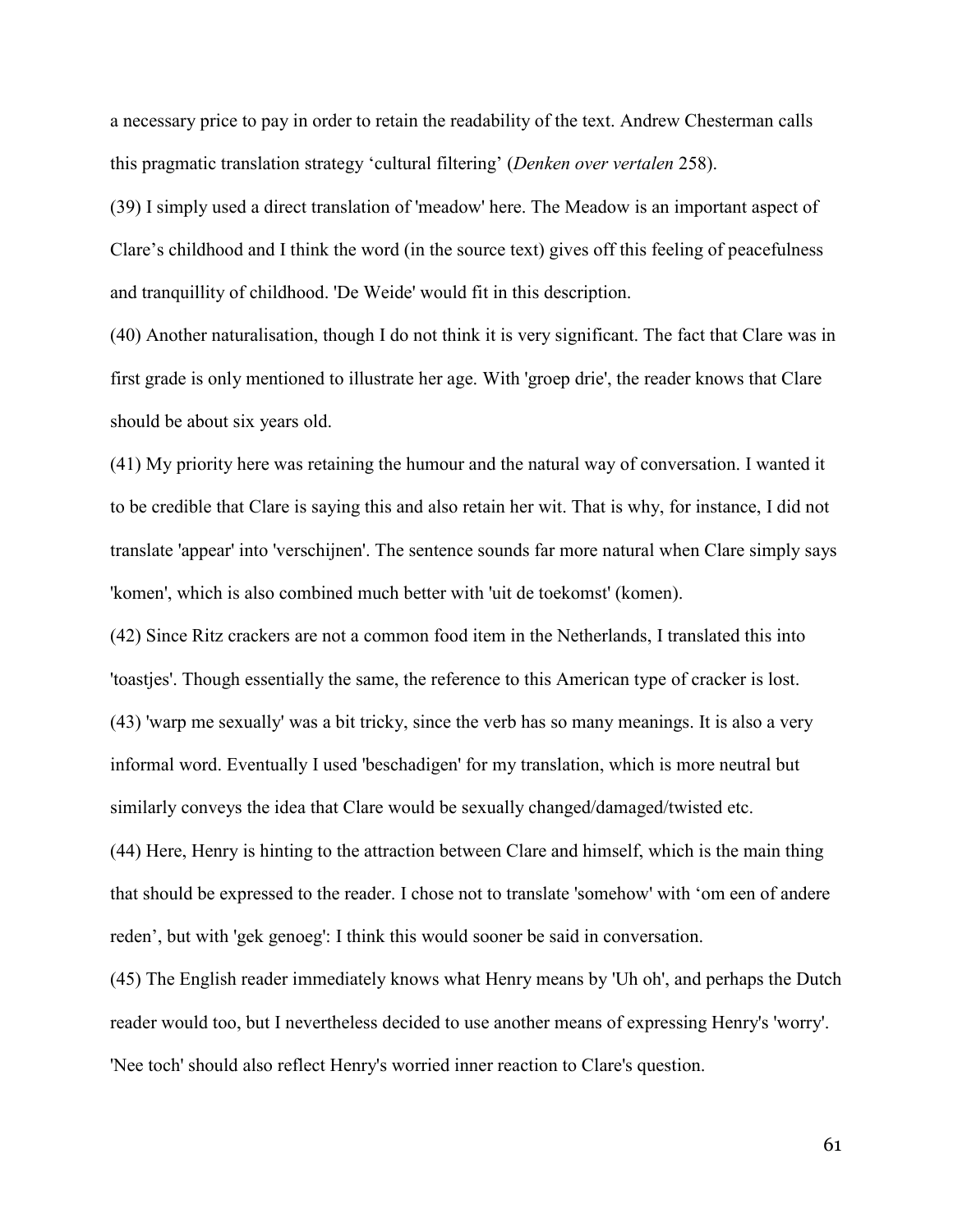(46) See chapter three. After comparing my translation to the one by Jeannet Dekker, I found that they are similar. Hers is as follows: "Misschien heb je een bijzonder ongeïnteresseerde en dove huisgenote?" (25) I also considered translating 'uninquisitive' into 'ongeïnteresseerd', but felt that 'helemaal niet nieuwsgierig' was just that bit more idiomatic. With regard to the humour I would say either choice can be justified. Just as in my translation, the humour in JD's translation is retained by closely reproducing Clare's remark "Maar ik heb een huisgenote".

(47) Hyperbole; see chapter three.

(48) "Come up to my parlor" is an example of irony: A parlour is associated with luxury – it's a private room where guests can be received. However, as Henry has said, he lives in a "tiny studio apartment". I felt that a Dutch Henry would say 'stulpje' in this instance. Of course, 'stulpje' is poor home rather than a luxurious one, but since this word does not apply to Henry's home either, and 'stulpje' is often used as an understatement for a very expensive house, the irony is retained. (49) 'To veer' actually means to change direction, or 'zwenken'. However, 'ergens naar binnen schieten' seemed to me the most idiomatic translation.

(50) This, of course, cannot be done in Dutch. So instead of using the unnatural 'mag dat niet?', I simply translated the sentence into 'Hoezo?'

(51) A neologism: "He's a big expert on Chrono-Impairment". In this context, this soon becomes a plural form and when I decided to use 'stoornissen' it only seemed logical to add 'chrono' and remove the capitals. In effect, Henry's disease has a less formal name, but it is still clearly a 'time disorder'. I was able to translate it more or less literally.

(52) Initially I translated the onomatopoeic 'clang' into 'met een bons', but 'clang' refers to a metallic type of sound. That is why I used 'galmen' in my translation.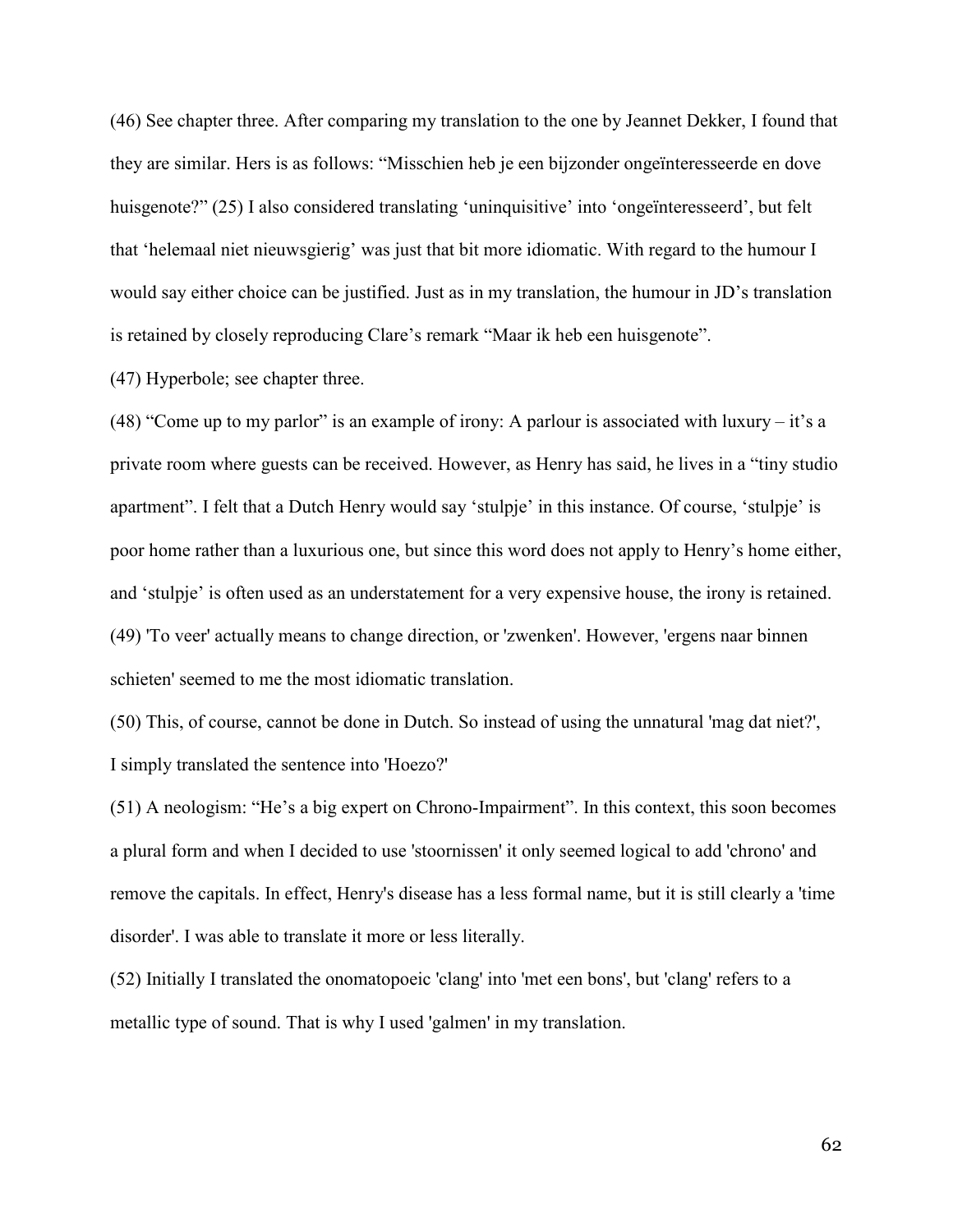(53,54) Both 'extricate' and 'wield' are interesting verbs. These verbs are very visual and I thought they were quite witty. For my translation I took care to use verbs that equally stand out: "we wringen ons eruit" and "ik bewerk het slot".

(55) I decided to keep the italics here, because it makes the passage stand out even more. Clare's entire style here is affected by her youthful writing and the italics are a part of this. I assume that publishers have a final say in this - in the Dutch translation, the italics have been removed. If it were my decision, however, I would keep them in the text.

(56) After some searching I discovered that mealworms are sometimes used in (American) schools as a science project for elementary school children. Since this item is only a small part of Clare's list of the day's activities, I decided it would be best to naturalise it into something that is more familiar to Dutch readers: the subject 'natuur'.

(57) This is quite the endearing statement. It is in this childlike reasoning that the humour lies (see chapter four). I tried to preserve the simplicity and the humour therein as much as possible. (58) Normally, this 'het' would not be allowed, since it is not in any way literary or proper language: what does it refer to? However, a child *would* say such a thing, which is why I used it. (59) I could have translated 'salmon' into 'zalm', but since the Dutch word is further removed from 'salmonella' (one syllable, to be exact), I thought it would be better to have Clare corrupt the word somewhat.

(60) Admittedly, not all of these sentences are equally readable. I tried to remain consistent throughout the passage, but I purposely kept some sentences grammatically incorrect. After all, that is what constitutes the style here. Nevertheless, I tried to make sure that, though some sentences might be grammatically incorrect, the overall readability would not be compromised. (61) If I am not mistaken, this is how children would say that he snitched in Dutch (ik ga het zeggen hoor!)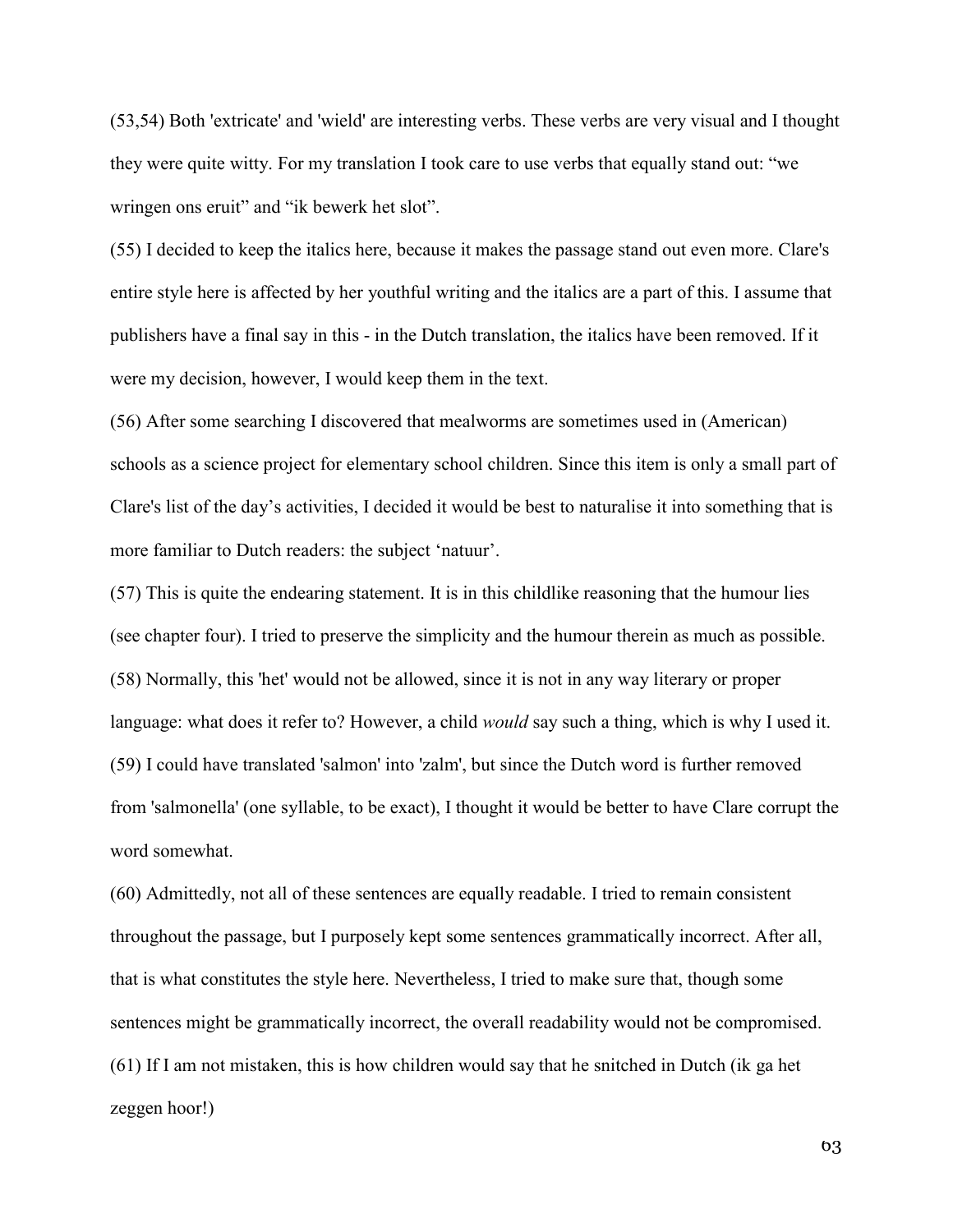(62) Again, the humour. You could view this as an understatement, or just as an expression of bluntness. I think 'dus dat was wel fijn' is as funny as 'so that was okay', since the understatement/bluntness is still there.

(63) Clare concludes that since Henry is not there, "he didn't want pants so bad after all". This strange way of reasoning has an endearing effect. I kept the translation simple with "hij wilde dus toch niet zo graag een broek".

(64) Clare's final 'en toen'. A final note on the JD version of this passage: Although the quality of the translation is high, apparently there was the need to clarify things. Commas have been added and sentences have been split up. An example of added commas and sentences: "Of misschien had ik het gedroomd, net als toen Buster doodging en ik droomde dat hij niets had en in zijn kooi zat, maar toen ik wakker werd, was Buster er niet. Mama zei: 'Dromen zijn anders dan in het echt maar wel belangrijk.'" As I said before, I found it hard to find a balance between readability and retaining the source text style. JD's choice is very valid, but I decided against it: I feel that, since this is one of the chapters in the novel that have a truly original, eye-catching narration, it would be a shame to diminish it.

(65) It is apparent throughout this passage how Clare feels. Her emotions influence the writing style - so naturally I tried to retain this as much as possible in my translation. In a way, this part is dreamlike: not only does Clare talk about sleep and dreams, her language becomes more intangible, too. I deleted all the present participles in this sentence, in order to suit Dutch standards. Other than that, I retained the many commas and the repetition of 'weiger', since all of this only enhances the otherworldly effect of the sentence.

(66) I liked this personification very much and did not want to remove it. In fact, I enhanced it by changing "comes to be united with" into 'komt zich herenigen met': this translation is a purposeful act, while the English in the source text is not.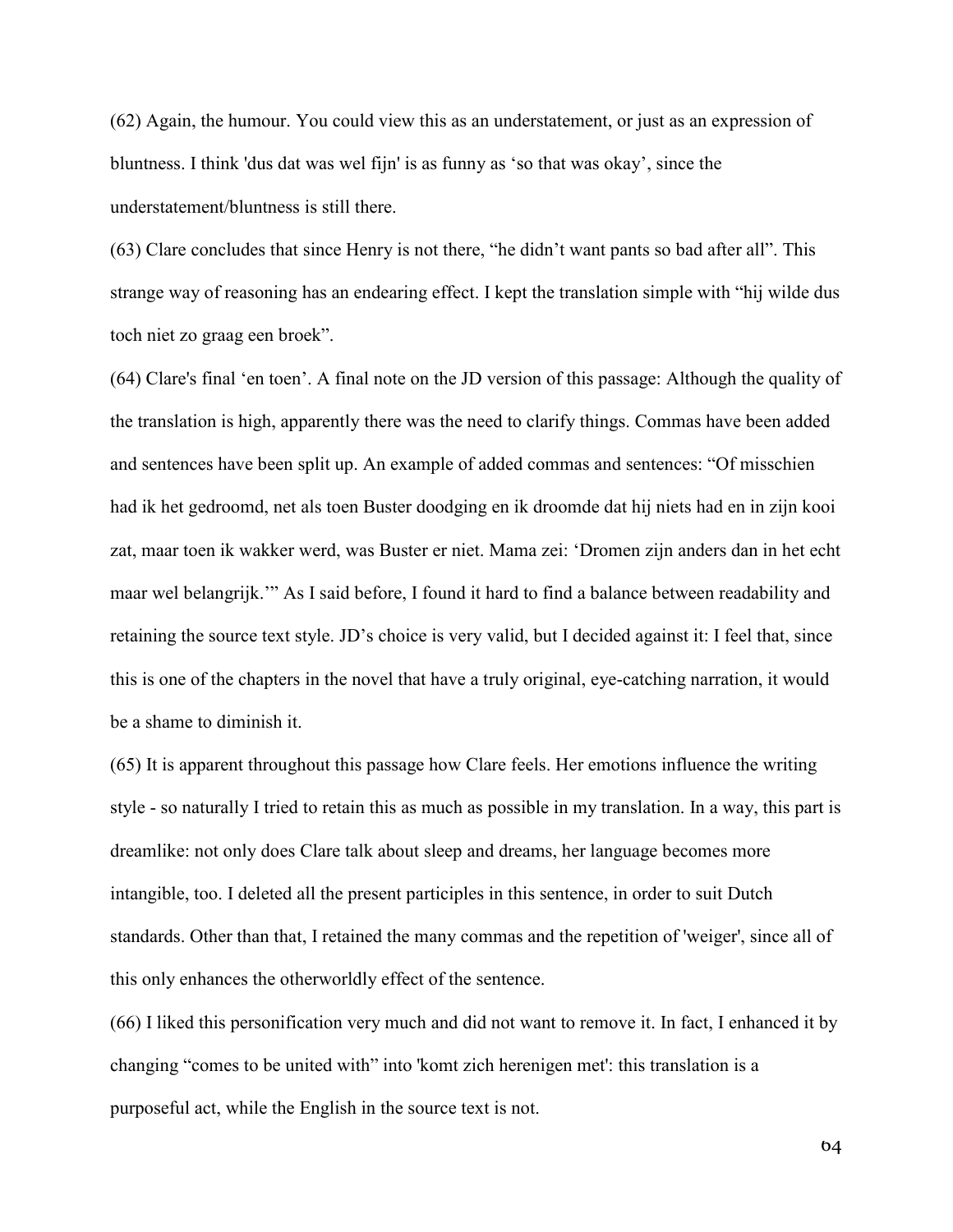(67) I think that 'Ik voel geen honger meer, geen ijdelheid, geen bekommering' most accurately reflects the emotions that resonate from the original "I am past hunger, past vanity, past caring". Clare has become emotionless. I intentionally did not use a more literal 'ik ben de honger voorbij'. My initial translation was 'Ik heb niet langer honger, ijdelheid of bekommering; however, the repetition of 'past' is lost here, which makes the sentence a great deal less powerful. (68) I had not intended to split this sentence up, but I felt that this one sentence would have had too many clauses in Dutch. The comma between 'die vol ligt met...' and 'het ijs heeft...' needed to become a full stop in order to keep the sentence grammatical. Also, "blue evening snow" can be interpreted in two ways: either 'blue' refers to 'evening', or it refers to 'snow'. I assumed that Henry is saying that the snow looks as if it were blue and translated the phrase literally into 'blauwe avondsneeuw'.

(69) Why a 'fat lady swimmer'? This could be another art reference, since a work by Jennifer Garant (who should be fairly well-known, at least in the United States) is called *Fat Lady Swimmer*. The painting is one of a series. This was a particularly difficult thing to translate, because since it is part of a simile the reader's attention is drawn to this comparison. In the end, I decided to translate 'fat lady swimmer' into 'dikke zwemmer'. The image is that Henry is floating on a surface and whether he is a fat *lady* swimmer or not should not matter to the reader. (70) By 'duration' Henry means the ability to stay, either in the present or alive. As he himself says, he cannot hold on much longer. This was a tricky one to translate. I first translated 'duration' into 'vasthouden', thinking of Henry grasping life. I finally changed this to 'volhouden', though unfortunately it does not quite have the same meaning and clarity as 'duration' does.

(71) "Our love has been the thread through the labyrinth, the net under the high-wire walker, the only real thing in this strange life of mine that I could ever trust". In the case of this creative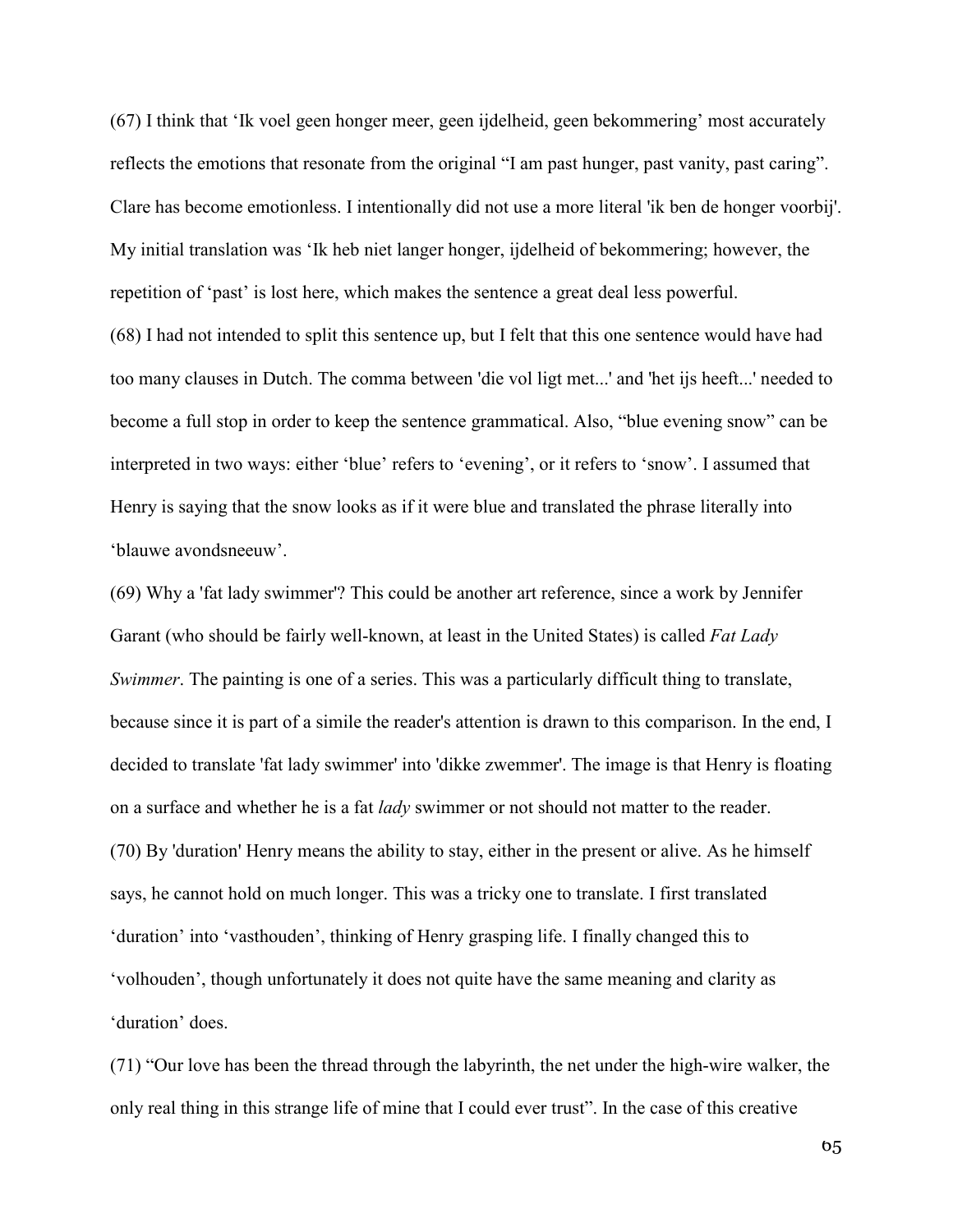metaphor, I was able to stay quite close to the source text. The "thread through the labyrinth" is an allusion to the Greek myth of Deadalus and the minotaur, but this should be clear to the Dutch public as well.

(72) I decided not to translate 'patch of waiting' (as in: a period, time or spell). If I did, I would need to include another 'wachten' (e.g. 'periode van wachten') and I did not like the way that read. My sentence now reads 'Ik weet dat je je hele leven lang op mij hebt gewacht, altijd in onzekerheid over hoe lang ik weg zou blijven'. This is basically what Henry says, only I used the strategy paraphrase (Chesterman 253).

(73) This is another allusion combined with a simile and a metaphor, and an important one at that, since the Odysseus reference keeps reoccurring. When you look at the theories by Pierini (relating to allusions) and Newmark (relating to creative metaphors), there is no need to make great changes here.

(74) " I have given you a life of suspended animation". 'Suspended animation' would literally mean 'schijndood', but of course I could not use this term. Since Henry is trying to say that he basically put Clare's life on hold, I translated the word into 'kunstmatig'. JD's translation reads: "Ik heb je een leven vol spanning en wachten geboden". I have seen that she tends to translate freely in many occasions, and this often benefits the translation, but in this instance I feel that the original meaning has become lost entirely.

(75) I found it difficult to translate "because she was not there to measure against", because the meaning of this clause was not clear to me. JD opted for the following: "omdat hij die niet met haar kan delen" (489). However, I decided in favour of "omdat zij er niet is om er waarde aan te geven". The way I see it, every action loses its meaning because his wife is no longer there to express the way *she* experienced it or how she feels about it.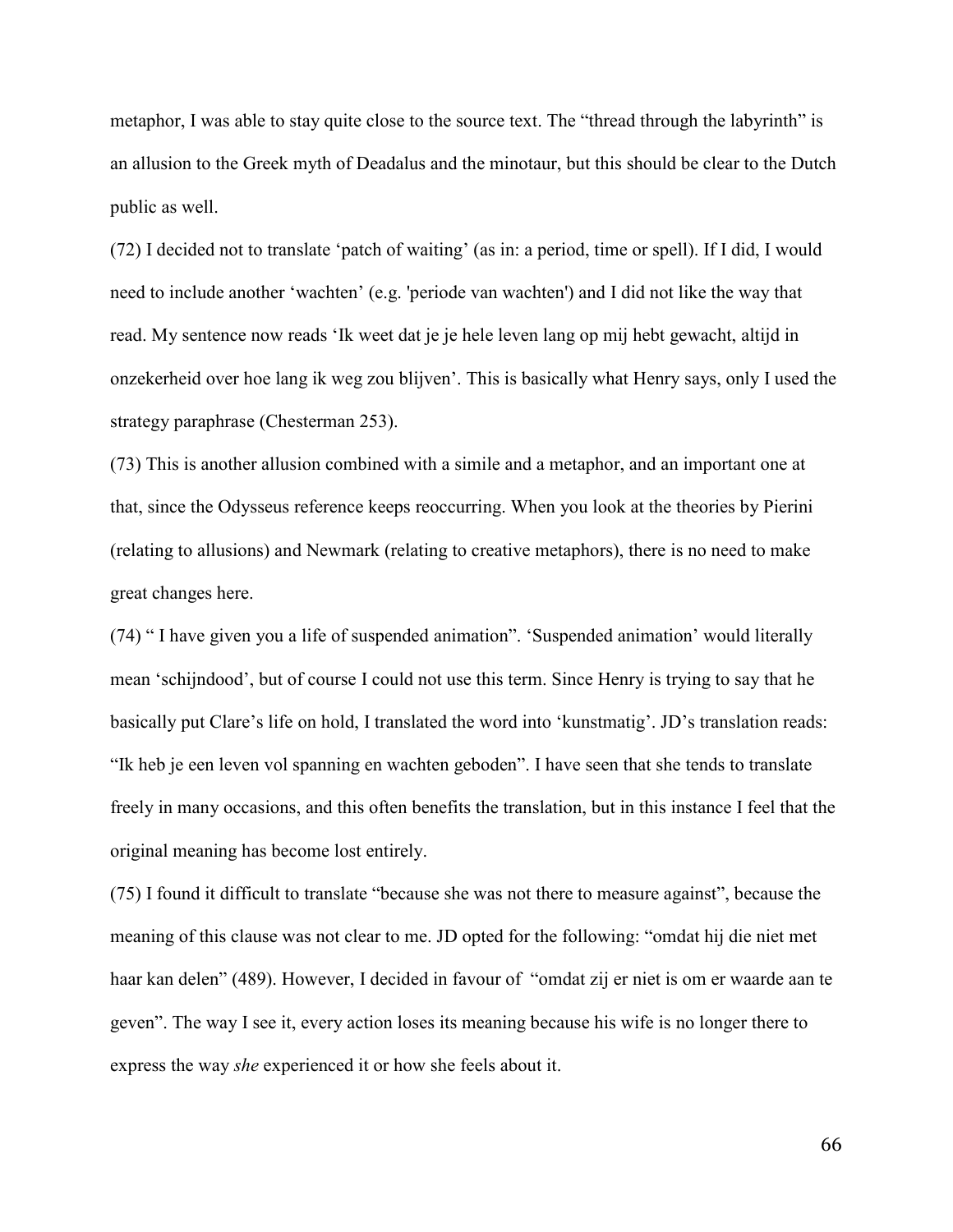(76) Here, the imagination almost becomes a character in itself, the personification is so strong. I did not change any of this. What I did change, was the 'vision' that Henry mentions in the previous sentence. 'I have this vision of you walking unencumbered' is not the same as a literal 'ik zie je in een visioen zorgeloos lopen', which is why I translated this into 'ik zie je zorgeloos lopen'. In effect, I had to change 'I hope that this vision will be true, anyway'. More on that below.

(77) Firstly, I made a separate sentence of this clause. Sentences in this novel are long and full of coordinating conjunctions, and I retained this most of the time, but in this case I felt that a separate sentence would improve the readability and also emphasize this final remark. Henry is saying that although he has only seen Clare like this with his imagination, he hopes that she will someday be as happy as he imagines her to be. Because I deleted 'vision' earlier, I had to make changes in this sentence as well. I feel that 'werkelijkheid worden' best summarizes what Henry is trying to say. JD's solution was: "maar ik hoop dat dit beeld waarheid zal worden". (78) 'superstitiously afraid' requires some creativity on the translator's part. I wanted to include both the aspect of superstition and worry. I considered 'bijgeloof maakt me bang', but that sounds clunky and also a bit dramatic. In the end, I went with 'bijgeloof doet me vrezen'. (79) "to see the years all present in your face" is a (stock) metaphor. Though a lot of stock metaphors need to be translated by replacing the ST image with another image, in this case the Dutch expression holds the same image. Strangely, then, JD translated this metaphor into "om na al die jaren je gezicht te zien". The 'years' Henry speaks of are removed and consequently the sentence has a whole different meaning. A real pity, since this passage forms the emotional centre of the novel.

(80) Tricky was "so you can have it unrehearsed when the time comes, as it will, as it does come." I think that in a way, Henry is playing with the relativity of time: the time comes, it will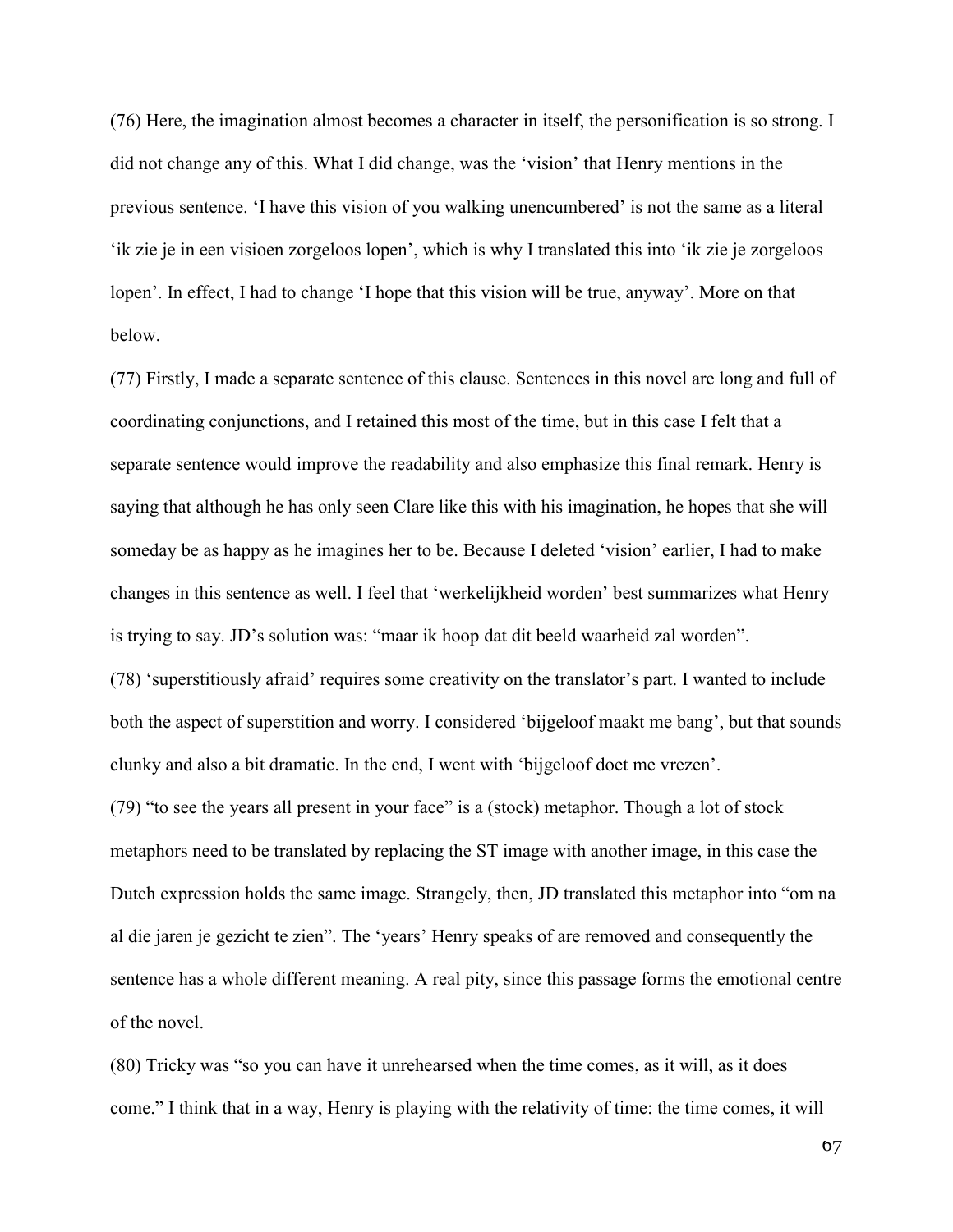come, but it is also happening right now. The main point, however, is the message that the time will come – it will truly happen. This is why my translation reads '... ervaren als het zover is, want zover zal het ooit zijn, zover zal het komen."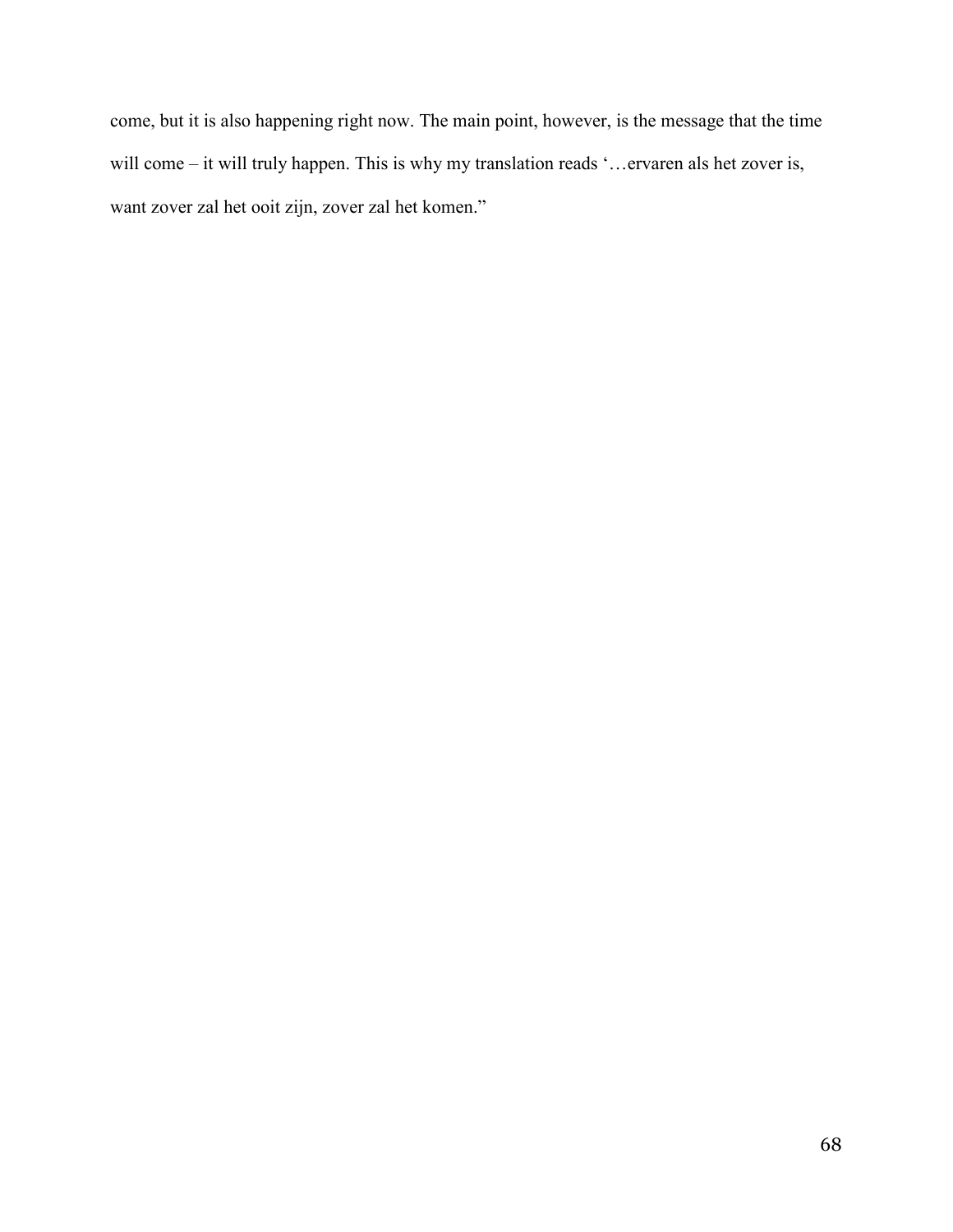*He is coming, and I am here.* (518)

Studying *The Time Traveler's Wife* was interesting; translating it was a challenge. The novel does not really lend itself to be pigeon-holed; it contains elements from science fiction, drama and romance and blends these together in a story that has greatly differing stylistic qualities. It already has two narrators; when one of these is occasionally a child while narrating and the other speaks through the pages by means of a letter, interesting changes in style are to be found.

 This chapter is by no means conclusive, but I hope that my findings are interesting nevertheless, even though they can only be applied to this particular novel. After looking closely at three excerpts from the novel, what I found and focused at were two aspects of this novel's style that are significant and also pose translation problems: humour and figurative language. Translating humour is fun to do, since it allows the translator to be creative, but this is also where the difficulty lies. Raphaelson-West's joke-type distinctions and Attardo's Script Oppositions helped me identify the various instances of humour in *The Time Traveler's Wife.* There were a lot more than I expected there to be. By identifying the SOs that were present, I gained more insight into what produced the actual humour and came across hyperboles, linguistic jokes and more. The second excerpt I translated, which had young Clare as the narrator, was basically one big instance of humour, one big Script Opposition. You can treat the passage in itself as a (linguistic) joke, thus revealing the SO normal narration/child narration. This turned out to be what makes it different from the first passage I picked out: while Henry is trying to be funny (as far as you can say such a thing), Clare's humour is unintentional. When humour stems from a strange narration that is intertwined with the source language, theories on humour such as Attardo and Raskin's are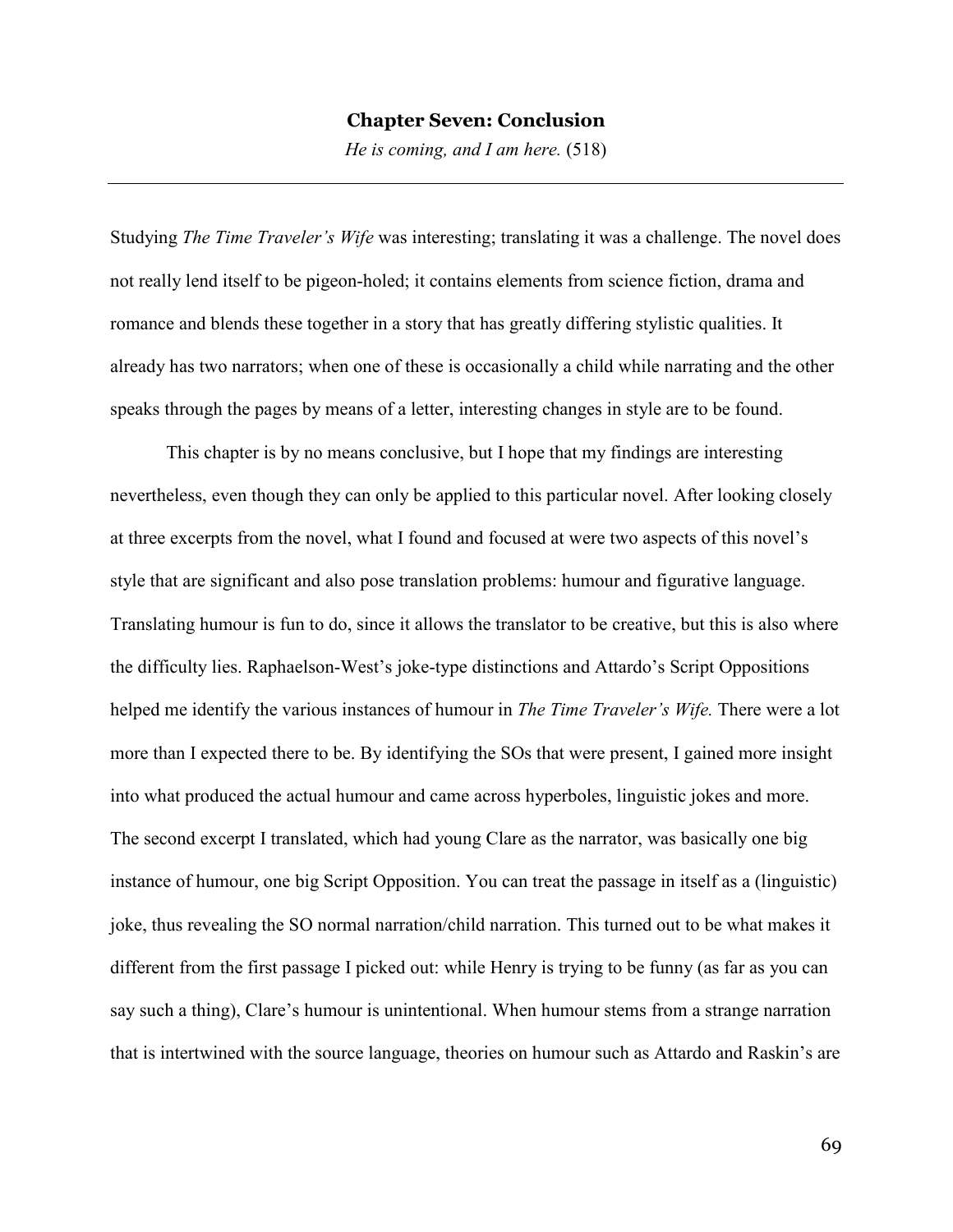no longer applicable. The problem rather lies in reproducing the off-beat, charming and endearing writing style.

 Secondly, I became aware of the great amount of tropes in the language of this novel. I divided these up into similes and metaphors and tried to make sense of them by using theories by Pierini and Newmark. The final passage that I looked at contained most of these, since the writing there is so emotional. In general I found that creative similes and metaphors are not necessarily the ones that pose the greatest translation problems. Rather, stock metaphors and idiomatic similes pose greater challenges, simply because they are so imbedded in the source language. Differences between source and target language are what make translation difficult, after all. Further, (similes that hold) allusions are found throughout this book. In my translation I encountered allusions to Schiele, Botticelli, John Graham, The *Odyssey*, the myth of Daedalus and the minotaur and possibly a Jennifer Garant painting. (Or perhaps I am reaching here.)

 The overall writing style of this novel is fast and accessible but can also be touching and quite heavy. This makes the novel all the more refreshing. The novel's themes along with its literary allusions and original writing style are what make this novel more than a chick flick or a simple romantic drama. I hope that the excerpts I translated reflect this. There is yet a lot left to be said about (the translation of) this book; it is simply full of interesting things. Niffenegger can write as a female or male narrator of all ages, with a great sense of humour and poetic qualities, which I truly consider to be a great feat. Hopefully my translation somewhat adds to the translation of this novel and the translation theory that is already out there. In any case, I hope that this study of the novel has made it clear that this is very much a novel worthy to be studied. Romantic novels are not necessarily of interest to women only; this particular one contains plenty of interesting material to wrap your head around.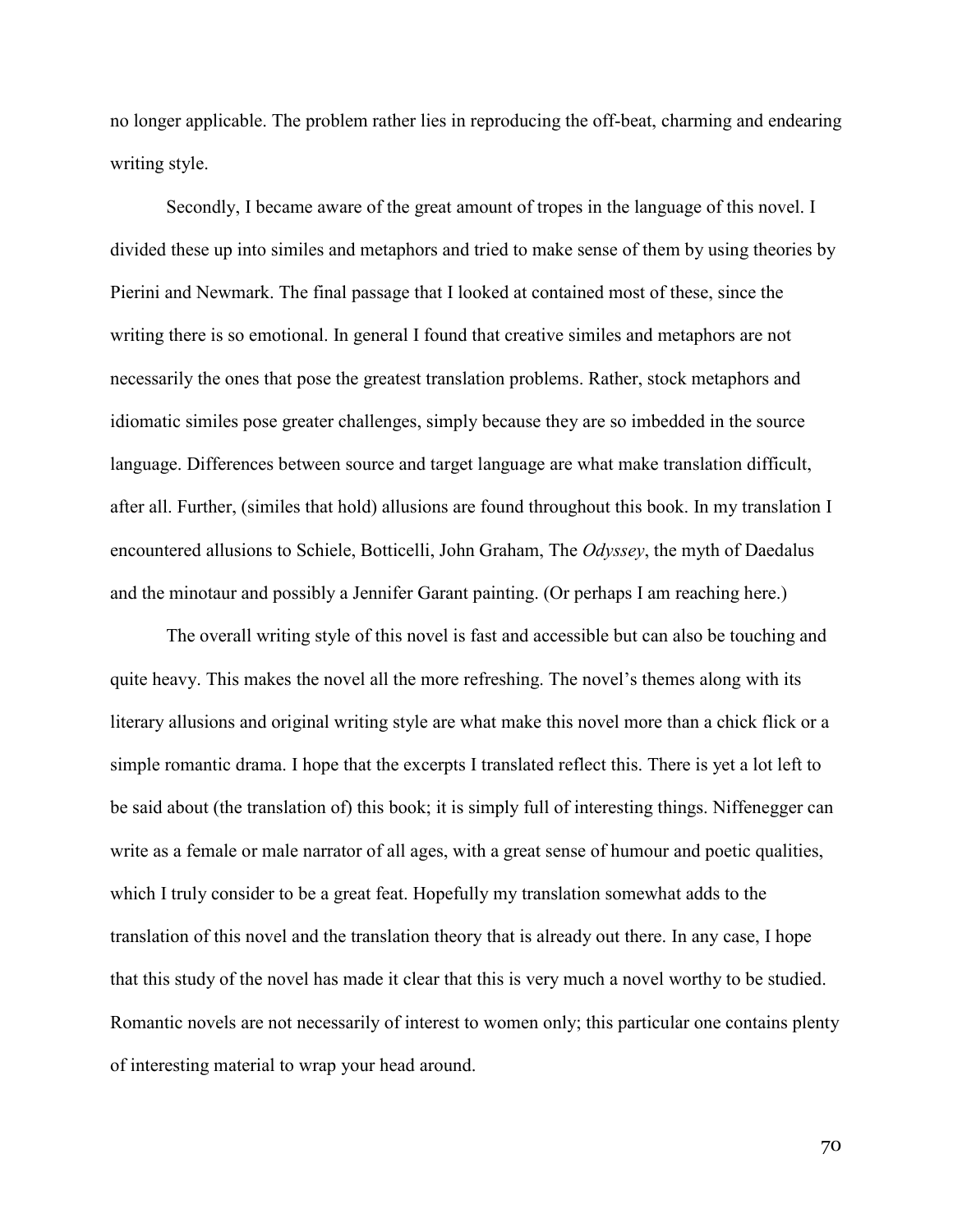## **Bibliography**

Abrams, M.H. *A Glossary of Literary Terms.* Thomson Wadsworth. Eighth edition, 2005.

Attardo, Salvatore. "Analyzing Longer Humorous Texts". Texas A & M University, Powerpoint. <2007.http://www.eng.nkfust.edu.tw/Chinese\_index/documents/news2007\_8/LongTexts\_Attardo \_2007.ppt>

Attardo, Salvatore. *Humorous Texts: A Semantic and Pragmatic Analysis.* Berlin/New York: Mouton de Gruyter, 2001.

Attardo, Salvatore. "Translation and Humour. An Approach based on the General Theory of Verbal Humour (GTVH)". *The Translator* 8 (2): 2002, 171-192.

Attardo, Salvatore and Raskin, Victor. "Script Theory Revis(it)ed: Joke Similarity and Joke Representation Model", *Humor: International Journal of Humor Research* 4 (3/4), 1991, 293- 347.

Boase-Beier, Jean. "Saying what Someone Else Meant: Style, Relevance and Translation", *International Journal of Applied Linguistics* 14 (2): 2004, 276-287.

Bond, Veronica. "An Interview with Audrey Niffenegger". <http://www.bookslut.com/features/2003\_12\_001158.php>, December 2003.

Bouman, Hans. "Tijdreiziger zoekt het geluk". *De Volkskrant,* 28 mei 2004. < http://www.volkskrant.nl/archief\_gratis/article1214130.ece/Tijdreiziger\_zoekt\_het\_geluk>

Bredin, Hugh. "Comparisons and Similes", *Lingua* 105: 1998, 67-78.

Broeck, Raymond Van Den. "The Limits of Translatability Exemplified by Metaphor Translation", *Poetics Today* 2 (4): 1981, 73-87.

Chesterman, Andrew. "Vertaalstrategieën: een classificatie". Translated excerpt from *Memes of Translation:* Amsterdam/Philadelphia: John Benjamins, 1997. In: *Denken over vertalen,* red. Ton Naaijkens e.a. Uitgeverij Vantilt, 2004. 243-262.

Leech, Geoffrey and Short, Mick. *Style in Fiction.* Pearson Education Limited 2007, UK. Second edition; First edition 1981.

Margolis, Joseph. "Notes on the Logic of Simile, Metaphor and Analogy", *American Speech* 32 (3): 1957, 186-189.

Newmark, P. (1988). *A Textbook of Translation*. London and New York: Prentice Hall.

Niffenegger, Audrey. *The Time Traveler's Wife.* London: Vintage Books, 2005.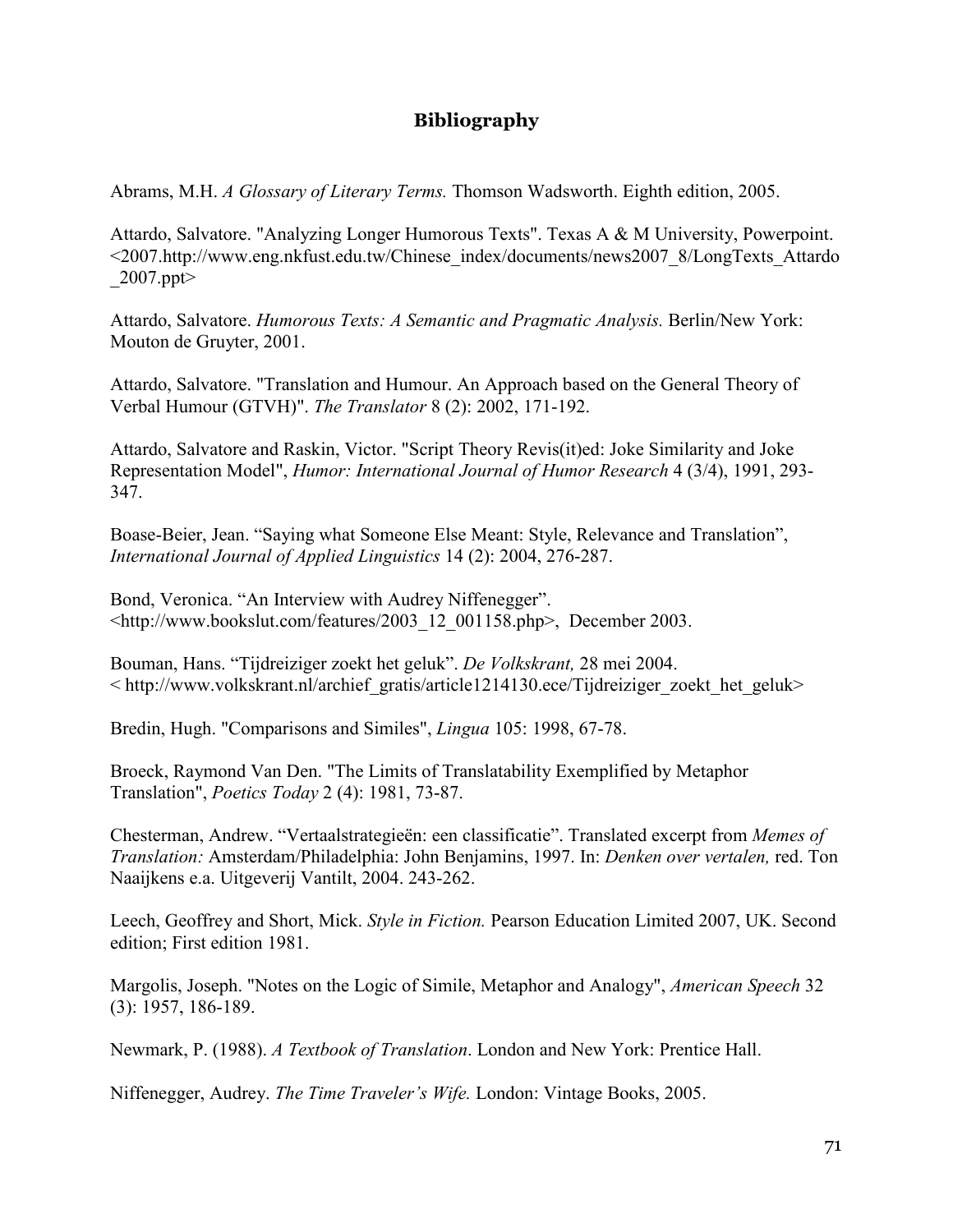Niffenegger, Audrey. *De vrouw van de tijdreiziger.* Translation: Jeannet Dekker. Arena Amsterdam, 2004.

Niffenegger, Audrey. "Inquisitiveness and Desire". < http://www.powells.com/fromtheauthor/niffenegger.html>. Date unknown.

Nord, Christiane. *Text Analysis in Translation: Theory, Method, and Didactic Application of a Model for Translation-Oriented Text Analysis.* Translated from the German by Christiane Nord and Penelope Sparrow. Amsterdam/Atlanta GA, Rodopi, 1991.

O'Connell, John. "Her Fearful Symmetry by Audrey Niffenegger". *The Times,* 10 October 2009. <http://entertainment.timesonline.co.uk/tol/arts\_and\_entertainment/books/fiction/article6866253. ece>

Pierini, Patrizia. "Simile in English: From Description to Translation". *CÍRCULO de Lingüística Aplicada a la Comunicación (clac)* 29, 21-43.

Raphaelson-West, Debra. "On the Feasibility and Strategies of Translating Humour". *Meta* 34 (1): 1989, 128-141.

Raskin, Victor. *Semantic Mechanisms of Humor.* Dordrecht (etc.): D. Reidel Publishing Company, 1985.

Steinz, Pieter. "Langer alleen dan Penelope." *NRC Handelsblad*, 13 februari 2004. < http://boeken-acc.nrc.nl/recensie/langer-alleen-dan-penelope>

Teilanyo, Diri. "Figurative Language in Translation", *Meta* 52 (2): 2007, 309-326.

Toury, Gideon. *In Search of a Theory of Translation*. Tel Aviv: The Porter Institute for Poetics and Semiotics, 1980.

Vandaele, Jeroen. "Introduction. (Re)Constructing Humour: Meanings and Means", *The Translator* 8 (2), 2002, 149-171.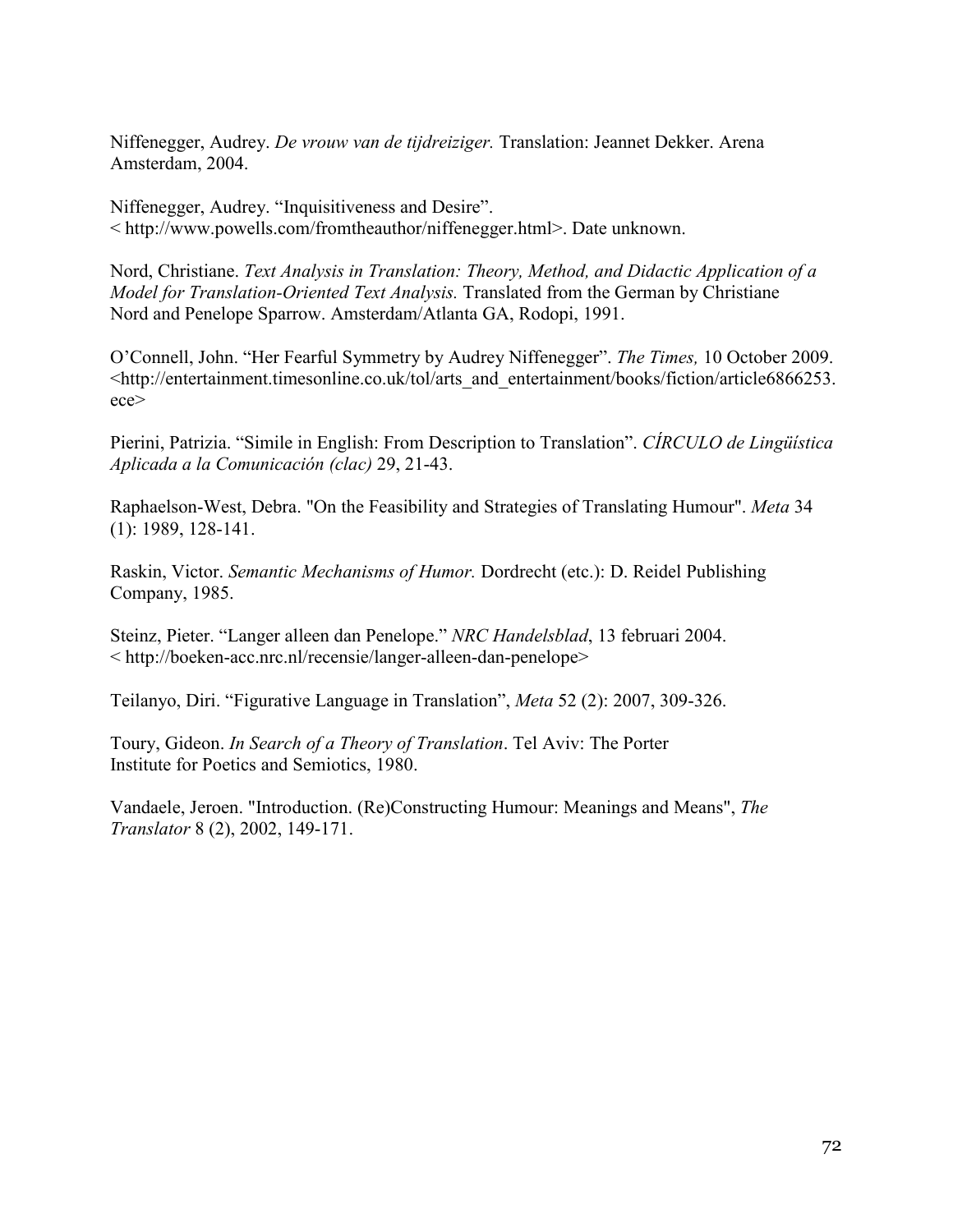# **Appendices: Source Text Fragments**

#### 1. Page 9-13 and 17-18

HENRY: It's a routine day in October, sunny and crisp. I'm at work in a small windowless humidity-controlled room on the fourth floor of the Newberry, cataloging a collection of marbled papers that has recently been donated. The papers are beautiful, but cataloging is dull, and I am feeling bored and sorry for myself. In fact, I am feeling old, in the way only a twenty-eight-yearold can after staying up half the night drinking overpriced vodka and trying, without success, to win himself back into the good graces of Ingrid Carmichel. We spent the entire evening fighting, and now I can't even remember what we were fighting about. My head is throbbing. I need coffee. Leaving the marbled papers in a state of controlled chaos, I walk through the office and past the page's desk in the Reading Room. I am halted by Isabelle's voice saying, "Perhaps Mr. DeTamble can help you," by which she means "Henry, you weasel, where are you slinking off to?" And this astoundingly beautiful amber-haired tall slim girl turns around and looks at me as though I am her personal Jesus. My stomach lurches. Obviously she knows me, and I don't know her. Lord only knows what I have said, done, or promised to this luminous creature, so I am forced to say in my best librarianese, "Is there something I can help you with?" The girl sort of breathes "Henry!" in this very evocative way that convinces me that at some point in time we have a really *amazing* thing together. This makes it worse that I don't know anything about her, not even her name. I say "Have we met?" and Isabelle gives me a look that says *You asshole*. But the girl says, "I'm Clare Abshire. I knew you when I was a little girl," and invites me out to dinner. I accept, stunned. She is glowing at me, although I am unshaven and hung over and just not at my best. We are going to meet for dinner this very evening, at the Beau Thai, and Clare, having secured me for later, wafts out of the Reading Room. As I stand in the elevator, dazed, I realize that a massive winning lottery ticket chunk of my future has somehow found me here in the present, and I start to laugh. I cross the lobby, and as I run down the stairs to the street I see Clare running across Washington Square, jumping and whooping, and I am near tears and I don't know why.

## *Later that evening:*

HENRY: At 6:00 p.m. I race home from work and attempt to make myself attractive. Home these days is a tiny but insanely expensive studio apartment on North Dearborn; I am constantly banging parts of myself on inconvenient walls, countertops and furniture. Step One: unlock seventeen locks on apartment door, fling myself into the living room-which-is-also-my-bedroom and begin stripping off clothing. Step Two: shower and shave. Step Three: stare hopelessly into the depths of my closet, gradually becoming aware that nothing is exactly clean. I discover one white shirt still in its dry cleaning bag. I decide to wear the black suit, wing tips, and pale blue tie. Step Four: don all of this and realize I look like an FBI agent. Step Five: look around and realize that the apartment is a mess. I resolve to avoid bringing Clare to my apartment tonight even if such a thing is possible. Step Six: look in full-length bathroom mirror and behold angular, wildeyed 6' 1" ten-year-old Egon Schiele look-alike in clean shirt and funeral director suit. I wonder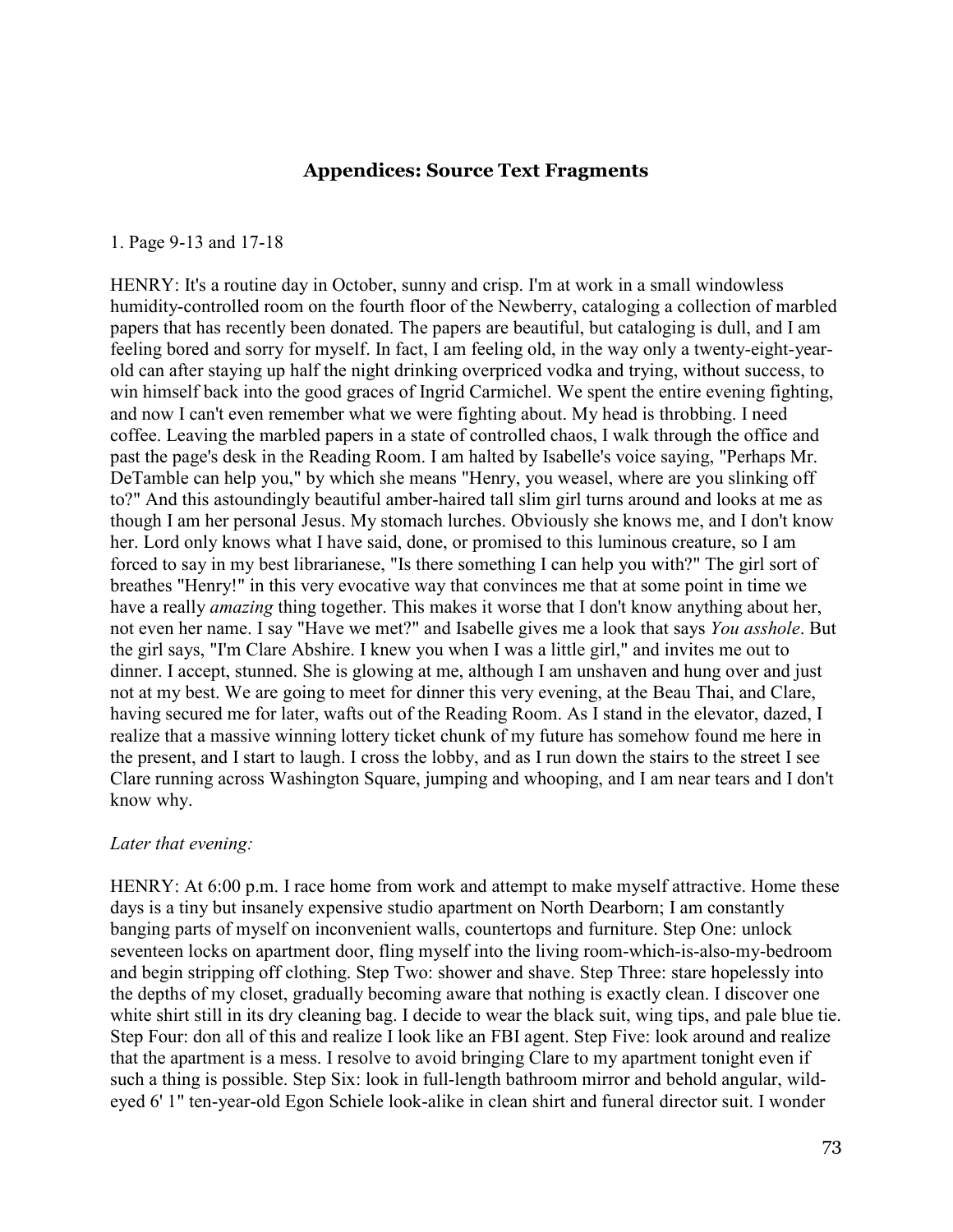what sorts of outfits this woman has seen me wearing, since I am obviously not arriving from my future into her past wearing clothes of my own. She said she was a little girl? A plethora of unanswerables runs through my head. I stop and breathe for a minute. Okay. I grab my wallet and my keys, and away I go: lock the thirty-seven locks, descend in the cranky little elevator, buy roses for Clare in the shop in the lobby, walk two blocks to the restaurant in record time but still five minutes late. Clare is already seated in a booth and she looks relieved when she sees me. She waves at me like she's in a parade.

"Hello," I say. Clare is wearing a wine-colored velvet dress and pearls. She looks like a Botticelli by way of John Graham: huge gray eyes, long nose, tiny delicate mouth like a geisha. She has long red hair that covers her shoulders and falls to the middle of her back. Clare is so pale she looks like a waxwork in the candlelight. I thrust the roses at her. "For you."

"Thank you," says Clare, absurdly pleased. She looks at me and realizes that I am confused by her response. "You've never given me flowers before."

I slide into the booth opposite her. I'm fascinated. This woman knows me; this isn't some passing acquaintance of my future hegiras. The waitress appears and hands us menus.

"Tell me," I demand.

"What?"

"Everything. I mean, do you understand why I don't know you? I'm terribly sorry about that-" "Oh, no, you shouldn't be. I mean, I know...why that is." Clare lowers her voice. "It's because for you none of it has happened yet, but for me, well, I've known you for a long time." "How long?"

"About fourteen years. I first saw you when I was six."

"Jesus. Have you seen me very often? Or just a few times?"

"The last time I saw you, you told me to bring this to dinner when we met again," Clare shows me a pale blue child's diary, "so here," -- she hands it to me -- "you can have this." I open it to the place marked with a piece of newspaper. The page, which has two cocker spaniel puppies lurking in the upper right hand corner, is a list of dates. It begins with September 23, 1977, and ends sixteen small, blue, puppied pages later on May 24, 1989. I count. There are 152 dates, written with great care in the large open Palmer Method blue ball point pen of a seven year old. "You made the list? These are all accurate?"

"Actually, you dictated this to me. You told me a few years ago that you memorized the dates from this list. So I don't know how exactly this exists; I mean, it seems sort of like a Mobius strip. But they are accurate. I used them to know when to go down to the Meadow to meet you." The waitress reappears and we order: Tom Kha Kai for me and Gang Mussaman for Clare. A waiter brings tea and I pour us each a cup.

"What is the Meadow?" I am practically hopping with excitement. I have never met anyone from my future before, much less a Botticelli who has encountered me 152 times.

"The Meadow is a part of my parents' place up in Michigan. There's woods at one edge of it, and the house on the opposite end. More or less in the middle is a clearing about ten feet in diameter with a big rock in it, and if you're in the clearing no one at the house can see you because the land swells up and then dips in the clearing. I used to play there because I liked to play by myself and I thought no one knew I was there. One day when I was in first grade I came home from school and went out to the clearing and there you were."

"Stark naked and probably throwing up."

"Actually, you seemed pretty self-possessed. I remember you knew my name, and I remember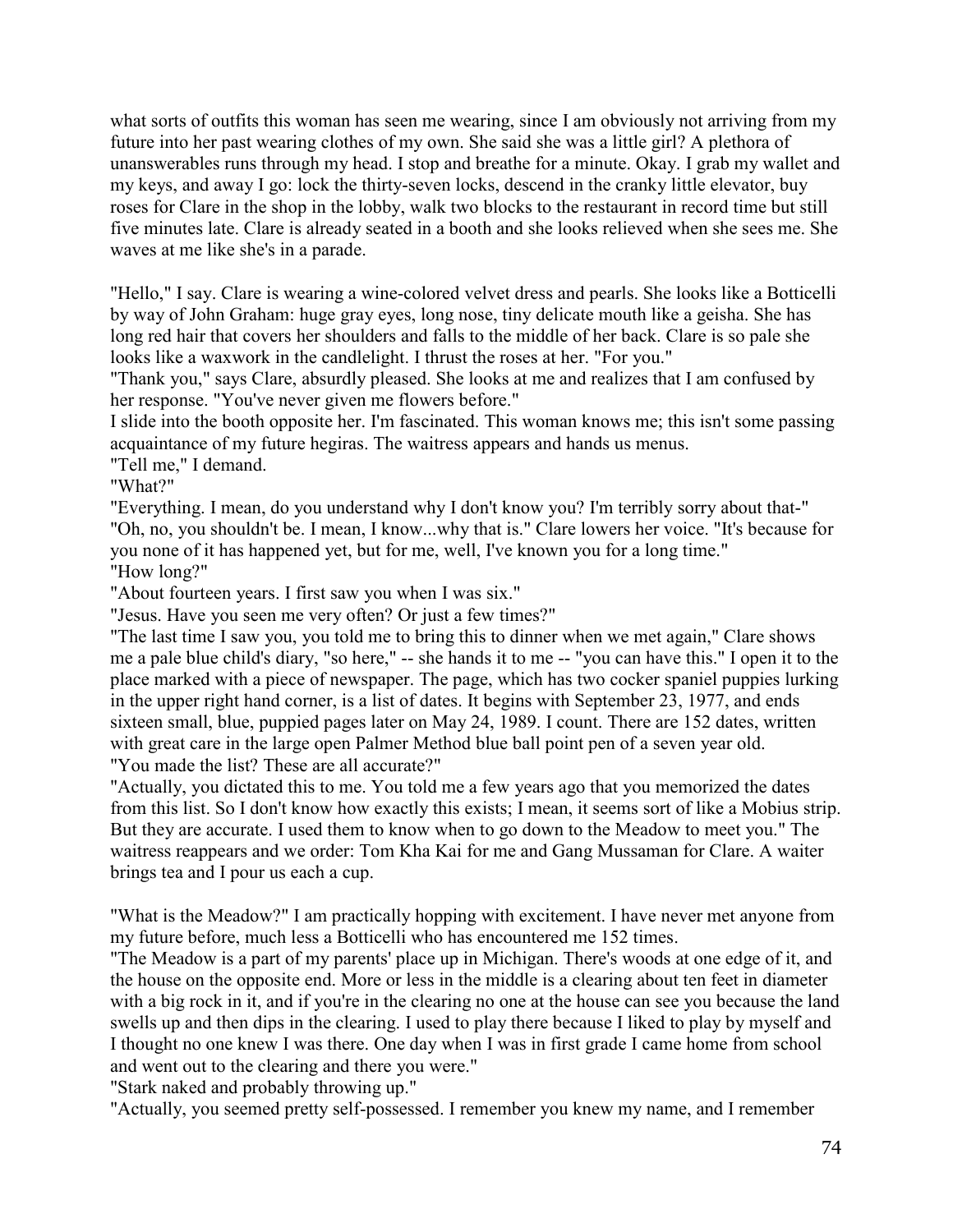you vanishing quite spectacularly. In retrospect, it's obvious that you had been there before. I think the first time for you was in 1981; I was ten. You kept saying 'Oh my god,' and staring at me. Also, you seemed pretty freaked out about the nudity, and by then I just kind of took it for granted that this old nude guy was going to magically appear from the future and demand clothing." Clare smiles. "And food."

"What's funny?"

"I made you some pretty weird meals over the years. Peanut butter and anchovy sandwiches. Pate and beets on Ritz crackers. I think partly I wanted to see if there was anything you wouldn't eat and partly I was trying to impress you with my culinary wizardry."

"How old was I?"

"I think the oldest I have seen you was forty-something. I'm not sure about youngest; maybe about thirty? How old are you now?"

"Twenty-eight."

"You look very young to me now. The last few years you were mostly in your early forties, and you seemed to be having kind of a rough life. . . . It's hard to say. When you're little all adults seem big, and old."

"So what did we do? In the Meadow? That's a lot of time, there."

Clare smiles. "We did lots of things. It changed depending on my age, and the weather. You spent a lot of time helping me do my homework. We played games. Mostly we just talked about stuff. When I was really young I thought you were an angel; I asked you a lot of questions about God. When I was a teenager I tried to get you to make love to me, and you never would, which of course made me much more determined about it. I think you thought you were going to warp me sexually, somehow. In some ways you were very parental."

"Oh. That's probably good news but somehow at the moment I don't seem to be wanting to be thought of as parental." Our eyes meet. We both smile and we are conspirators.

 $(\ldots)$ 

"Where do you live?" Clare asks.

Uh oh. "I live about two blocks from here, but my place is tiny and really messy right now. You?" "Roscoe Village, on Hoyne. But I have a roommate."

"If you come up to my place you have to close your eyes and count to one thousand. Perhaps you have a very uninquisitive deaf roommate?"

"No such luck. I never bring anyone over; Charisse would pounce on you and stick bamboo slivers under your fingernails until you told all."

"I long to be tortured by someone named Charisse, but I can see that you do not share my taste. Come up to my parlor." We walk north along Clark. I veer into Clark Street Liquors for a bottle of wine. Back on the street Clare is puzzled.

"I thought you aren't supposed to drink?"

"I'm not?"

"Dr. Kendrick was very strict about it."

"Who's he?" We are walking slowly because Clare is wearing impractical shoes.

"He's your doctor; he's a big expert on Chrono-Impairment."

"Explain."

"I don't know very much. Dr. David Kendrick is a molecular geneticist who discovered - will discover why people are chrono-impaired. It's a genetic thing; he figures it out in 2006." She sighs. "I guess it's just way too early. You told me once that there are a lot more chrono-impaired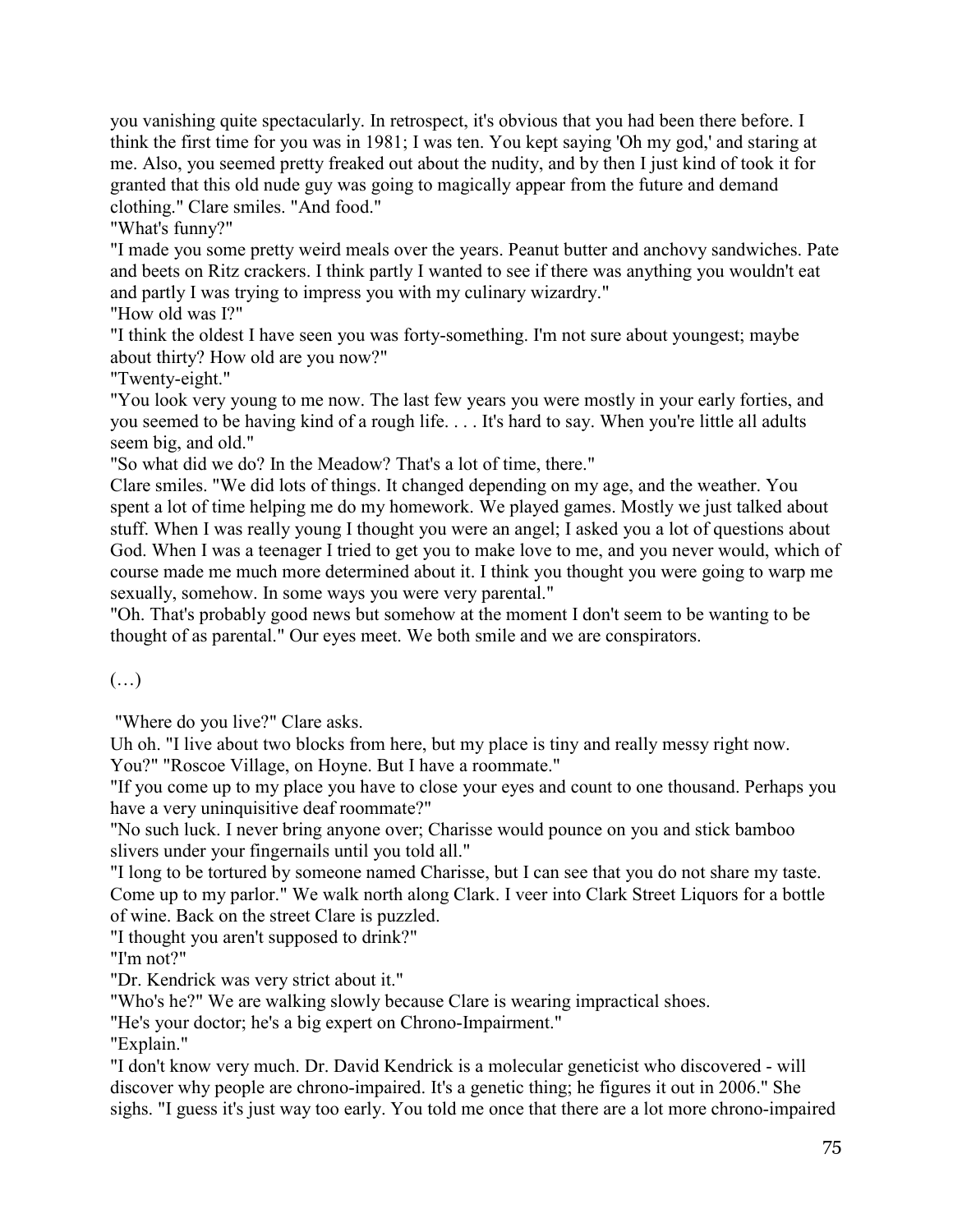people about ten years from now."

"I've never heard of anyone else who has this -- impairment."

"I guess even if you went out right now and found Dr. Kendrick he wouldn't be able to help you. And we would never have met, if he could."

"Let's not think about that." We are in my lobby. Clare precedes me into the tiny elevator. I close the door and push eleven. She smells like old cloth, soap, sweat, and fur. I breathe deeply. The elevator clangs into place on my floor and we extricate ourselves from it and walk down the narrow hallway. I wield my fistful of keys on all 107 locks and crack the door slightly. "It's gotten much worse during dinner. I'm going to have to blindfold you." Clare giggles as I set down the wine and remove my tie. I pass it over her eyes and tie it firmly at the back of her head. I open the door and guide her into the apartment and settle her in the armchair. "Okay, start counting."

## 2. Page 44-45

#### *Thursday, September 29, 1977 (Clare is 6, Henry is 35)*

Clare: The calendar on Daddy's desk this morning said the same as the paper the man wrote. Nell was making a soft egg for Alicia and Etta was yelling at Mark cause he didn't do his homework and played Frisbee with Steve. I said *Etta can I have some clothes from the trunks?* meaning the trunks in the attic where we play dress up, and Etta said *What for?* and I said *I want to play dress up with Megan* and Etta got mad and said *It was time to go to school and I could worry about playing when I got home.* So I went to school and we did adding and mealworms and language arts and after lunch French and music and religion. I worried all day about pants for the man cause he seemed like he really wanted pants. So when I got home I went to ask Etta again but she was in town but Nell let me lick both the beaters of cake batter which Etta won't let us because you get salmon. And Mama was writing and I was gonna go away without asking but she said *What is it, Baby?* so I asked and she said I could go look in the Goodwill bags and have anything I wanted. So I went to the laundry room and looked in the Goodwill bags and found three pairs of Daddy's pants but one had a big cigarette hole. So I took two and I found a white shirt like Daddy wears to work and a tie with fishes on it and a red sweater. And the yellow bathrobe that Daddy had when I was little and it smelled like Daddy. I put the clothes in a bag and put the bag in the mud-room closet. When I was coming out of the mud room Mark saw me and he said *What are you doing, asshole?* And I said *Nothing, asshole* and he pulled my hair and I stepped on his foot really hard and then he started to cry and went to tell. So I went up to my room and played Television with Mr. Bear and Jane where Jane is the movie star and Mr. Bear asks her about how it is being a movie star and she says she really wants to be a veterinarian but she is so incredibly pretty she has to be a movie star and Mr. Bear says maybe she could be a veterinarian when she's old. And Etta knocked and said *Why are you stepping on Mark?* and I said *Because Mark pulled my hair for no reason* and Etta said *You two are getting on my nerves* and went away so that was okay. We ate dinner with just Etta because Daddy and Mama went to a party. It was fried chicken with little peas and chocolate cake and Mark got the biggest piece but I didn't say anything because I licked the beaters. So after dinner I asked Etta if I could go outside and she said did I have homework and I said *Spelling and bring leaves for art class*, and she said *Okay as long as you come in by dark*. So I went and got my blue sweater with the zebras and I got the bag and I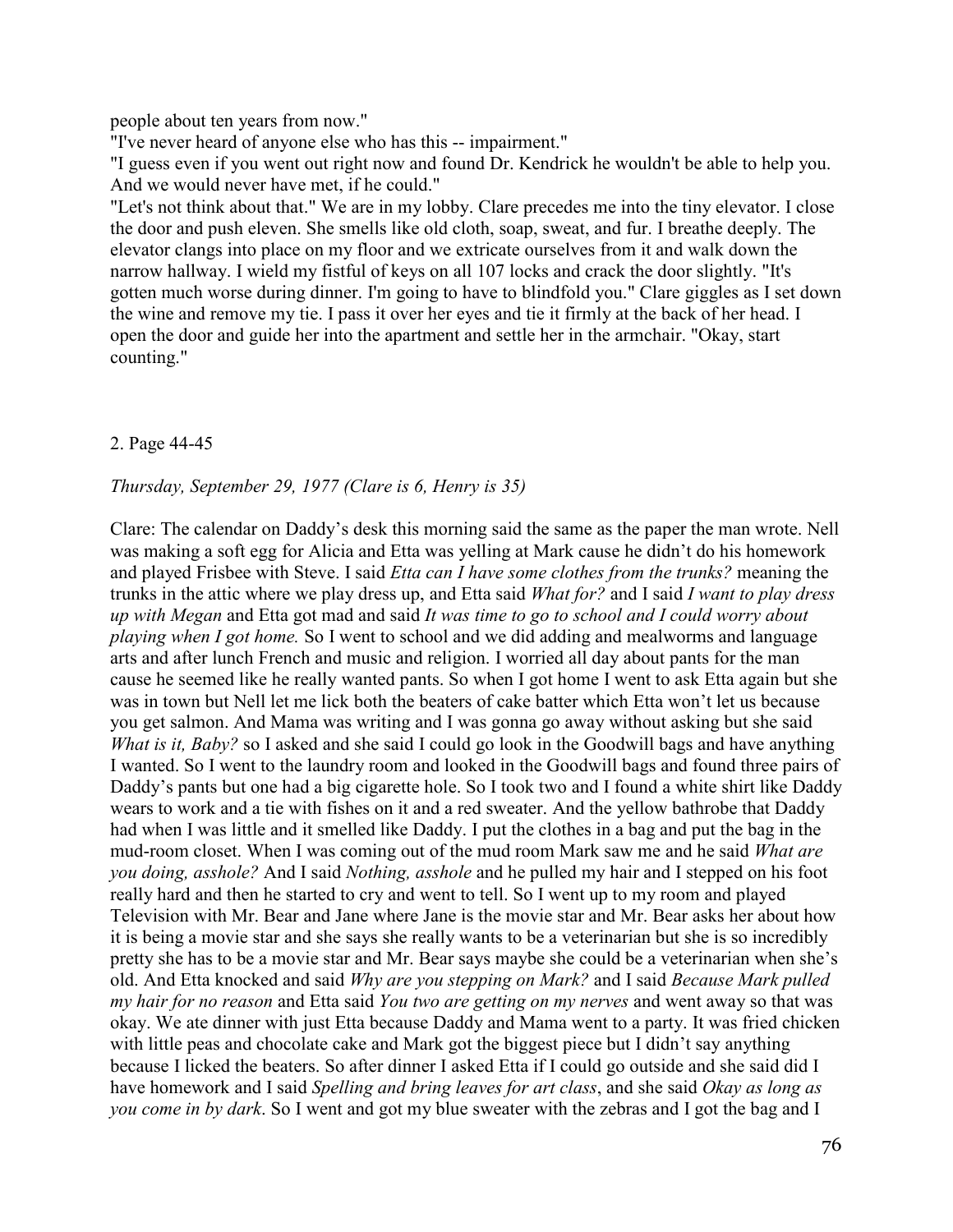went out and went to the clearing. But the man wasn't there and I sat on the rock for a while and then I thought I better get some leaves. So I went back to the garden and found some leaves from Mama's little tree that she told me later was Ginkgo, and some leaves from the Maple and the Oak. So then I went back to the clearing he still wasn't there and I thought *Well, I guess he just made up that he was coming and he didn't want pants so bad after all.* And I thought maybe Ruth was right cause I told her about the man and she said I was making it up because people don't disappear in real life only on TV. Or maybe it was a dream like when Buster died and I dreamed he was okay and he was in his cage but I woke up and no Buster and Mama said *Dreams are different than real life but important too.* And it was getting cold and I thought maybe I should just leave the bag and if the man came he could have his pants. So I was walking back up the path and there was this noise and somebody said *Ouch. Dang, that hurt.* And then I was scared.

3. Page 501-504

# *Friday, February 2, 2007 (Clare is 35)*

CLARE: I sleep all day. Noises flit around the house—garbage truck in the alley, rain, tree rapping against the bedroom window. I sleep. I inhabit sleep firmly, willing it, wielding it, pushing away dreams, refusing, refusing. Sleep is my lover now, my forgetting, my opiate, my oblivion. The phone rings and rings. I have turned off the machine that answers with Henry's voice. It is afternoon, it is night, it is morning. Everything is reduced to this bed, this endless slumber that makes the days into one day, makes time stop, stretches and compacts time until it is meaningless.

Sometimes sleep abandons me and I pretend, as though Etta has come to get me up for school. I breathe slowly and deeply. I make my eyes still under eyelids, I make my mind still, and soon, Sleep, seeing a perfect reproduction of himself, comes to be united with his facsimile. Sometimes I wake up and reach for Henry. Sleep erases all differences: then and now; dead and living. I am past hunger, past vanity, past caring. This morning I caught sight of my face in the bathroom mirror. I am paper-skinned, gaunt, yellow, ring-eyed, hair matted. I look dead. I want nothing.

Kimy sits at the foot of the bed. She says, "Clare? Alba's home from school.. .won't you let her come in, say hi?" I pretend to sleep. Alba's little hand strokes my face. Tears leak from my eyes. Alba sets something, her knapsack? her violin case? on the floor and Kimy says, "Take off your shoes, Alba," and then Alba crawls into bed with me. She wraps my arm around her, thrusts her head under my chin. I sigh and open my eyes. Alba pretends to sleep. I stare at her thick black eyelashes, her wide mouth, her pale skin; she is breathing carefully, she clutches my hip with her strong hand, she smells of pencil shavings and rosin and shampoo. I kiss the top of her head. Alba opens her eyes, and then her resemblance to Henry is almost more than I can bear. Kimy gets up and walks out of the room.

Later I get up, take a shower, eat dinner sitting at the table with Kimy and Alba. I sit at Henry's desk after Alba has gone to bed, and I open the drawers, I take out the bundles of letters and papers, and I begin to read.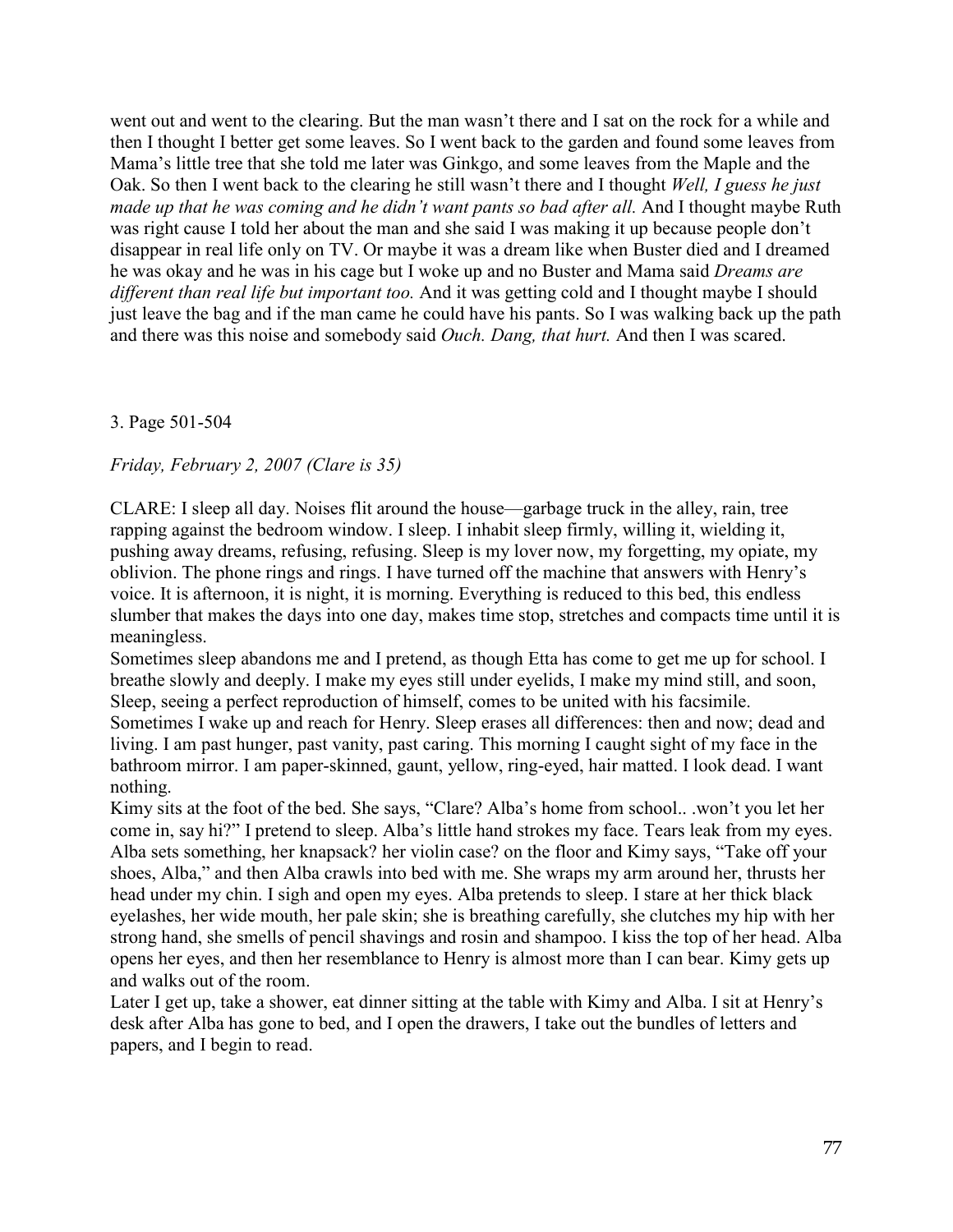## *A Letter to Be Opened in the Event of My Death*

## December 10, 2006

# Dearest Clare,

As I write this, I am sitting at my desk in the back bedroom looking out at your studio across the backyard full of blue evening snow, everything is slick and crusty with ice, and it is very still. It's one of those winter evenings when the coldness of every single thing seems to slow down time, like the narrow center of an hourglass which time itself flows through, but slowly, slowly. I have the feeling, very familiar to me when I am out of time but almost never otherwise, of being buoyed up by time, floating effortlessly on its surface like a fat lady swimmer. I had a sudden urge, tonight, here in the house by myself (you are at Alicia's recital at St. Lucy's) to write you a letter. I suddenly wanted to leave something, for after. I think that time is short, now. I feel as though all my reserves, of energy, of pleasure, of duration, are thin, small. I don't feel capable of continuing very much longer. I know you know.

If you are reading this, I am probably dead. (I say probably because you never know what circumstances may arise; it seems foolish and self-important to just declare one's own death as an out-and-out fact.) About this death of mine–I hope it was simple and clean and unambiguous. I hope it didn't create too much fuss. I'm sorry. (This reads like a suicide note. Strange.) But you know: you know that if I could have stayed, if I could have gone on, that I would have clutched every second: whatever it was, this death, you know that it came and took me, like a child carried away by goblins.

Clare, I want to tell you, again, I love you. Our love has been the thread through the labyrinth, the net under the high-wire walker, the only real thing in this strange life of mine that I could ever trust. Tonight I feel that my love for you has more density in this world than I do, myself: as though it could linger on after me and surround you, keep you, hold you.

I hate to think of you waiting. I know that you have been waiting for me all your life, always uncertain of how long this patch of waiting would be. Ten minutes, ten days. A month. What an uncertain husband I have been, Clare, like a sailor, Odysseus alone and buffeted by tall waves, sometimes wily and sometimes just a plaything of the gods. Please, Clare. When I am dead. Stop waiting and be free. Of me–put me deep inside you and then go out in the world and live. Love the world and yourself in it, move through it as though it offers no

resistance, as though the world is your natural element. I have given you a life of suspended animation. I don't mean to say that you have done nothing. You have created beauty, and meaning, in your art, and Alba, who is so amazing, and for me: for me you have been everything. After my mom died she ate my father up completely. She would have hated it. Every minute of his life since then has been marked by her absence, every action has lacked dimension because she is not there to measure against. And when I was young I didn't understand, but now, I know, how absence can be present, like a damaged nerve, like a dark bird.

If I had to live on without you I know I could not do it. But I hope, I have this vision of you walking unencumbered, with your shining hair in the sun. I have not seen this with my eyes, but only with my imagination, that makes pictures, that always wanted to paint you, shining; but I hope that this vision will be true, anyway.

Clare, there is one last thing, and I have hesitated to tell you, because I'm superstitiously afraid that telling might cause it to not happen (I know: silly) and also because I have just been going on about not waiting and this might cause you to wait longer than you have ever waited before. But I